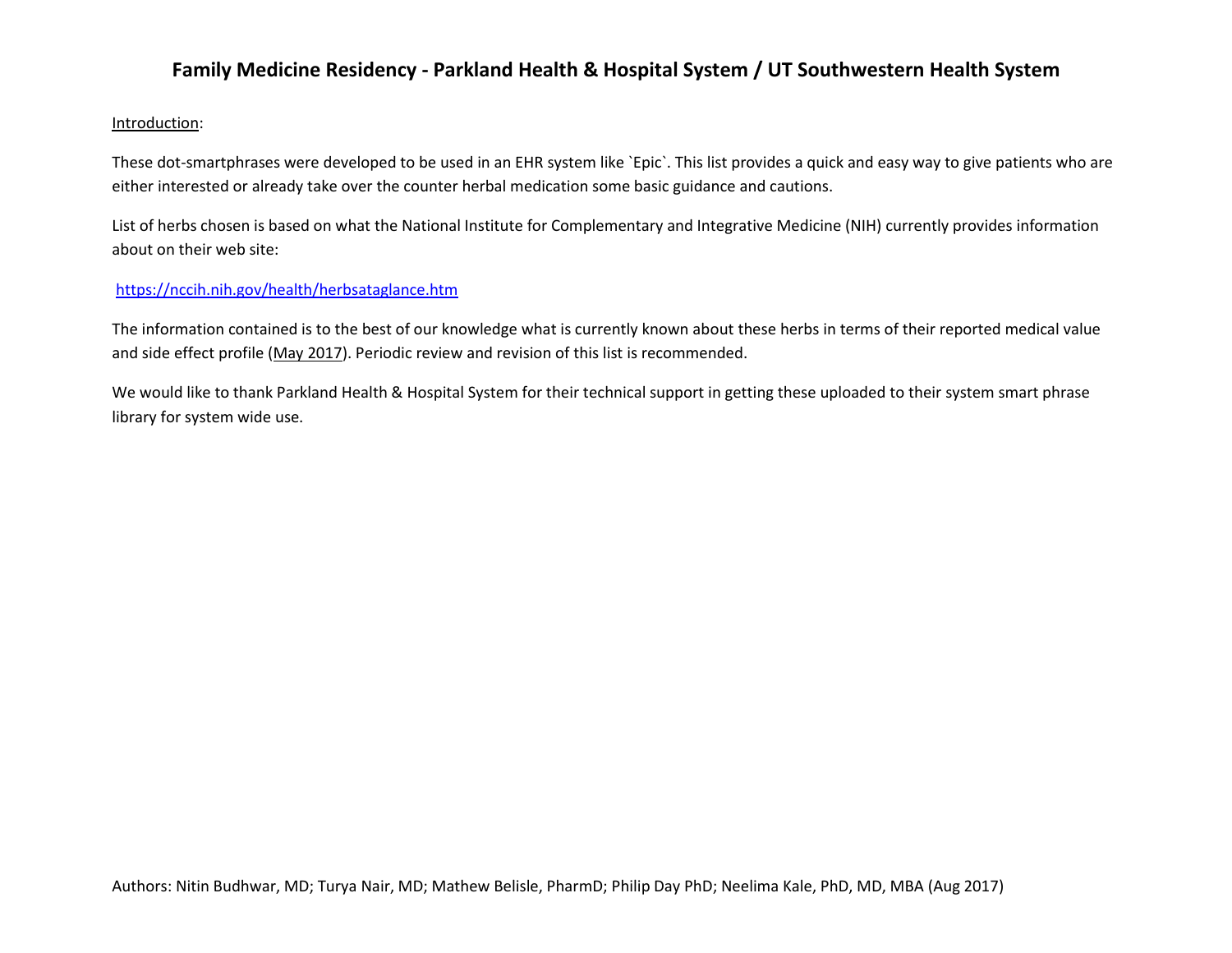| SUPPLEMENT /<br><b>MODALITY</b> | .SMARTPHRASE NAME | SMARTPHRASE                                                                                                                                                                                                                                                                                                                                                                                                                                                                                                                                                                                                                                                                                                                                                                                                                                                                                                                                                                                                                                             |
|---------------------------------|-------------------|---------------------------------------------------------------------------------------------------------------------------------------------------------------------------------------------------------------------------------------------------------------------------------------------------------------------------------------------------------------------------------------------------------------------------------------------------------------------------------------------------------------------------------------------------------------------------------------------------------------------------------------------------------------------------------------------------------------------------------------------------------------------------------------------------------------------------------------------------------------------------------------------------------------------------------------------------------------------------------------------------------------------------------------------------------|
| 1. Acai                         | .CAMAcai          | Use: Acai<br>Very little has been validated for its reported uses.<br>Reduction in blood sugars and cholesterol in overweight people has been noticed.<br>May suppress appetite hence its use for weight loss.<br>Side effects:<br>It may affect MRI results.<br>May block the effectiveness of certain cancer medications<br>Not recommended if lactating.<br>May interact with pain medications such as Motrin, naproxen etc.<br>May increase ones bleeding risk.<br><b>Dose:</b> 200 mg $-$ 1500 mg a day<br>These are not a substitute for the medical advice provided by your health care team, but can be used as a<br>complement to your treatment plan. They do not have FDA approval and lack robust evidence to back up their                                                                                                                                                                                                                                                                                                                 |
| 2. Aloe vera                    | .CAMAloevera      | helpfulness or potential harm. The doses are not well established. Please use at your own discretion.<br>Use: Aloe Vera<br>Aloe vera has been suggested for various conditions, primarily as a topical agent<br>for itching and inflammation associated with burns, acne, and psoriasis, and orally<br>as a laxative and for weight loss. Aloe has both a latex and a gel component; the<br>latex component contains "anthraquinones" which stimulate the gut and can ease<br>constipation, but can also cause bloating and discomfort.<br>Side effect:<br>Due to concern for anthraquinone toxicity, the FDA banned the use of aloe<br>latex in laxatives.<br>There are a variety of products available on the market for topical and oral<br>use.<br>The gel may lower blood glucose levels, so diabetics should continue to check<br>their blood sugar consistently and inform their physician of this effect.<br>If you have any known allergies to Aloe vera or constituents of the Lilaceae<br>family (garlic, onions, tulips), use with caution. |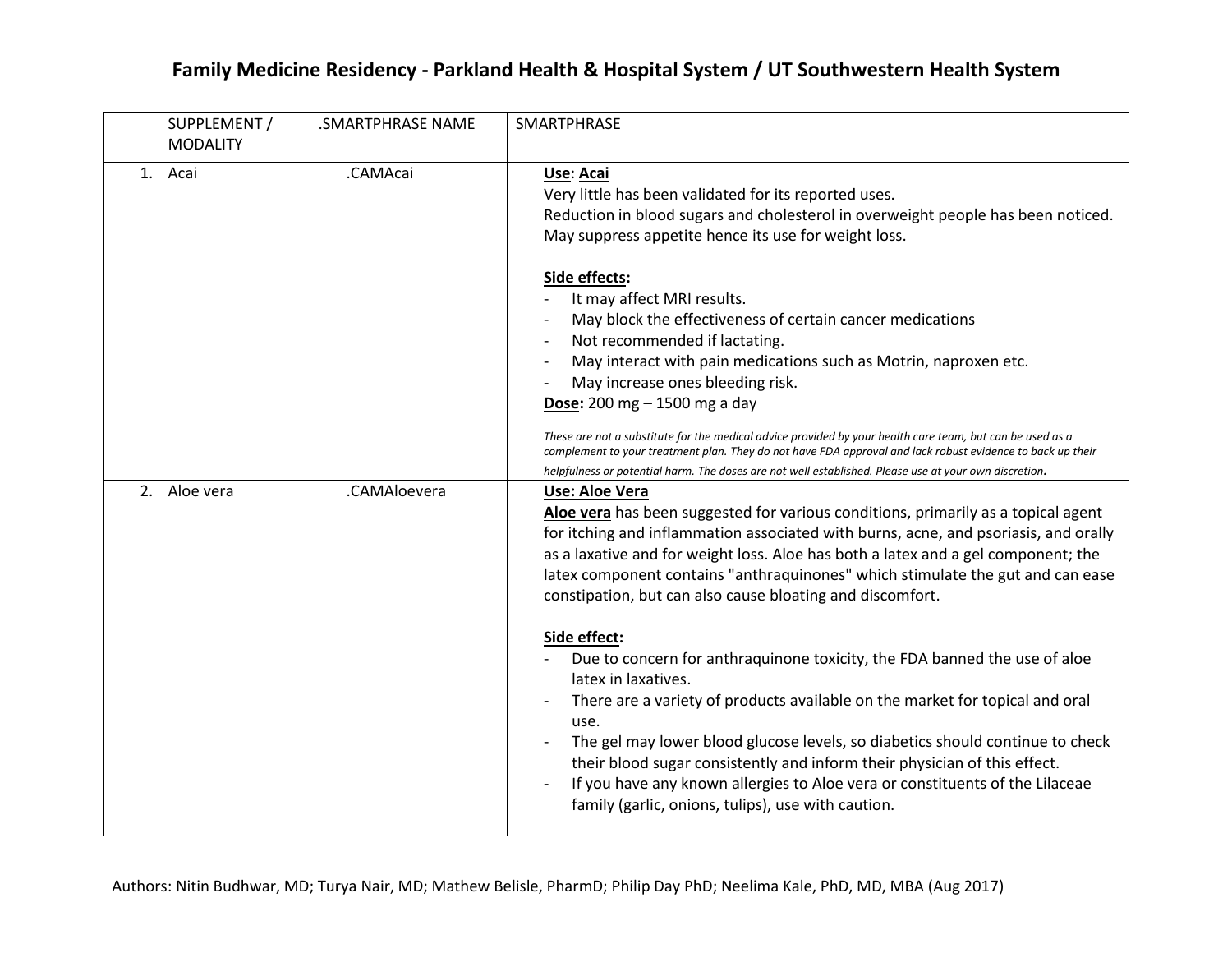|                         |                     | These are not a substitute for the medical advice provided by your health care team, but can be used as a<br>complement to your treatment plan. They do not have FDA approval and lack robust evidence to back up their<br>helpfulness or potential harm. The doses are not well established. Please use at your own discretion.                                                                                                                                                                                                                                                                                                                                                                                                                                                                                                                                                                                                                                                                                                                                                                                                                                                                                                                                                           |
|-------------------------|---------------------|--------------------------------------------------------------------------------------------------------------------------------------------------------------------------------------------------------------------------------------------------------------------------------------------------------------------------------------------------------------------------------------------------------------------------------------------------------------------------------------------------------------------------------------------------------------------------------------------------------------------------------------------------------------------------------------------------------------------------------------------------------------------------------------------------------------------------------------------------------------------------------------------------------------------------------------------------------------------------------------------------------------------------------------------------------------------------------------------------------------------------------------------------------------------------------------------------------------------------------------------------------------------------------------------|
| 3.<br>alpha lipoic acid | .CAMalphalipoicacid | Use: Alpha Lipoic Acid<br>Alpha lipoic acid (ALA) is involved in carbohydrate metabolism and inflammatory<br>response modulation; it has been studied for improving symptoms of peripheral<br>neuropathy, lowering blood sugar and wound healing. ALA may cause GI upset<br>(nausea and vomiting), and headache. For people who are taking high doses of<br>ALA and are at risk for thiamine deficiency (e.g., alcoholics), oral thiamine<br>supplementation may be warranted. Because ALA can lower blood sugar,<br>diabetics should monitor blood sugars consistently and inform their physician of<br>blood sugar changes.<br>Dietary sources include red meat, organ meats, spinach, broccoli, potatoes, yams,<br>carrots, beets, and yeast.<br>Side effects: if you are taking any diabetes medications as alpha lipoic acid may<br>increase your risk of low blood sugars (<70 mg/dL).<br><b>Dose:</b> $600 - 1200$ mg a day (divided 2-3 times)<br>These are not a substitute for the medical advice provided by your health care team, but can be used as a<br>complement to your treatment plan. They do not have FDA approval and lack robust evidence to back up their<br>helpfulness or potential harm. The doses are not well established. Please use at your own discretion. |
| 4. Asian Ginseng        | .CAMAsianginseng    | <b>Use: Asian Ginseng</b><br>To improve general well-being, physical stamina, and concentration; stimulate<br>immune function; slow the aging process; and relieve various health problems<br>such as respiratory disorders, cardiovascular disorders, depression, anxiety,<br>erectile dysfunction, and menopausal hot flashes.<br>Side effects:<br>Short term use appears to be safe for most. Long term safety is questionable.<br>Not recommended for children, women while pregnant or breast feeding.<br>Not recommended in renal failure or acute infection<br>Headaches, insomnia and digestive problems are often reported.<br>May interact with blood thinners (eg, Coumadin, aspirin, Plavix)                                                                                                                                                                                                                                                                                                                                                                                                                                                                                                                                                                                   |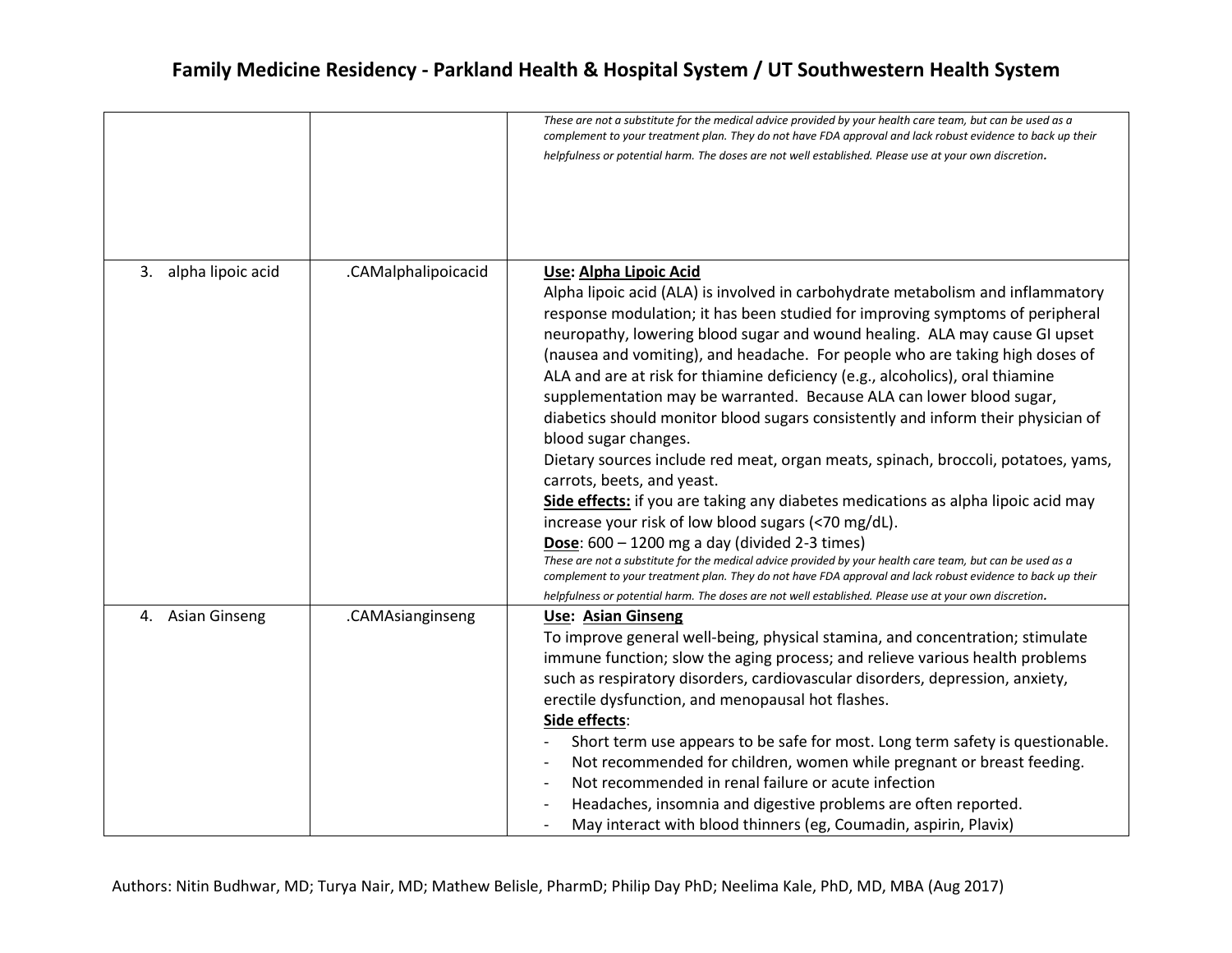|                  |                | Effects of diabetes medications may be potentiated - monitor blood sugar<br>carefully<br>Dose: up to 3 gm 3 times a day. (tea or powder)<br>These are not a substitute for the medical advice provided by your health care team, but can be used as a<br>complement to your treatment plan. They do not have FDA approval and lack robust evidence to back up their<br>helpfulness or potential harm. The doses are not well established. Please use at your own discretion.                                                                                                                                                                                                                                                                                                                                                     |
|------------------|----------------|----------------------------------------------------------------------------------------------------------------------------------------------------------------------------------------------------------------------------------------------------------------------------------------------------------------------------------------------------------------------------------------------------------------------------------------------------------------------------------------------------------------------------------------------------------------------------------------------------------------------------------------------------------------------------------------------------------------------------------------------------------------------------------------------------------------------------------|
| Astragalus<br>5. | .CAMAstragalus | Use: Astragalus<br>Diarrhea, fatigue, anorexia, upper respiratory infections, heart disease, hepatitis,<br>fibromyalgia, and as an adjunctive therapy for cancer.<br>May help people with diabetic nephropathy (kidney disease due to diabetes).<br>May help strengthen a weakened heart from viral infections.<br>Side effects:<br>Diarrhea.<br>May affect blood sugars and blood pressures.<br>May interact with medications that suppress the immune system.<br>Dose: 1 gm to 25 gm a day<br>These are not a substitute for the medical advice provided by your health care team, but can be used as a complement<br>to your treatment plan. They do not have FDA approval and lack robust evidence to back up their helpfulness or<br>potential harm. The doses are not well established. Please use at your own discretion. |
| 6. Bilberry      | .CAMBilberry   | Use: Bilberry<br>Cardiovascular conditions, diarrhea, urinary tract infections, eye problems &<br>diabetes.<br>Side effects:<br>Berries generally considered safe, leaves may be unsafe in high doses for long<br>periods.<br>May interact with blood thinners (eg, Coumadin, aspirin, Plavix)<br>Use with caution if pregnant or nursing<br>Dose: $20 - 60$ gm a day<br>These are not a substitute for the medical advice provided by your health care team, but can be used as a<br>complement to your treatment plan. They do not have FDA approval and lack robust evidence to back up their<br>helpfulness or potential harm. The doses are not well established. Please use at your own discretion.                                                                                                                        |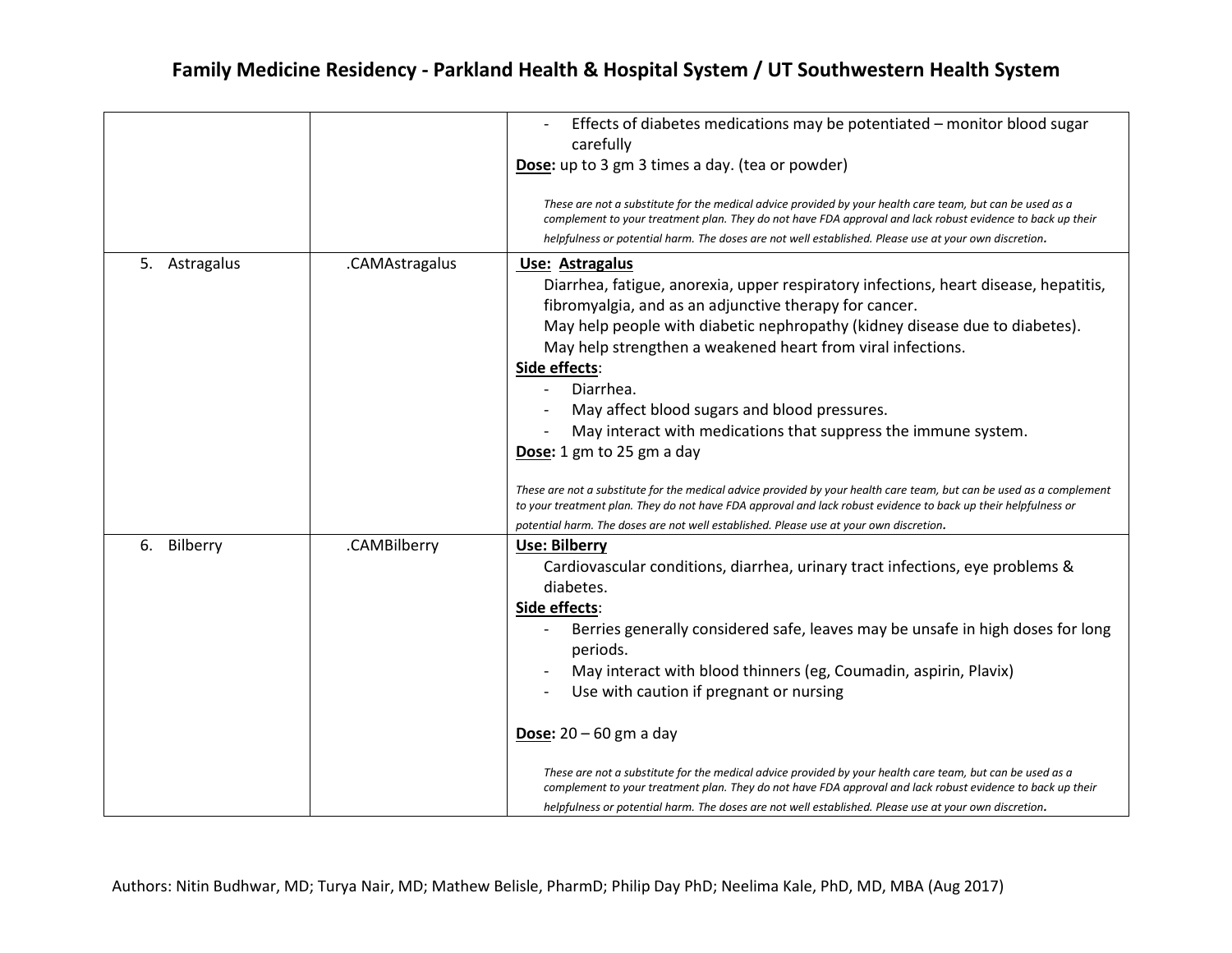| 7. Bitter Orange          | .CAMBitterorange | <b>Use: Bitter Orange</b>                                                                                            |
|---------------------------|------------------|----------------------------------------------------------------------------------------------------------------------|
|                           |                  | Heartburn, loss of appetite, nasal congestion, and weight loss. It is also applied to                                |
|                           |                  | the skin for pain, bruises, ring worm, jock itch, athlete's foot and bed sores.                                      |
|                           |                  |                                                                                                                      |
|                           |                  | Side effects:                                                                                                        |
|                           |                  | NCAA (National Collegiate Athletic Association) has it on its banned drugs (it's similar to                          |
|                           |                  | Ephedra).                                                                                                            |
|                           |                  | Fainting, heart attack, and stroke after taking it alone or with caffeine.                                           |
|                           |                  | Unsafe in pregnancy and if breast feeding                                                                            |
|                           |                  | <b>Dose</b>                                                                                                          |
|                           |                  | Oil of bitter orange applied topically daily for up to 3 weeks is what's been studied.                               |
|                           |                  |                                                                                                                      |
|                           |                  | These are not a substitute for the medical advice provided by your health care team, but can be used as a            |
|                           |                  | complement to your treatment plan. They do not have FDA approval and lack robust evidence to back up their           |
|                           |                  | helpfulness or potential harm. The doses are not well established. Please use at your own discretion.                |
| <b>Black Cohosh</b><br>8. | .CAMBlackCohosh  | Use: Black Cohosh (do not confuse it with blue cohosh)                                                               |
|                           |                  | Hot flashes, menstrual cramps, premenstrual syndrome, and to induce labor.                                           |
|                           |                  | Side effects:                                                                                                        |
|                           |                  | Use up to 12 months has not shown to cause serious side effects.                                                     |
|                           |                  | Should be avoided in people with liver problems.                                                                     |
|                           |                  | Unknown safety in women with hormone sensitive cancers such as breast                                                |
|                           |                  | cancer, endometrial or in pregnancy or for nursing mothers.                                                          |
|                           |                  | May include bradycardia (slow heart beat), nausea/vomiting, dizziness, and                                           |
|                           |                  | headache.                                                                                                            |
|                           |                  | Dose: 20-80 mg twice a day (tablets)                                                                                 |
|                           |                  |                                                                                                                      |
|                           |                  | These are not a substitute for the medical advice provided by your health care team, but can be used as a complement |
|                           |                  | to your treatment plan. They do not have FDA approval and lack robust evidence to back up their helpfulness or       |
|                           |                  | potential harm. The doses are not well established. Please use at your own discretion.                               |
| 9. bitter melon           | .CAMbitter melon | <b>Use: Bitter Melon</b>                                                                                             |
|                           |                  | There is insufficient evidence to support that the fruit and seeds of bitter melon may                               |
|                           |                  | help improve blood sugar control in diabetics. If you try bitter melon to help control                               |
|                           |                  | your blood sugars, please let your doctor know and check your blood sugars                                           |
|                           |                  | consistently to ensure your blood sugars do not drop low. Bitter melon should not be                                 |
|                           |                  | used by pregnant women and those with a G6PD deficiency.                                                             |
|                           |                  |                                                                                                                      |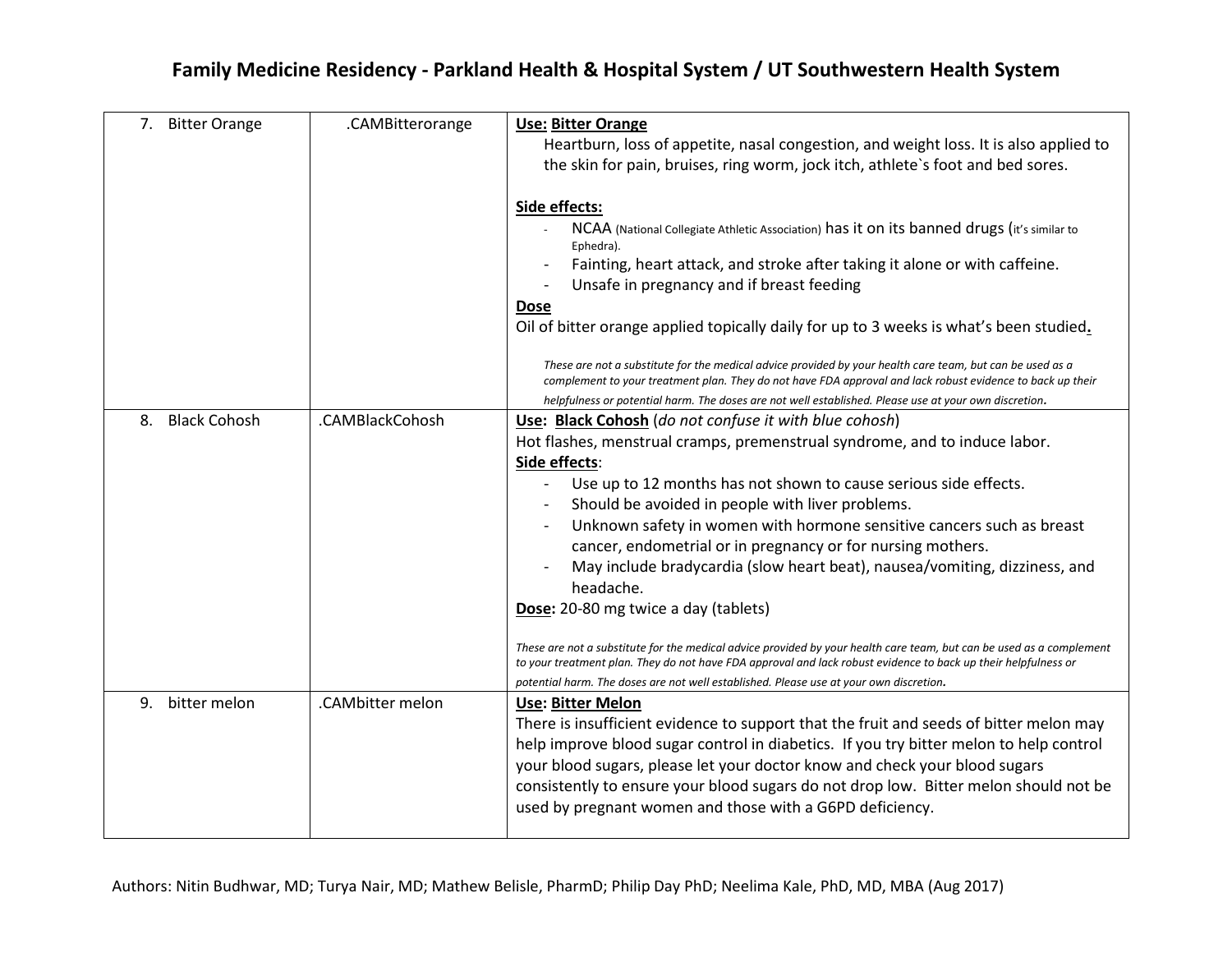|                  |                     | Side effects:                                                                                                                                                                                                                          |
|------------------|---------------------|----------------------------------------------------------------------------------------------------------------------------------------------------------------------------------------------------------------------------------------|
|                  |                     | Do not use if you have liver disease.                                                                                                                                                                                                  |
|                  |                     | 6GPD deficiency                                                                                                                                                                                                                        |
|                  |                     | Caution with Diabetes due to risk for low blood sugars.                                                                                                                                                                                |
|                  |                     | Dose: $50 - 100$ ml of boiled vegetable water a day or 900 mg up to 3 times a day.                                                                                                                                                     |
|                  |                     |                                                                                                                                                                                                                                        |
|                  |                     | These are not a substitute for the medical advice provided by your health care team, but can be used as a complement<br>to your treatment plan. They do not have FDA approval and lack robust evidence to back up their helpfulness or |
|                  |                     | potential harm. The doses are not well established. Please use at your own discretion.                                                                                                                                                 |
| 10. Boric acid   | .CAMBoric acid      | <b>Use: Boric Acid</b>                                                                                                                                                                                                                 |
|                  |                     | Boric acid vaginal suppositories can be helpful for recurrent vaginitis resistant to azole                                                                                                                                             |
|                  |                     | medicines. It is not available commercially and must be made by a compounding                                                                                                                                                          |
|                  |                     | pharmacy.                                                                                                                                                                                                                              |
|                  |                     |                                                                                                                                                                                                                                        |
|                  |                     | Side effects:                                                                                                                                                                                                                          |
|                  |                     | Boric acid capsules can be FATAL if swallowed, therefore it is only recommended as a                                                                                                                                                   |
|                  |                     | vaginal suppository.                                                                                                                                                                                                                   |
|                  |                     |                                                                                                                                                                                                                                        |
|                  |                     | Dose:                                                                                                                                                                                                                                  |
|                  |                     | Suggested dosing is boric acid 600 mg vaginal suppository once a day for 7-14 days,                                                                                                                                                    |
|                  |                     | but can cause significant local irritation if used repeatedly or chronically for more than                                                                                                                                             |
|                  |                     | 7-14 days.                                                                                                                                                                                                                             |
|                  |                     |                                                                                                                                                                                                                                        |
|                  |                     | These are not a substitute for the medical advice provided by your health care team, but can be used as a complement                                                                                                                   |
|                  |                     | to your treatment plan. They do not have FDA approval and lack robust evidence to back up their helpfulness or                                                                                                                         |
|                  | .CAMBreathforstress | potential harm. The doses are not well established. Please use at your own discretion.                                                                                                                                                 |
| 11. Breath-work, |                     | Breath-work, deep breathing or breath awareness, can be helpful for stress relief even                                                                                                                                                 |
| breathing, deep  |                     | if done for just 1-5 minutes. Focusing on a slow exhalation in particular helps the body                                                                                                                                               |
| breathing        |                     | relax by stimulating the parasympathetic (relaxation) system.                                                                                                                                                                          |
|                  |                     |                                                                                                                                                                                                                                        |
|                  |                     | Here is one suggested, easy-to-use method:                                                                                                                                                                                             |
|                  |                     | Find a quiet location and get comfortable, sitting or lying down.                                                                                                                                                                      |
|                  |                     | Let your mind go blank, letting thoughts pass by, don't dwell on them.                                                                                                                                                                 |
|                  |                     | Inhale gently for 5 seconds, hold for 5 seconds, and then exhale for 8 seconds.                                                                                                                                                        |
|                  |                     | Focus on letting your stomach rise and fall with the breath.                                                                                                                                                                           |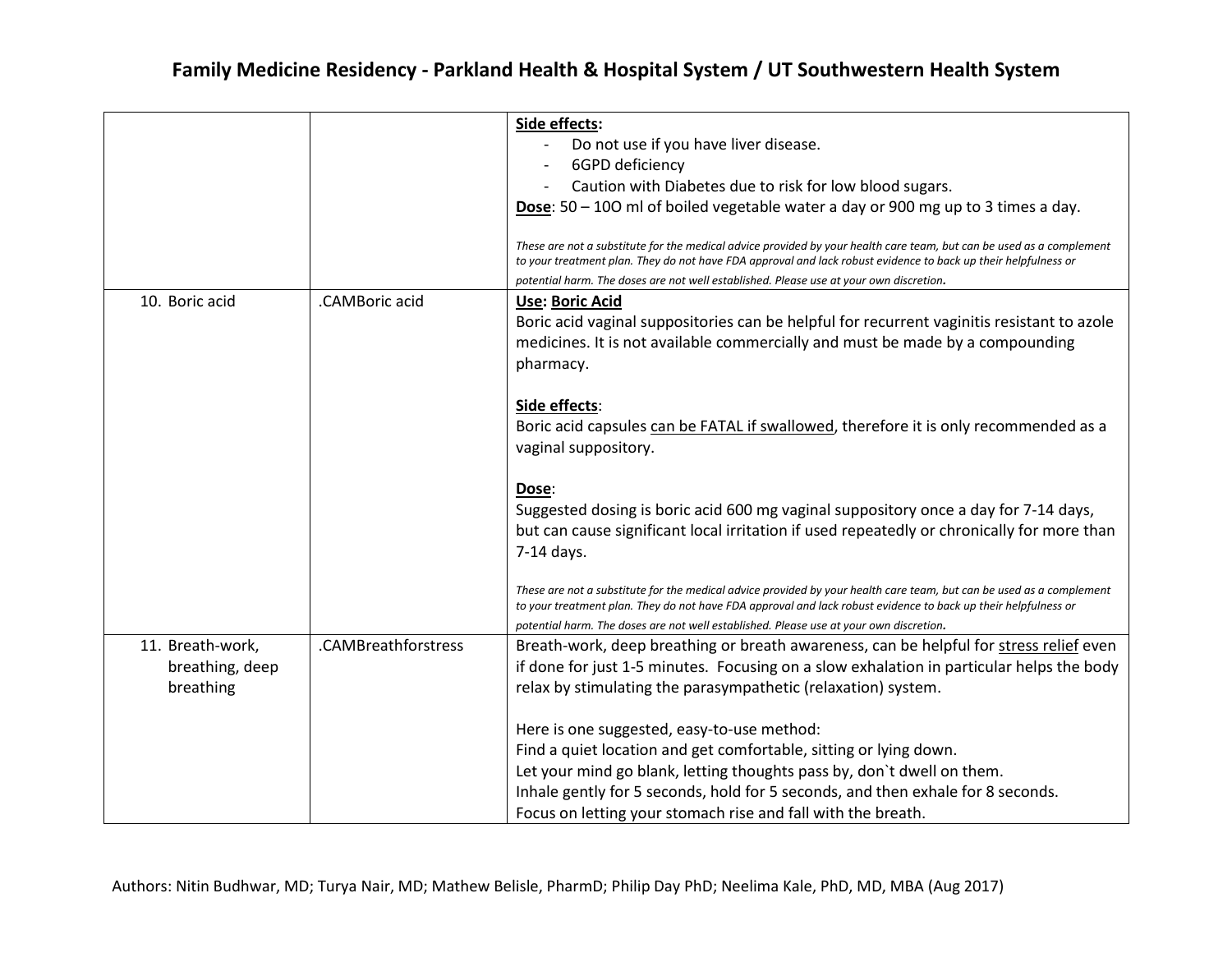|               |               | Do this for as long as you like, even as short as 1 minute.<br>Stop if you feel light headed.<br>The key is a long, relaxed exhalation that is longer than the inhalation. It can help to<br>purse your lips, so you quietly and slowly blow out during exhalation.                                                                                                                                                                                                                                                                                                                                                                                                                                                                                                                      |
|---------------|---------------|------------------------------------------------------------------------------------------------------------------------------------------------------------------------------------------------------------------------------------------------------------------------------------------------------------------------------------------------------------------------------------------------------------------------------------------------------------------------------------------------------------------------------------------------------------------------------------------------------------------------------------------------------------------------------------------------------------------------------------------------------------------------------------------|
| 12. Bromelain | .CAMBromelin  | <b>Use: Bromelain</b><br>Nasal swelling and inflammation, osteoarthritis, cancer, poor digestion, and muscle<br>soreness. Topical (applied to the skin) bromelain is used for wounds and burns.<br>Side effects:<br>Gastrointestinal problems, increased heart rate, and menstrual problems.<br>Caution if allergic to Pineapple.<br>May interact with blood thinners (eg, Coumadin, aspirin, Plavix)<br><b>Dose:</b> $80 - 1000$ mg a day (divided)<br>These are not a substitute for the medical advice provided by your health care team, but can be used as a complement<br>to your treatment plan. They do not have FDA approval and lack robust evidence to back up their helpfulness or<br>potential harm. The doses are not well established. Please use at your own discretion. |
| 13. butterbur | .CAMbutterbur | Use: Butterbur is an herb whose root can help prevent or used for allergic rhinitis and<br>migraine headaches.<br>Side effects:<br>Stomach upset.<br>Liver damage. If you have liver problems avoid using butterbur, even PA-free<br>forms, just to be safe.<br>Dose: 50 - 75 mg twice daily (depending on preparation)<br>Caution if you are allergic to marigolds.<br>These are not a substitute for the medical advice provided by your health care team, but can be used as a complement<br>to your treatment plan. They do not have FDA approval and lack robust evidence to back up their helpfulness or<br>potential harm. The doses are not well established. Please use at your own discretion.                                                                                 |
| 14. Cats Claw | .CAMcatsclaw  | Use: Cats Claw<br>Viral infections (such as herpes and HIV), Alzheimer's disease, cancer, arthritis,<br>diverticulitis, peptic ulcers, colitis, gastritis, hemorrhoids, parasites, and leaky<br>bowel syndrome.<br>Side effects:                                                                                                                                                                                                                                                                                                                                                                                                                                                                                                                                                         |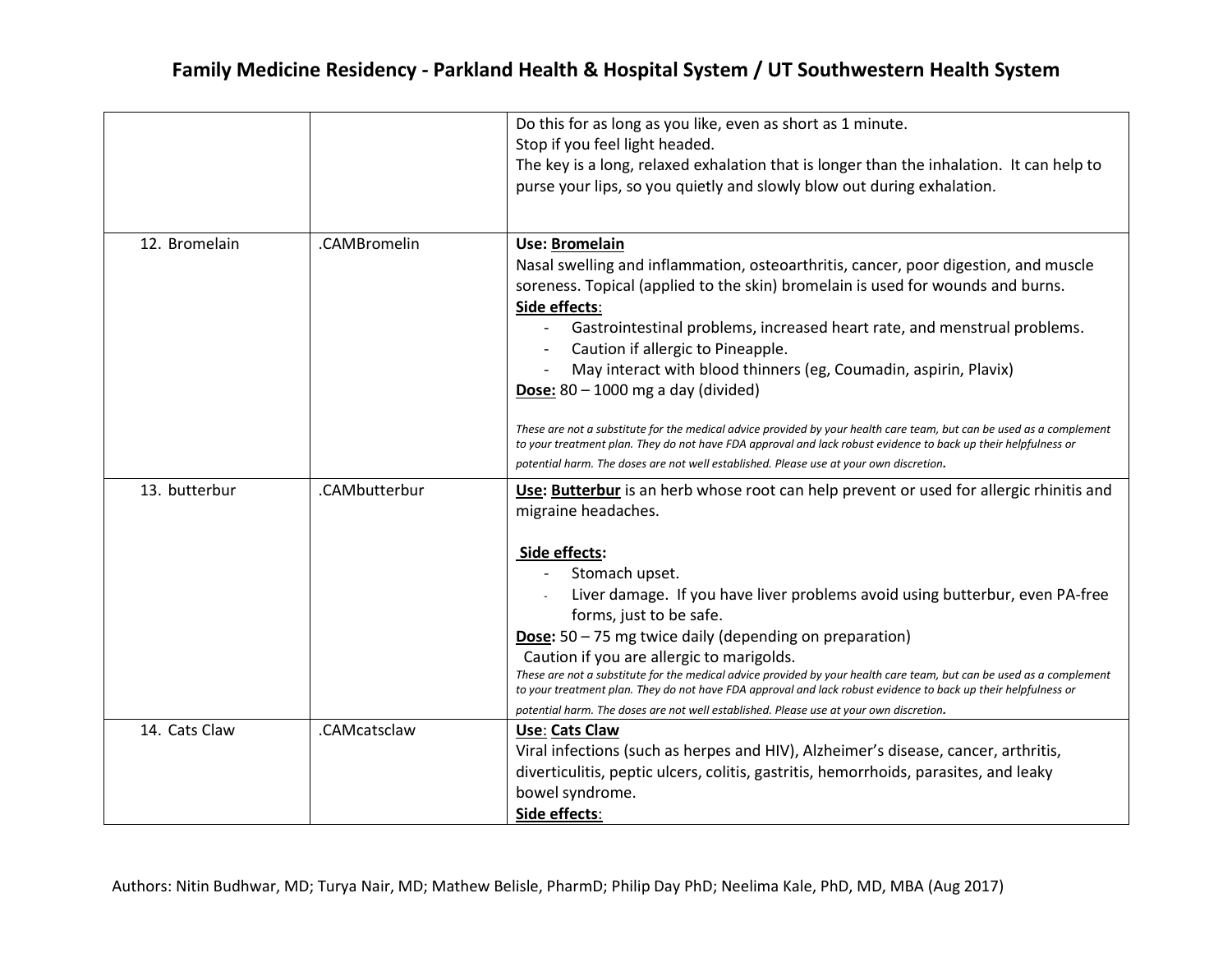|                      |                      | Avoid if pregnant or trying to get pregnant as its been associated with preventing                                                                                                                                                     |
|----------------------|----------------------|----------------------------------------------------------------------------------------------------------------------------------------------------------------------------------------------------------------------------------------|
|                      |                      | pregnancy or causing abortions.                                                                                                                                                                                                        |
|                      |                      | Use with caution in transplant recipients or others taking therapeutic                                                                                                                                                                 |
|                      |                      | immunosuppression                                                                                                                                                                                                                      |
|                      |                      | May interact with blood thinners (eg, Coumadin, aspirin, Plavix)                                                                                                                                                                       |
|                      |                      | Dose: 1 gm or root bark or 20-30 mg extract up to 3 times a day.                                                                                                                                                                       |
|                      |                      | These are not a substitute for the medical advice provided by your health care team, but can be used as a complement<br>to your treatment plan. They do not have FDA approval and lack robust evidence to back up their helpfulness or |
|                      |                      | potential harm. The doses are not well established. Please use at your own discretion.                                                                                                                                                 |
| 15. Chamomile        | .CAMChamomile        | <b>Use: Chamomile</b>                                                                                                                                                                                                                  |
| (German)             |                      | Insomnia, anxiety and gastrointestinal conditions such as upset stomach, gas, and<br>diarrhea.                                                                                                                                         |
|                      |                      | Topical for skin irritation and mouth sores from cancer treatments.                                                                                                                                                                    |
|                      |                      | Side effects:                                                                                                                                                                                                                          |
|                      |                      | Can interact with drugs such as cyclosporine and Coumadin.<br>$\overline{\phantom{a}}$                                                                                                                                                 |
|                      |                      | Caution if you are allergic to ragweed, chrysanthemums, marigolds or daisies.                                                                                                                                                          |
|                      |                      | <b>Dose:</b> 400 mg $-$ 1600 mg capsules or up to 4 cups of tea a day. (Steep for 10 mins in hot water)                                                                                                                                |
|                      |                      |                                                                                                                                                                                                                                        |
|                      |                      | These are not a substitute for the medical advice provided by your health care team, but can be used as a complement<br>to your treatment plan. They do not have FDA approval and lack robust evidence to back up their helpfulness or |
|                      |                      | potential harm. The doses are not well established. Please use at your own discretion.                                                                                                                                                 |
| 16. chastetree berry | .CAMchastetree berry | <b>Use: Chastetree Berry</b>                                                                                                                                                                                                           |
|                      |                      | Chastetree berry is an herb that can help improve premenstrual syndrome (PMS)                                                                                                                                                          |
|                      |                      | symptoms.                                                                                                                                                                                                                              |
|                      |                      |                                                                                                                                                                                                                                        |
|                      |                      | Side effects:                                                                                                                                                                                                                          |
|                      |                      | Include irregular menstruation, headache, fatigue, and dry mouth.                                                                                                                                                                      |
|                      |                      | Use with caution if taking bromocriptine or metoclopramide.                                                                                                                                                                            |
|                      |                      | Do not use during pregnancy or lactation.;                                                                                                                                                                                             |
|                      |                      | Dose:                                                                                                                                                                                                                                  |
|                      |                      | Standardized 6% agnuside, 225 mg by mouth daily                                                                                                                                                                                        |
|                      |                      | 20 mg dried extract by mouth twice daily                                                                                                                                                                                               |
|                      |                      | 400 mg by mouth 2-3 times daily for 8-12 weeks, then once daily                                                                                                                                                                        |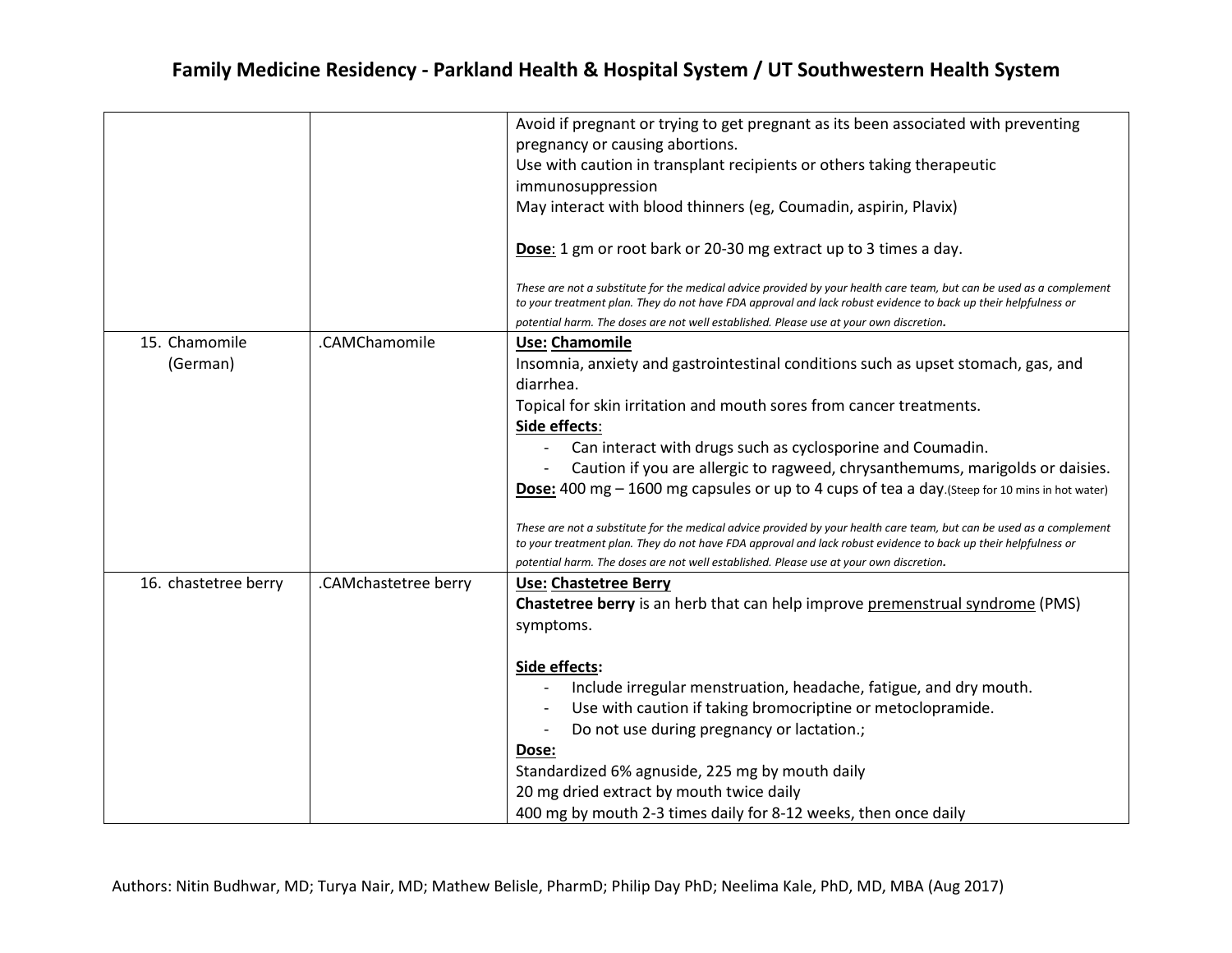|                  |                  | Fruit extract 20-40 mg by mouth daily<br>Fluid extract 40 drops by mouth daily with water or juice<br>Tincture 35-45 drops, three times by mouth daily.<br>Most forms can be taken 6-7 days prior to cycle onset.<br>These are not a substitute for the medical advice provided by your health care team, but can be used as a complement<br>to your treatment plan. They do not have FDA approval and lack robust evidence to back up their helpfulness or<br>potential harm. The doses are not well established. Please use at your own discretion. |
|------------------|------------------|-------------------------------------------------------------------------------------------------------------------------------------------------------------------------------------------------------------------------------------------------------------------------------------------------------------------------------------------------------------------------------------------------------------------------------------------------------------------------------------------------------------------------------------------------------|
| 17. Cinnamon     | .CAMCinnamon     | Use: Cinnamon                                                                                                                                                                                                                                                                                                                                                                                                                                                                                                                                         |
|                  |                  | There are 2 common types of cinnamon. Cassia cinnamon, native to China, is the most<br>common type sold in the United States and Canada. Ceylon cinnamon, native to Sri<br>Lanka, is common in other countries and is known as "true" cinnamon. It is a common<br>spice used in food flavoring.                                                                                                                                                                                                                                                       |
|                  |                  | Reported uses are for Hypertension and Diabetes. (very weak evidence to support<br>this) - But caution should be exercised if using in combination with antidiabetic<br>medication.                                                                                                                                                                                                                                                                                                                                                                   |
|                  |                  | Topically as an analgesic and mosquito repellent.(Oil).                                                                                                                                                                                                                                                                                                                                                                                                                                                                                               |
|                  |                  | Side effects:                                                                                                                                                                                                                                                                                                                                                                                                                                                                                                                                         |
|                  |                  | Cinnamon supplements appear to be safe for most people for short-term use if not<br>taken in large amounts. Some people may have allergic reactions to cinnamon.                                                                                                                                                                                                                                                                                                                                                                                      |
|                  |                  | Cassia cinnamon contains varying amounts of a chemical called coumarin, which might<br>cause or worsen liver disease.                                                                                                                                                                                                                                                                                                                                                                                                                                 |
|                  |                  | No standard dosing.                                                                                                                                                                                                                                                                                                                                                                                                                                                                                                                                   |
|                  |                  | These are not a substitute for the medical advice provided by your health care team, but can be used as a complement<br>to your treatment plan. They do not have FDA approval and lack robust evidence to back up their helpfulness or<br>potential harm. The doses are not well established. Please use at your own discretion.                                                                                                                                                                                                                      |
| 18. coenzyme Q10 | .CAMcoenzyme Q10 | Use: CoQ10<br>Coenzyme Q10 is a supplement that can help lower high blood pressure. It also<br>functions as an antioxidant, providing protection against free radical damage. There is<br>some evidence that it may improve quality of life and symptoms related to congestive<br>heart failure, but should be used along with other heart failure medicines.                                                                                                                                                                                         |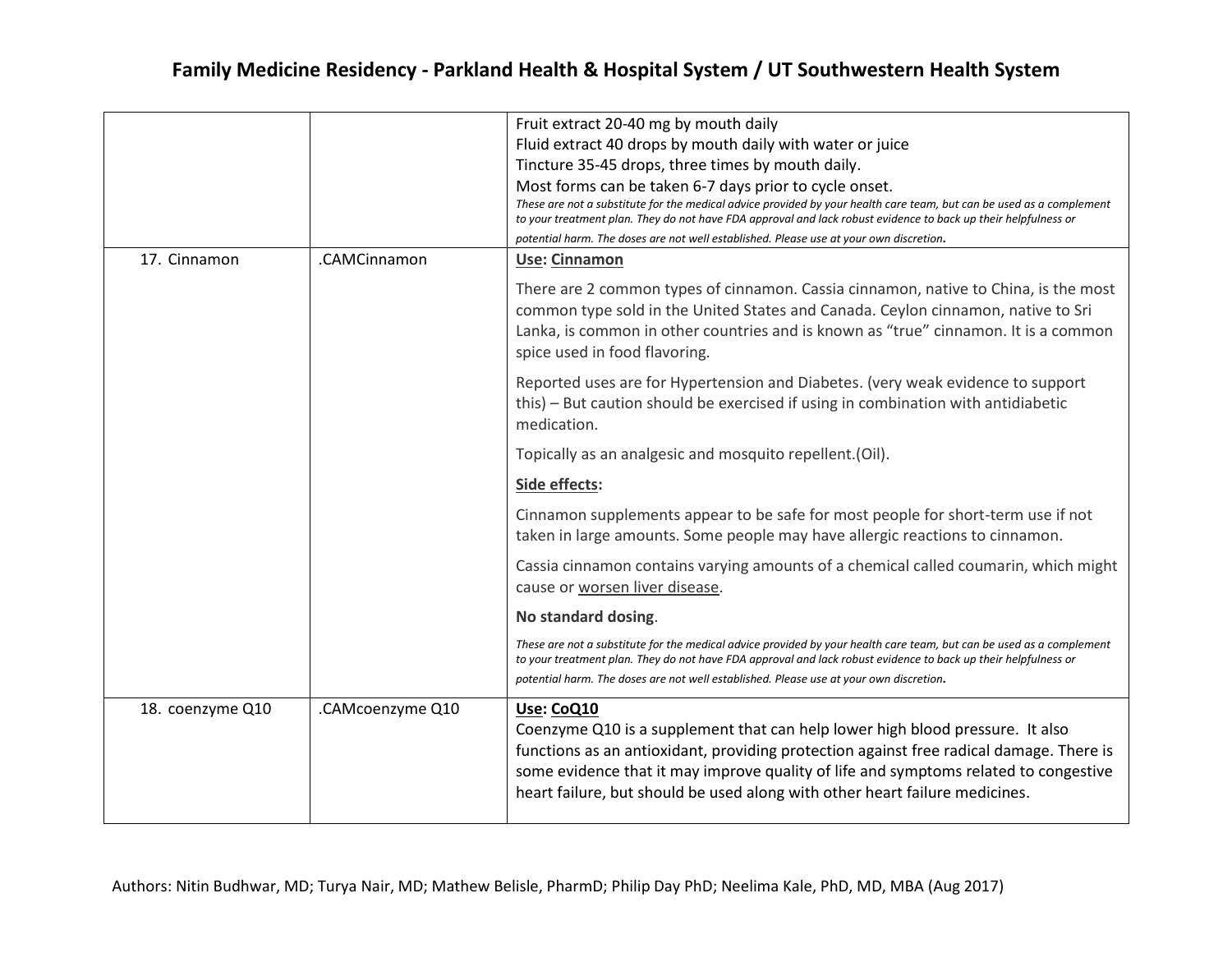|                                   |                     | Side effects:<br>Abdominal discomfort, headache, nausea, and vomiting.<br>Use with caution if taking warfarin or other anticoagulants (it may reduce<br>anticoagulant effectiveness).<br>Dose:<br>Suggested dosing is generally 100-200 mg daily.<br>These are not a substitute for the medical advice provided by your health care team, but can be used as a complement<br>to your treatment plan. They do not have FDA approval and lack robust evidence to back up their helpfulness or<br>potential harm. The doses are not well established. Please use at your own discretion.                                                                                                                                                                                                                                                                                                                                                                                                                                                                                                                                                                                                                                        |
|-----------------------------------|---------------------|------------------------------------------------------------------------------------------------------------------------------------------------------------------------------------------------------------------------------------------------------------------------------------------------------------------------------------------------------------------------------------------------------------------------------------------------------------------------------------------------------------------------------------------------------------------------------------------------------------------------------------------------------------------------------------------------------------------------------------------------------------------------------------------------------------------------------------------------------------------------------------------------------------------------------------------------------------------------------------------------------------------------------------------------------------------------------------------------------------------------------------------------------------------------------------------------------------------------------|
| 19. cranberry juice or<br>extract | .CAMcranberry juice | <b>Use: Cranberry Juice</b><br>Cranberry juice or extract can help prevent or decrease the recurrence rate of urinary<br>tract infections (UTIs), although some current evidence shows no change.<br>Unfortunately it does not treat neurogenic (overactive) bladder. It can be found in<br>juice or pill form.<br>Side effects:<br>Can increase the risk of uric acid kidney stones and should be used with<br>caution in patients with a history of these stones.<br>At high doses (more than 1 liter of juice) it can cause nausea.<br>Use with caution if taking warfarin (may increase risk of bleeding), H2 blockers<br>(medicines like Zantac, Pepcid etc.) and proton pump inhibitors (Prilosec, Protonix,<br>Nexium etc).<br>Dose:<br>Suggested dosing is cranberry extract pill 400-500 mg once or twice daily, or cranberry<br>juice (26% juice) 300-480 mL (10-16 oz) daily.<br>These are not a substitute for the medical advice provided by your health care team, but can be used as a complement<br>to your treatment plan. They do not have FDA approval and lack robust evidence to back up their helpfulness or<br>potential harm. The doses are not well established. Please use at your own discretion. |
| 20. Dandelion                     | .CAMDandelion       | <b>Use: Dandelion</b><br>The greens are edible and a rich source of Vitamin A. Currently promoted as a blood<br>tonic for diuretic (making urine), appetite stimulation and minor digestive problems.                                                                                                                                                                                                                                                                                                                                                                                                                                                                                                                                                                                                                                                                                                                                                                                                                                                                                                                                                                                                                        |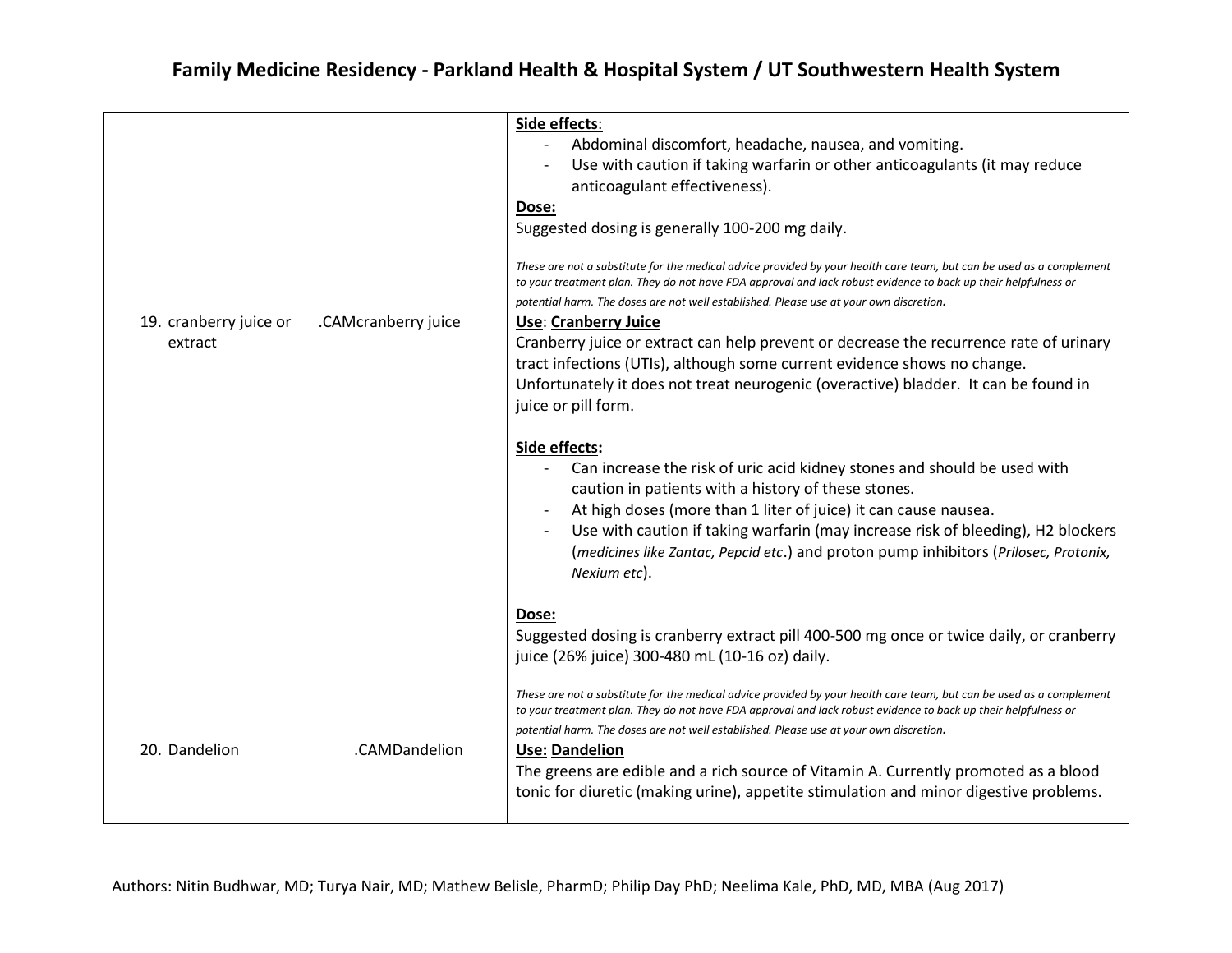|               |               | Side effects:<br>Generally considered safe.<br>People with allergies to related plants such as ragweed, chrysanthemums,<br>marigolds and daises should be cautions.<br>Do not use in biliary obstruction or if gallstones are present<br>May increase the risk of bleeding if taking anticoagulants (eg, Coumadin)<br>Use with caution if taking diuretics (eg, furosemide), lithium, or digoxin<br>$\overline{\phantom{a}}$<br>Dose: (root) 9 to 12 grams/Day<br>These are not a substitute for the medical advice provided by your health care team, but can be used as a complement<br>to your treatment plan. They do not have FDA approval and lack robust evidence to back up their helpfulness or<br>potential harm. The doses are not well established. Please use at your own discretion. |
|---------------|---------------|----------------------------------------------------------------------------------------------------------------------------------------------------------------------------------------------------------------------------------------------------------------------------------------------------------------------------------------------------------------------------------------------------------------------------------------------------------------------------------------------------------------------------------------------------------------------------------------------------------------------------------------------------------------------------------------------------------------------------------------------------------------------------------------------------|
| 21. echinacea | .CAMechinacea | Use: Echinacea<br>Echinacea is an herb that can help prevent or treat upper respiratory tract infections<br>("colds"), though evidence is mixed. There are three types on the market (E.<br>angustifolia, E. pallida and E. purpurea), with most evidence supporting E. purpurea.<br>Echinacea can be taken at the first "warning signs" of cold symptoms. This herb is<br>found in tablet, raw extract, juice, tea or tincture form. The tincture form tends to<br>taste bitter, but theoretically may have an antiviral effect on the mucous membranes<br>in the throat when swallowed.                                                                                                                                                                                                          |
|               |               | Side effects:<br>Should be avoided in patients allergic to ragweed or marigolds or those with<br>autoimmune diseases, HIV, liver disease, or tuberculosis. Avoid if taking<br>immunosuppressants, corticosteroids, protease inhibitors, cyclosporine, and<br>calcium channel blockers.<br>Nausea and stomach aches                                                                                                                                                                                                                                                                                                                                                                                                                                                                                 |
|               |               | Dose:<br>Suggested dosing varies widely due to the variety of products currently on the market;<br>most can be taken for 7-10 days to cover the duration of common cold symptoms.<br>Alcohol or glycerin-based tinctures, 0.75 - 1.5 mL daily<br>Tea, 6-8 oz, four times daily<br>Tablet dosing varies widely; generally 400-450 mg up to 3 times daily.                                                                                                                                                                                                                                                                                                                                                                                                                                           |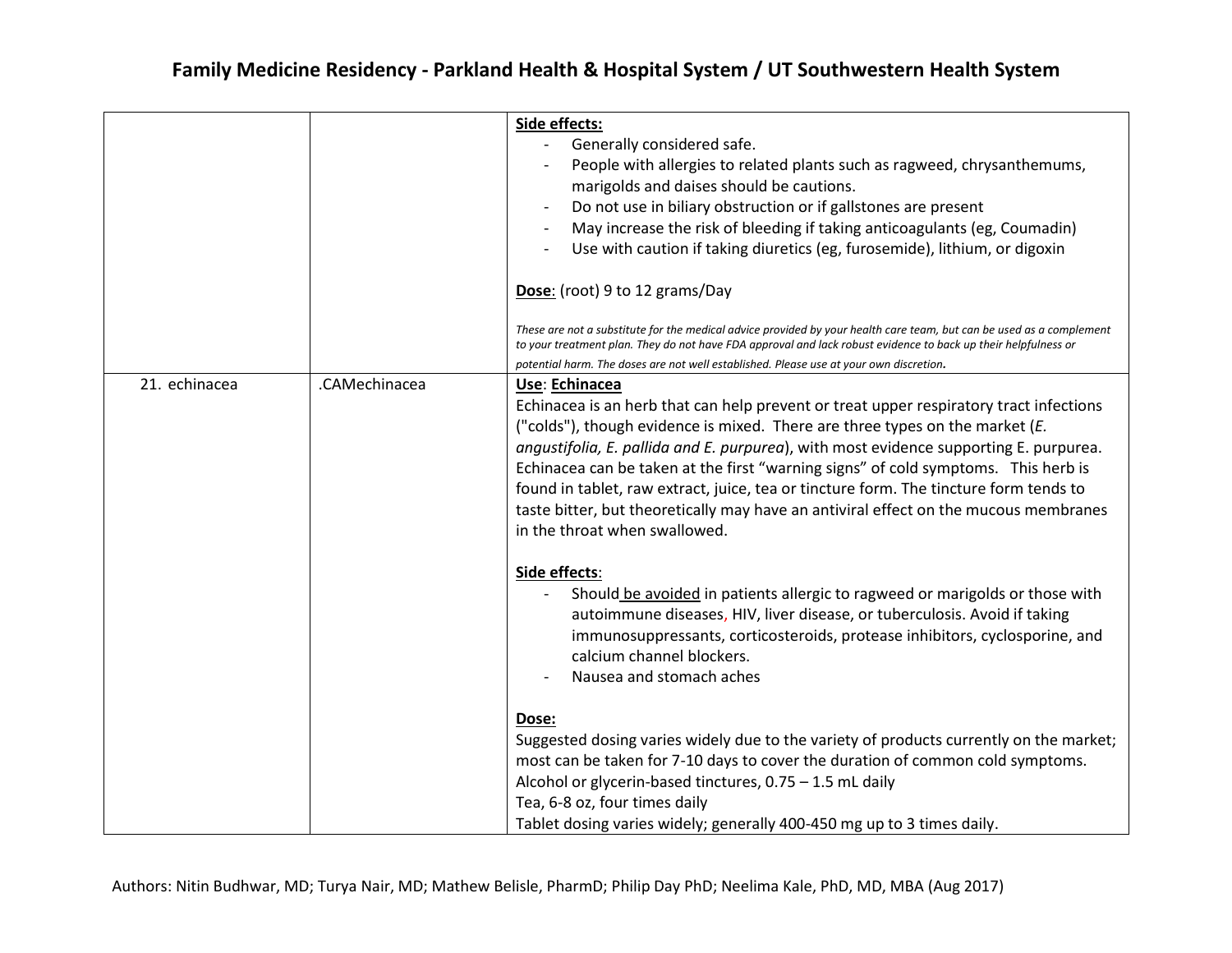|                                   |                | These are not a substitute for the medical advice provided by your health care team, but can be used as a complement<br>to your treatment plan. They do not have FDA approval and lack robust evidence to back up their helpfulness or<br>potential harm. The doses are not well established. Please use at your own discretion.                                                                                                                                                            |
|-----------------------------------|----------------|---------------------------------------------------------------------------------------------------------------------------------------------------------------------------------------------------------------------------------------------------------------------------------------------------------------------------------------------------------------------------------------------------------------------------------------------------------------------------------------------|
| 22. Ephedra                       | .CAMEphedra    | Use: Ephedra (not recommended) (also called Ma huang)<br>Currently banned by the FDA (2004). This ban does not apply to its use in traditional<br>Chinese medicine, where it is used for weight loss, increased energy, colds, flu,<br>headaches, asthma, nasal congestion and wheezing.                                                                                                                                                                                                    |
|                                   |                | Side effects:<br>Can worsen heart disease and kidney disease.<br>Associated with increased risk of stroke.<br>Increases in blood sugar,<br>Increases risk of seizures in those prone to it.<br>Anxiety, dizziness, dry mouth, difficulty urinating, nausea, psychosis, sleep<br>problems, tremors (shaking) – esp. seen with long term use.<br>Combination with caffeine can increase the potential for side effects.<br>Interacts with psychiatric medications especially MAOI inhibitors. |
|                                   |                | Dose: $8 - 100$ mg up to 3 times a day.<br>We advise extreme caution or better still not use it.<br>These are not a substitute for the medical advice provided by your health care team, but can be used as a complement<br>to your treatment plan. They do not have FDA approval and lack robust evidence to back up their helpfulness or<br>potential harm. The doses are not well established. Please use at your own discretion.                                                        |
| 23. elderberry adults<br>and peds | .CAMelderberry | Use: Elderberry<br>Elderberry (Sambucus nigra) can help reduce symptoms related to flu and flu-like<br>illnesses, significantly reducing severity and duration of symptoms.                                                                                                                                                                                                                                                                                                                 |
|                                   |                | Side effects:<br>It is very well tolerated in studies examining its use for up to 5 days in both<br>adults AND children.<br>Elderberry fruit or plant components should never be ingested raw as they<br>contain a toxin that causes severe side effects of nausea, vomiting, severe                                                                                                                                                                                                        |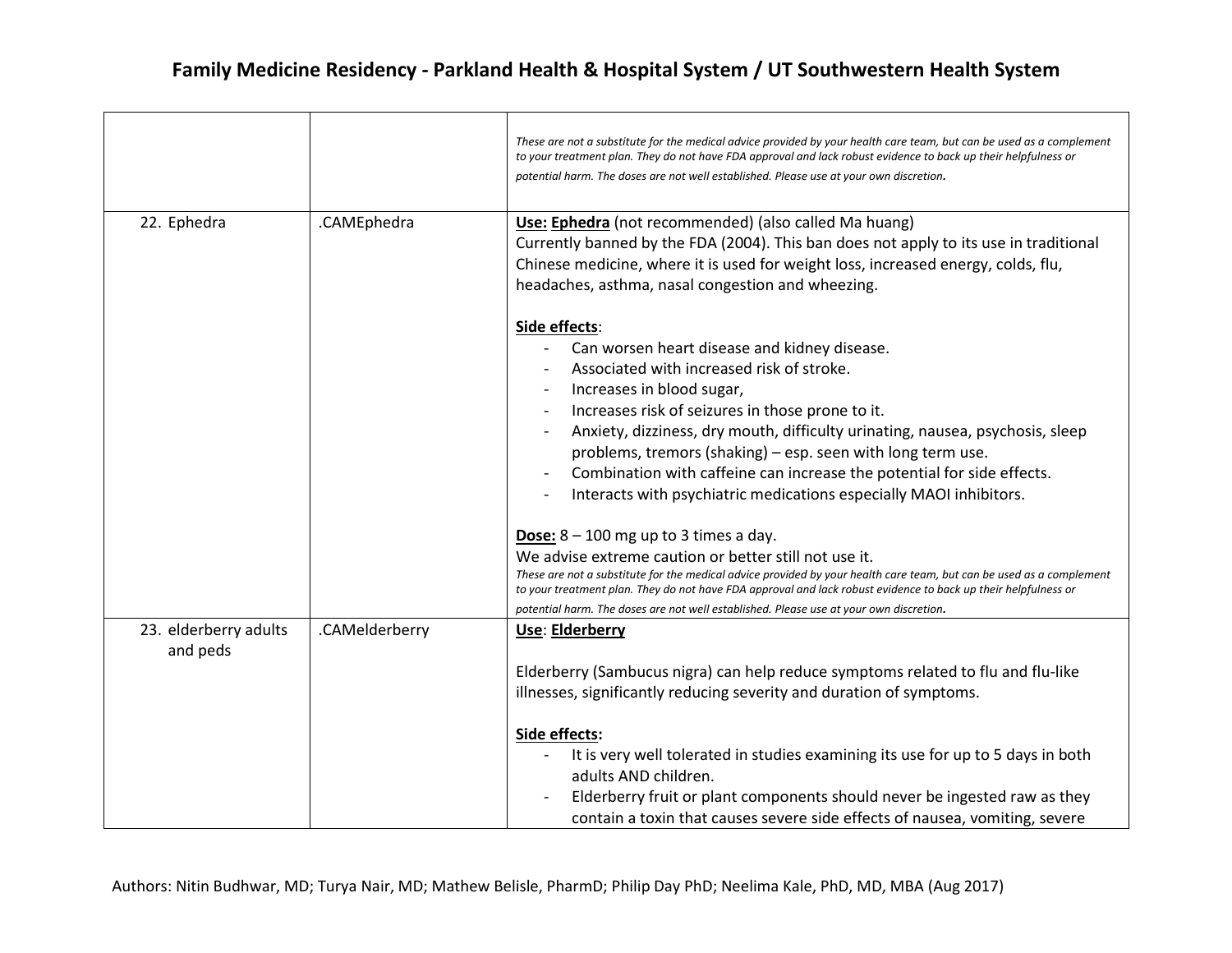|                      |                      | diarrhea, weakness, dizziness, numbness and stupor.                                                                                                                                                                                                                                                                              |
|----------------------|----------------------|----------------------------------------------------------------------------------------------------------------------------------------------------------------------------------------------------------------------------------------------------------------------------------------------------------------------------------|
|                      |                      | Use with caution if taking diuretics, lithium, digoxin, oral diabetes medications,<br>$\overline{\phantom{a}}$                                                                                                                                                                                                                   |
|                      |                      | insulin, and cancer chemotherapy agents.                                                                                                                                                                                                                                                                                         |
|                      |                      | Dose:                                                                                                                                                                                                                                                                                                                            |
|                      |                      | Recommended dosing is elderberry juice-containing syrup, 15 mL (1 tablespoon) four                                                                                                                                                                                                                                               |
|                      |                      | times a day for 3-5 days. It can also be found in powder, whole berry (requires                                                                                                                                                                                                                                                  |
|                      |                      | cooking/boiling), or gummy form.                                                                                                                                                                                                                                                                                                 |
|                      |                      | These are not a substitute for the medical advice provided by your health care team, but can be used as a complement<br>to your treatment plan. They do not have FDA approval and lack robust evidence to back up their helpfulness or<br>potential harm. The doses are not well established. Please use at your own discretion. |
| 24. European         | .CAMMistletoe        | Use: Mistletoe (European)                                                                                                                                                                                                                                                                                                        |
| Mistletoe            |                      | Cancer (several kinds) - injected (Europe) in the US only as part of study trials.<br>$\overline{\phantom{a}}$                                                                                                                                                                                                                   |
|                      |                      | High blood pressure, gout, depression, headaches                                                                                                                                                                                                                                                                                 |
|                      |                      |                                                                                                                                                                                                                                                                                                                                  |
|                      |                      | <b>Side Effects:</b>                                                                                                                                                                                                                                                                                                             |
|                      |                      | Berries and leaves can cause harm if taken orally.                                                                                                                                                                                                                                                                               |
|                      |                      | Injected - pain at site, fevers, chills.                                                                                                                                                                                                                                                                                         |
|                      |                      | Rare but severe allergic reactions.                                                                                                                                                                                                                                                                                              |
|                      |                      |                                                                                                                                                                                                                                                                                                                                  |
|                      |                      | Dose: Tailored per person and use.                                                                                                                                                                                                                                                                                               |
|                      |                      | These are not a substitute for the medical advice provided by your health care team, but can be used as a complement<br>to your treatment plan. They do not have FDA approval and lack robust evidence to back up their helpfulness or                                                                                           |
|                      |                      | potential harm. The doses are not well established. Please use at your own discretion.                                                                                                                                                                                                                                           |
| 25. Elimination diet | .CAMElimination diet | <b>Use: Elimination Diet</b>                                                                                                                                                                                                                                                                                                     |
|                      |                      | An elimination diet means systematically avoiding foods to which you may be sensitive                                                                                                                                                                                                                                            |
|                      |                      | or don't digest well. All selected items are eliminated from the diet for four weeks,                                                                                                                                                                                                                                            |
|                      |                      | and then each is restarted one at a time for one week to determine which are well or                                                                                                                                                                                                                                             |
|                      |                      | poorly tolerated by your body. Although there are some suggestions for common                                                                                                                                                                                                                                                    |
|                      |                      | dietary items to eliminate, it is most helpful to note down which foods you eat most                                                                                                                                                                                                                                             |
|                      |                      | often or with which you have noticed certain symptoms or changes and concentrate                                                                                                                                                                                                                                                 |
|                      |                      | on those to create your own tailored elimination diet.                                                                                                                                                                                                                                                                           |
|                      |                      | Commonly suggested foods or ingredients to eliminate are:                                                                                                                                                                                                                                                                        |
|                      |                      | Gluten (wheat, barley, rye), dairy (milk, cream, cheese, cottage cheese, yogurt, butter,                                                                                                                                                                                                                                         |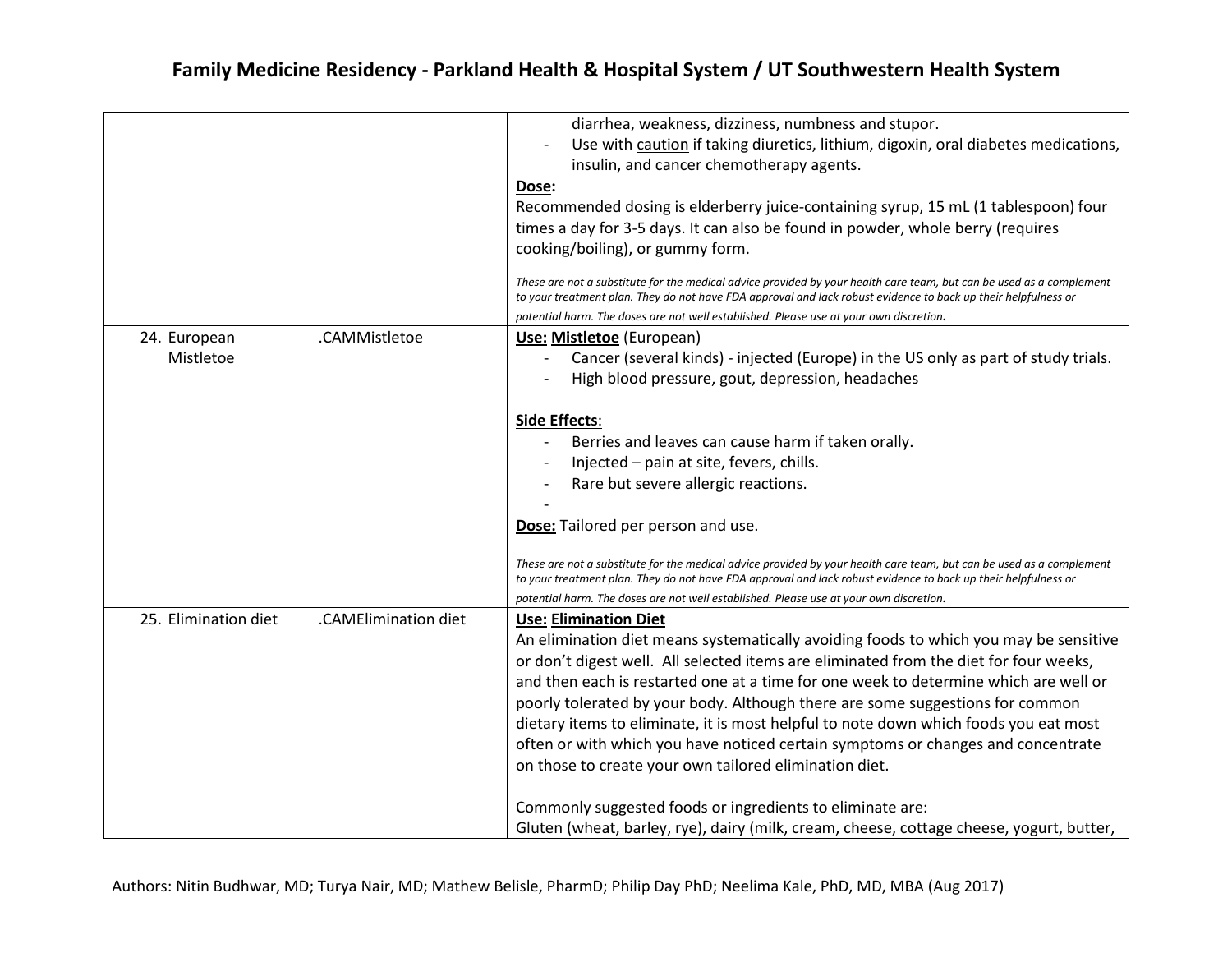|                             |                          | ice cream, frozen yogurt), soy (tofu, soybeans, soymilk), red meats, corn, nuts, citrus,<br>and/or eggs.<br>You can also consider minimizing or eliminating simple and refined sugars, coffee, tea<br>or other caffeine products, and alcohol.                                                                                                                                                                                                                                                                                                                                                                                                                                                                                                                                                                                               |
|-----------------------------|--------------------------|----------------------------------------------------------------------------------------------------------------------------------------------------------------------------------------------------------------------------------------------------------------------------------------------------------------------------------------------------------------------------------------------------------------------------------------------------------------------------------------------------------------------------------------------------------------------------------------------------------------------------------------------------------------------------------------------------------------------------------------------------------------------------------------------------------------------------------------------|
| 26. Evening primrose<br>oil | .CAMevening primrose oil | <b>Use: Evening Primrose</b><br>Evening primrose oil (EPO) has been studied to help treat itchy skin conditions like<br>eczema, premenstrual syndrome, breast pain and other conditions.<br>Side effects:<br>It should be avoided in those with an increased bleeding risk or on a blood<br>thinner.<br>It also should be avoided if taking seizure medications as it may lower seizure<br>threshold.<br>It may potentiate the effects of blood pressure medications<br>Dose:<br>Tablet 2-3 grams daily.<br>These are not a substitute for the medical advice provided by your health care team, but can be used as a complement<br>to your treatment plan. They do not have FDA approval and lack robust evidence to back up their helpfulness or<br>potential harm. The doses are not well established. Please use at your own discretion. |
| 27. Fenugreek               | .CAMFenugreek            | <b>Use: Fenugreek</b><br>This commonly available spice can be used as a supplement in diabetes, or for<br>stimulation of milk production and induction of labor.<br>Side effects:<br>May cause low sugars if using in diabetes with standard care.<br>Avoid in pregnancy<br>Maple-like smell of the urine, breast milk and sweat.<br>Can cause worsening of Asthma<br>Use with caution if taking thyroid hormones<br>Use with caution if taking blood thinners or history of bleeding                                                                                                                                                                                                                                                                                                                                                        |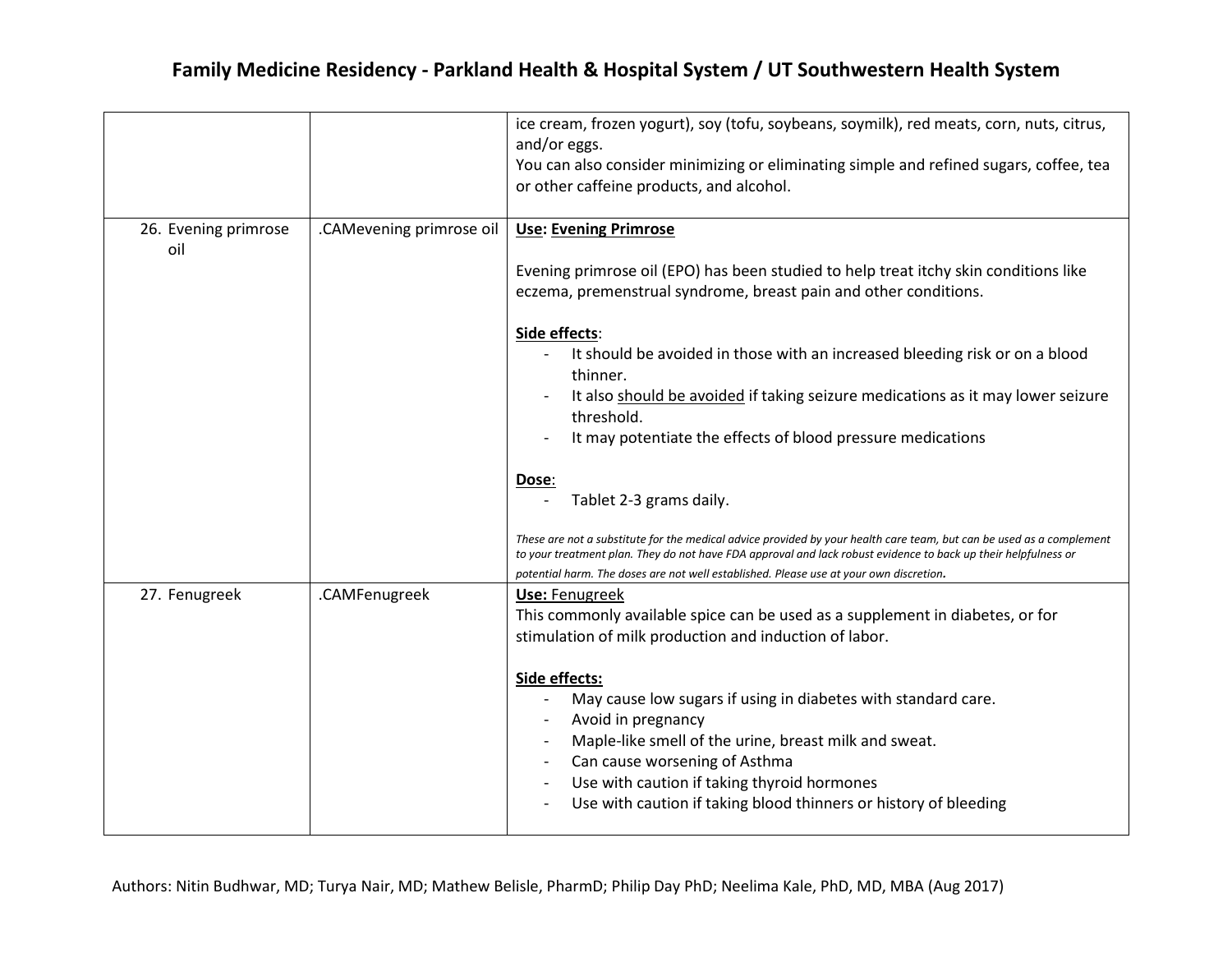|              |                  | Dose:<br>Up to 5 grams a day                                                                                                                                                                                                                                                                                                     |
|--------------|------------------|----------------------------------------------------------------------------------------------------------------------------------------------------------------------------------------------------------------------------------------------------------------------------------------------------------------------------------|
|              |                  | These are not a substitute for the medical advice provided by your health care team, but can be used as a complement<br>to your treatment plan. They do not have FDA approval and lack robust evidence to back up their helpfulness or<br>potential harm. The doses are not well established. Please use at your own discretion  |
| 28. feverfew | .CAMfeverfew     | Use: Feverfew                                                                                                                                                                                                                                                                                                                    |
|              |                  | Can reduce the frequency and symptoms of migraine headaches.                                                                                                                                                                                                                                                                     |
|              |                  | Side effects:<br>Not be used in those with increased risk of bleeding or on a blood thinner.                                                                                                                                                                                                                                     |
|              |                  | Do not use if allergic to ragweed.                                                                                                                                                                                                                                                                                               |
|              |                  | Do not take if you are pregnant.                                                                                                                                                                                                                                                                                                 |
|              |                  | May increase the risk of photosensitivity (Rash in sun light).                                                                                                                                                                                                                                                                   |
|              |                  | Discontinue use prior to dental or surgical procedures at least 14 days before.                                                                                                                                                                                                                                                  |
|              |                  | It should NOT be given to children under age 2 years.<br>$\overline{\phantom{a}}$                                                                                                                                                                                                                                                |
|              |                  | Abrupt discontinuation may increase migraine frequency, rebound headaches,<br>and anxiety.                                                                                                                                                                                                                                       |
|              |                  | Dose: 50-150 mg once daily, standardized to contain 0.2-0.35% parthenolides; or<br>carbon dioxide-extracted feverfew, 6.25 mg three times daily for up to 4 months.                                                                                                                                                              |
|              |                  | These are not a substitute for the medical advice provided by your health care team, but can be used as a complement<br>to your treatment plan. They do not have FDA approval and lack robust evidence to back up their helpfulness or<br>potential harm. The doses are not well established. Please use at your own discretion. |
| 29. fish oil | .CAMfishoilheart | Use: Fish oil                                                                                                                                                                                                                                                                                                                    |
|              |                  | This is a good source of omega-3 fatty acids (DHA and EPA) which may be effective for                                                                                                                                                                                                                                            |
|              |                  | preventing a heart attack in those with risk factors for heart disease, or to prevent a                                                                                                                                                                                                                                          |
|              |                  | repeat heart attack from happening. It can also help lower high triglyceride levels. It<br>is also possibly helpful for general inflammation, ADHD, and depression.                                                                                                                                                              |
|              |                  | Side effects:                                                                                                                                                                                                                                                                                                                    |
|              |                  | "fishy burps" which can be minimized by freezing the pills first.                                                                                                                                                                                                                                                                |
|              |                  | High doses (more than 3 g) can result in diarrhea.                                                                                                                                                                                                                                                                               |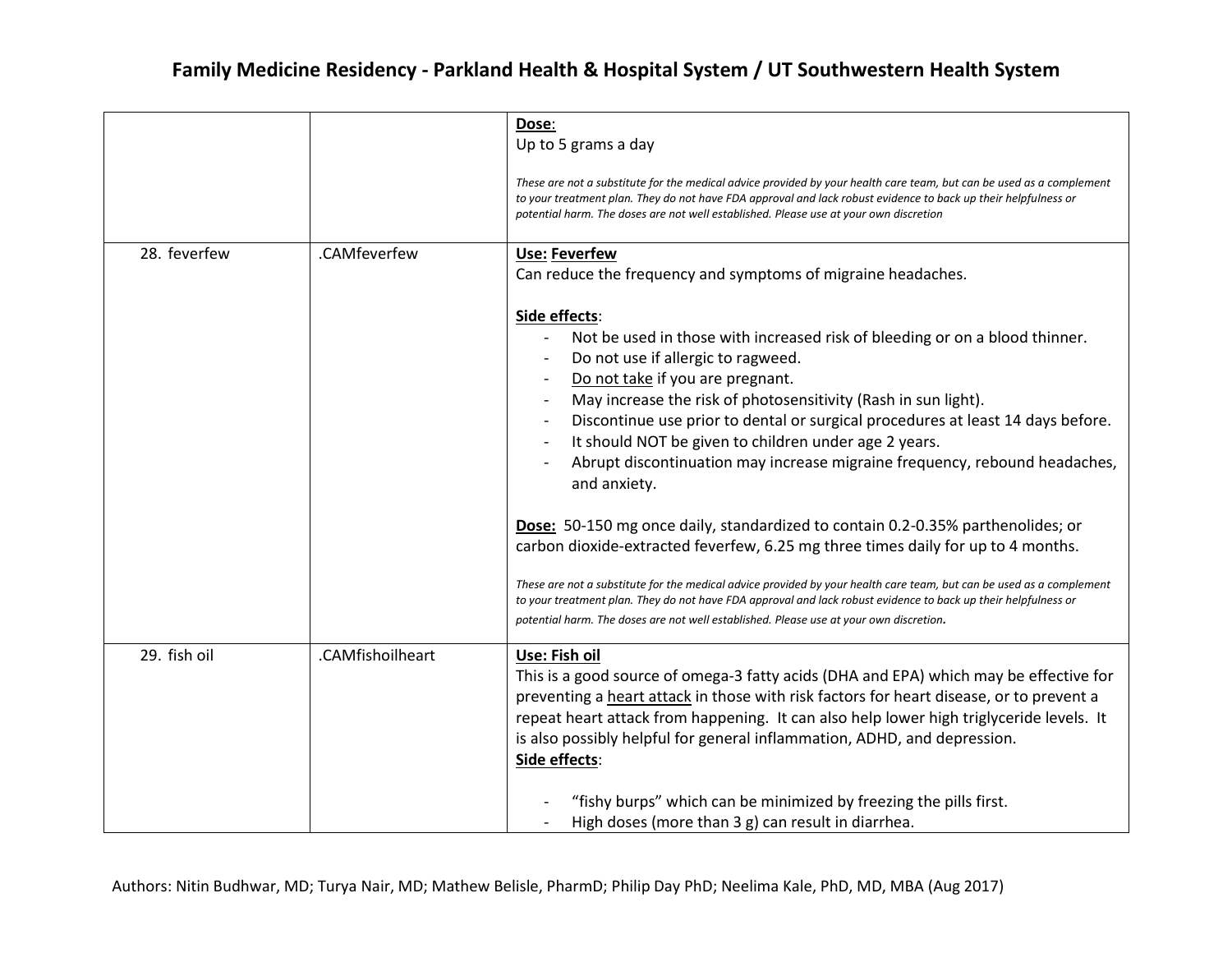|                     |                         | Dose:<br>Suggested doses are 400 mg daily for primary prevention of heart attack, and 1000 mg<br>daily for secondary prevention (for those with risk factors or a past heart attack).<br>Treatment of high triglycerides is 3 g daily. Otherwise for general use 2.5 g a day. For<br>those with increased risk of bleeding or on blood thinners (including warfarin), take no<br>more than 1 g daily. Fish oil can also be ingested from dietary sources such as two<br>servings a week of fatty fish (tuna, salmon).<br>These are not a substitute for the medical advice provided by your health care team, but can be used as a complement<br>to your treatment plan. They do not have FDA approval and lack robust evidence to back up their helpfulness or |
|---------------------|-------------------------|-----------------------------------------------------------------------------------------------------------------------------------------------------------------------------------------------------------------------------------------------------------------------------------------------------------------------------------------------------------------------------------------------------------------------------------------------------------------------------------------------------------------------------------------------------------------------------------------------------------------------------------------------------------------------------------------------------------------------------------------------------------------|
|                     |                         | potential harm. The doses are not well established. Please use at your own discretion.                                                                                                                                                                                                                                                                                                                                                                                                                                                                                                                                                                                                                                                                          |
| 30. Flaxseed Oil    | .CAMFlaxseed            | <b>Use: Flaxseed Oil</b><br>Constipation, diabetes, cholesterol, cancer (Ovarian).                                                                                                                                                                                                                                                                                                                                                                                                                                                                                                                                                                                                                                                                              |
|                     |                         | Side effects:<br>Raw or unripe Flaxseed can be toxic<br>Avoid in pregnancy and possibly in nursing<br>If not taken with enough water can cause intestinal blockage<br>Diarrhea, bloating and flatulence<br>Use with caution if taking blood thinners or history of bleeding<br>May potentiate the effects of blood pressure medications<br>Dose:<br>3-4 tablespoons a day (work up to this)<br>These are not a substitute for the medical advice provided by your health care team, but can be used as a complement<br>to your treatment plan. They do not have FDA approval and lack robust evidence to back up their helpfulness or<br>potential harm. The doses are not well established. Please use at your own discretion.                                 |
| 31. florasone cream | .CAMflorasonecreamitchy | <b>Use: Florasone Cream</b><br>"B&T Florasone cream" is a homeopathic product containing the plant Cardiospermum<br>halicacabum ("balloon plant"). There is limited evidence that using this topical cream<br>can help with eczema, hives or other itchy rashes.<br>Side effect:<br>Well tolerated and safe for use in adults and children over age 2 years<br>Does not contain any steroid or animal products.<br>Dose:<br>Suggested dosing is as listed on the packaging: apply to affected areas up to 4 times                                                                                                                                                                                                                                               |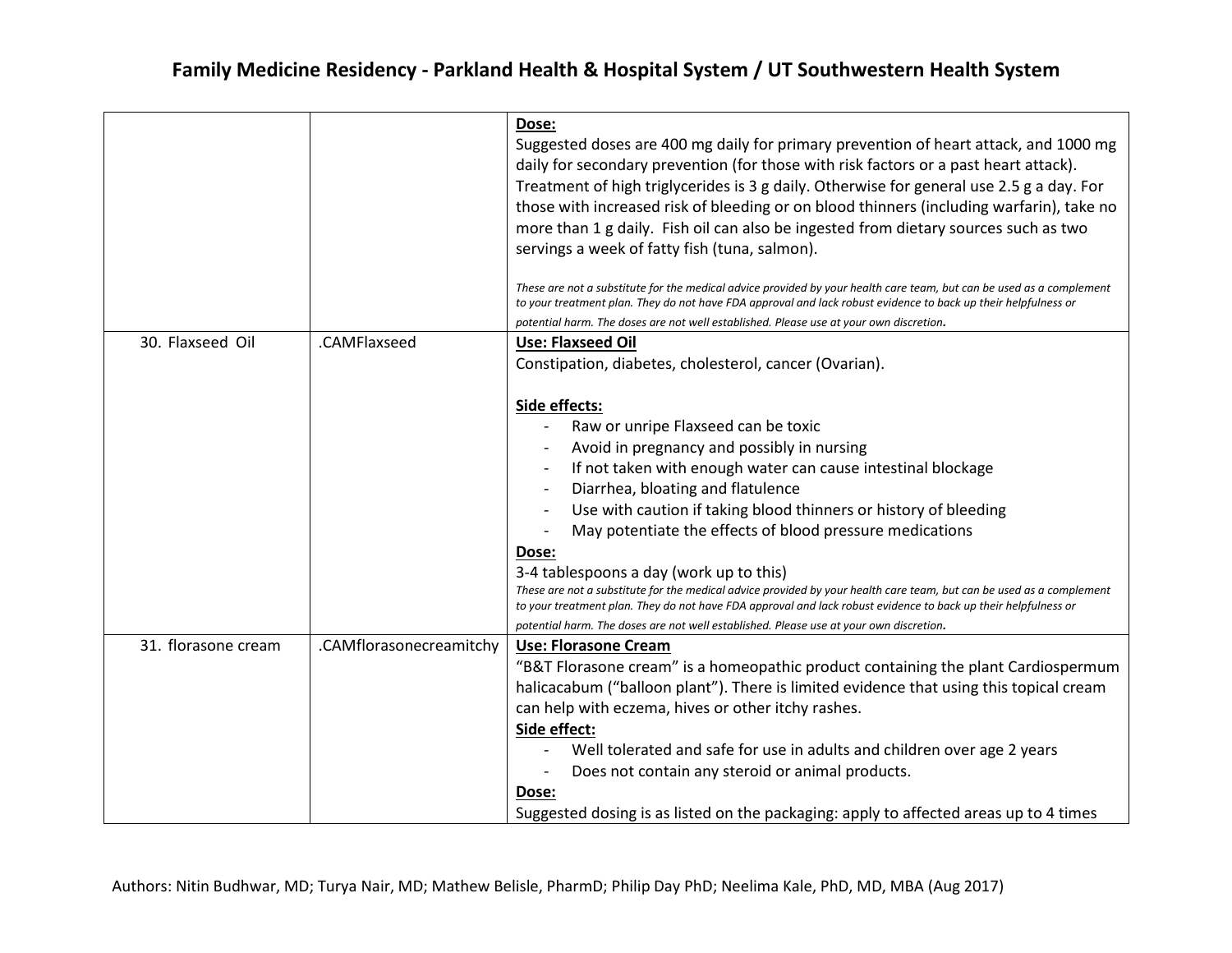|                       |              | daily. It is also recommended to patch test on a small area of skin to check for adverse                                                                                                                                               |
|-----------------------|--------------|----------------------------------------------------------------------------------------------------------------------------------------------------------------------------------------------------------------------------------------|
|                       |              | reactions prior to use on larger areas.                                                                                                                                                                                                |
|                       |              |                                                                                                                                                                                                                                        |
|                       |              | These are not a substitute for the medical advice provided by your health care team, but can be used as a complement<br>to your treatment plan. They do not have FDA approval and lack robust evidence to back up their helpfulness or |
|                       |              | potential harm. The doses are not well established. Please use at your own discretion.                                                                                                                                                 |
| 32. Garcinia Cambogia | .CAMGarcinia | Use: Garcinia cambogia (Rind)                                                                                                                                                                                                          |
|                       |              | This fruit rind can be used for weight loss as an appetite suppressant. It may also help<br>lower cholesterol levels, especially triglycerides.                                                                                        |
|                       |              |                                                                                                                                                                                                                                        |
|                       |              | Side effects:                                                                                                                                                                                                                          |
|                       |              | Up to 3 months of use appears safe and well tolerated.                                                                                                                                                                                 |
|                       |              | Avoid in Alzheimer's disease                                                                                                                                                                                                           |
|                       |              | Use in caution with statins due to increased risk of rhabdomyolysis                                                                                                                                                                    |
|                       |              |                                                                                                                                                                                                                                        |
|                       |              | Dose:                                                                                                                                                                                                                                  |
|                       |              | 1500 mg - 4500 mg a day (in 3 divided doses).                                                                                                                                                                                          |
|                       |              |                                                                                                                                                                                                                                        |
|                       |              | These are not a substitute for the medical advice provided by your health care team, but can be used as a complement<br>to your treatment plan. They do not have FDA approval and lack robust evidence to back up their helpfulness or |
|                       |              | potential harm. The doses are not well established. Please use at your own discretion.                                                                                                                                                 |
| 33. Garlic            | .CAMGarlic   | Use: Garlic (Dietary supplement)                                                                                                                                                                                                       |
|                       |              | There is weak evidence for the use of garlic to treat high cholesterol, high blood                                                                                                                                                     |
|                       |              | pressure, the common cold, and prevention of cancer (stomach and colon).                                                                                                                                                               |
|                       |              | Side effects:                                                                                                                                                                                                                          |
|                       |              | Generally safe and well tolerated.                                                                                                                                                                                                     |
|                       |              | Garlic breath, heartburn, upset stomach.                                                                                                                                                                                               |
|                       |              | Increased risk of bleeding if taking in addition to blood thinners.                                                                                                                                                                    |
|                       |              | May interfere with some HIV treatment medications.                                                                                                                                                                                     |
|                       |              | Dose:                                                                                                                                                                                                                                  |
|                       |              | 4 g (one to two cloves) of raw garlic per day, one 300-mg dried garlic powder tablet                                                                                                                                                   |
|                       |              | two to three times per day, or 7.2 g of aged garlic extract per day                                                                                                                                                                    |
|                       |              | These are not a substitute for the medical advice provided by your health care team, but can be used as a complement                                                                                                                   |
|                       |              | to your treatment plan. They do not have FDA approval and lack robust evidence to back up their helpfulness or                                                                                                                         |
|                       |              | potential harm. The doses are not well established. Please use at your own discretion.                                                                                                                                                 |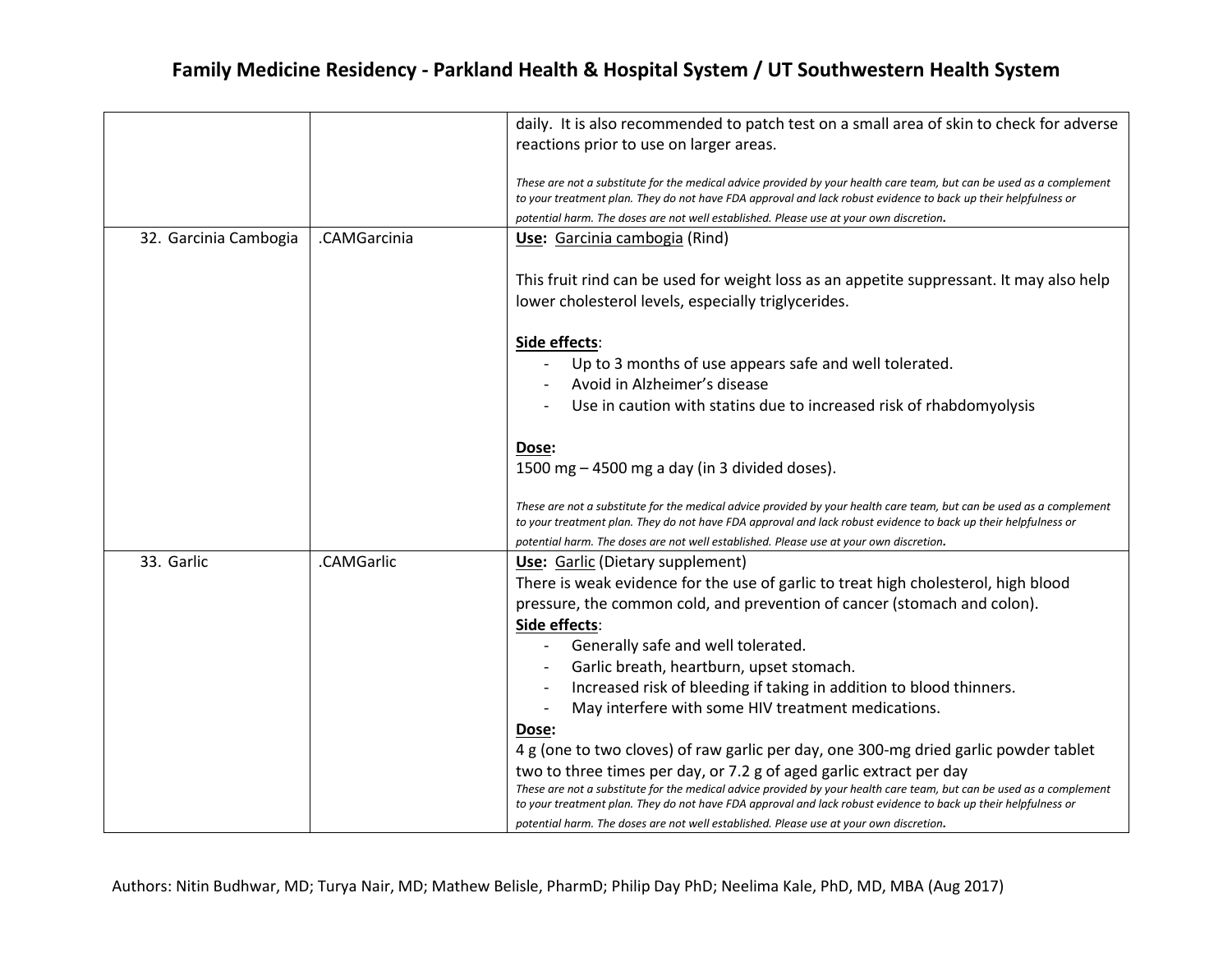| 34. ginger | .CAMginger | Use: Ginger                                                                                                                                                                                                                            |
|------------|------------|----------------------------------------------------------------------------------------------------------------------------------------------------------------------------------------------------------------------------------------|
|            |            | Ginger has been studied for a variety of conditions including nausea and vomiting                                                                                                                                                      |
|            |            | (especially related to chemotherapy, anti-retroviral therapy), morning sickness,                                                                                                                                                       |
|            |            | vertigo, menstrual pains and osteoarthritis pain. The evidence to support its use for                                                                                                                                                  |
|            |            | these conditions is mixed.                                                                                                                                                                                                             |
|            |            |                                                                                                                                                                                                                                        |
|            |            | <b>Side Effects</b>                                                                                                                                                                                                                    |
|            |            | Safe to use in pregnancy for both mother and fetus and is usually well<br>tolerated.                                                                                                                                                   |
|            |            | High doses (above 5 grams per day) can cause abdominal pain, heartburn,                                                                                                                                                                |
|            |            | diarrhea and mouth/throat irritation.                                                                                                                                                                                                  |
|            |            | Use with caution if taking warfarin or other anticoagulants as it may increase                                                                                                                                                         |
|            |            | risk for bleeding.                                                                                                                                                                                                                     |
|            |            | Discontinue use prior to dental or surgical procedure at least 14 days prior.                                                                                                                                                          |
|            |            | Use with caution if taking diabetes medication as it may cause hypoglycemia.<br>$\frac{1}{2}$                                                                                                                                          |
|            |            | Dose:                                                                                                                                                                                                                                  |
|            |            | Can be ingested raw, dried, boiled in tea, powdered or pill form.                                                                                                                                                                      |
|            |            | Suggested dosing varies based on indication:                                                                                                                                                                                           |
|            |            | Nausea/vomiting: 0.5-2 grams daily in 2-4 divided doses daily                                                                                                                                                                          |
|            |            | Menstrual pains: 250 mg four times daily for 3 days at the start of menses                                                                                                                                                             |
|            |            | Morning sickness: 500 - 2500 mg in 2-4 divided doses daily for up to 3 weeks                                                                                                                                                           |
|            |            | Osteoarthritis pain: 1000-1500 mg daily                                                                                                                                                                                                |
|            |            | These are not a substitute for the medical advice provided by your health care team, but can be used as a complement<br>to your treatment plan. They do not have FDA approval and lack robust evidence to back up their helpfulness or |
|            |            | potential harm. The doses are not well established. Please use at your own discretion.                                                                                                                                                 |
| 35. ginkgo | .CAMginkgo | Use: Ginkgo biloba                                                                                                                                                                                                                     |
|            |            | Ginkgo biloba is an herb that has been studied for a variety of conditions including                                                                                                                                                   |
|            |            | anxiety, cognitive function, dementia, age-related macular degeneration,                                                                                                                                                               |
|            |            | premenstrual syndrome, tardive dyskinesia, schizophrenia, vertigo, early diabetic                                                                                                                                                      |
|            |            | retinopathy, glaucoma and peripheral vascular disease. Evidence for its effectiveness                                                                                                                                                  |
|            |            | in these conditions is very mixed. It has also been studied for other conditions, but                                                                                                                                                  |
|            |            | evidence is insufficient to support its use.                                                                                                                                                                                           |
|            |            | <b>Side Effects:</b>                                                                                                                                                                                                                   |
|            |            | Should not be used by those with increased risk of bleeding including those on                                                                                                                                                         |
|            |            |                                                                                                                                                                                                                                        |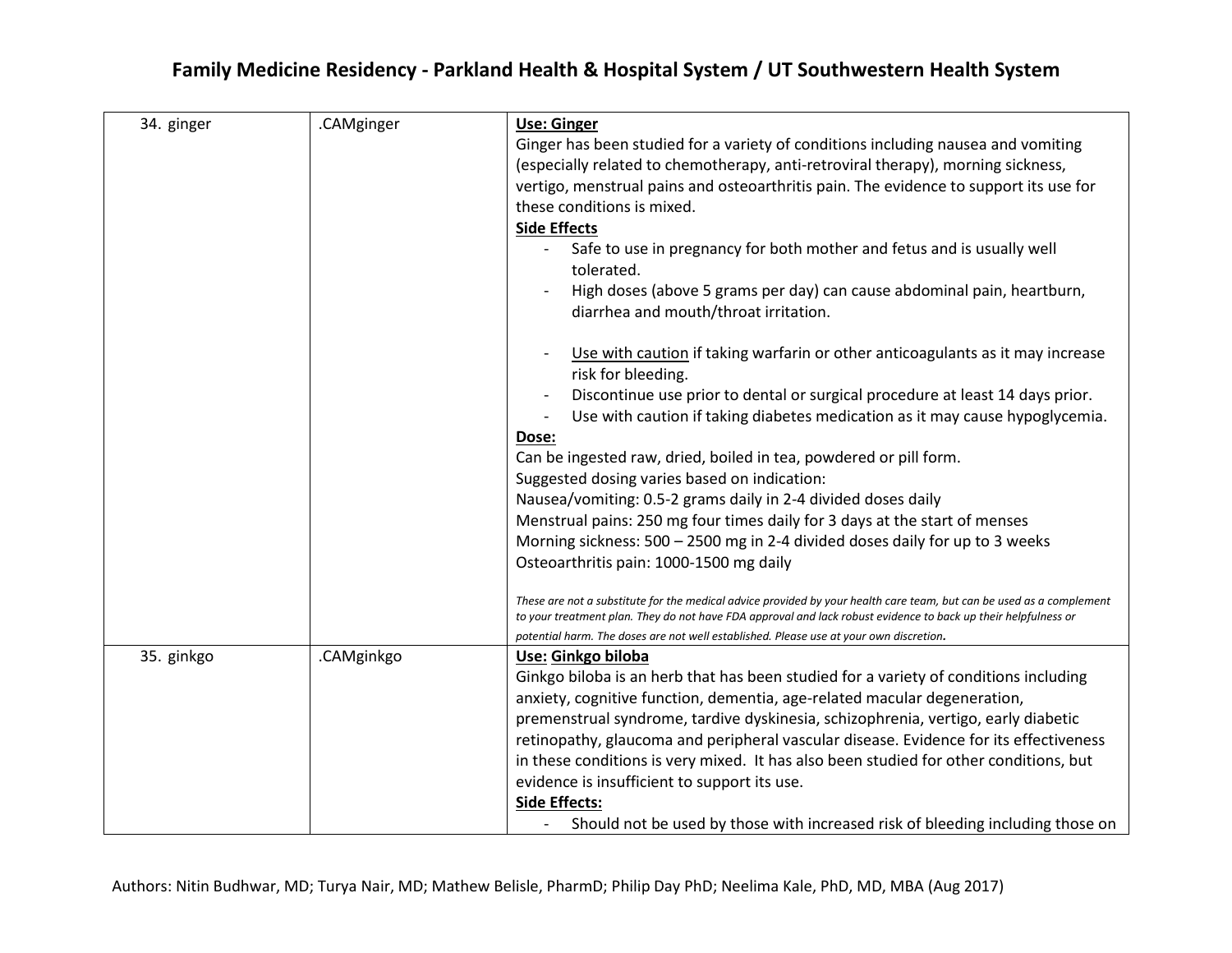|                 |                | blood thinners, including warfarin.<br>Should also not be used in those with seizure disorders.<br>Discontinue use prior to dental or surgical procedure at least 14 days prior.<br>Use with caution if taking diabetes medication due to risk of hypoglycemia<br>(blood sugar $<$ 70 mg/dL)                                                                  |
|-----------------|----------------|---------------------------------------------------------------------------------------------------------------------------------------------------------------------------------------------------------------------------------------------------------------------------------------------------------------------------------------------------------------|
|                 |                | Dose:<br>Suggested dosing varies based on indication:<br>Age-related macular degeneration: Standardized extract, 60-240 mg in 2-3 divided<br>doses daily. for 6 months<br>Anxiety: Standardized extract take 80-160 mg 3 times daily for 4 weeks                                                                                                              |
|                 |                | Cognitive function: Extract 60-600 mg daily<br>Dementia: Standardized extract, take 120-240 mg in 2-3 divided doses daily<br>Early diabetic retinopathy: Standardized extract, 120 mg daily for 6 months<br>Glaucoma: Leaf extract 120-160 mg in 2-3 divided doses daily<br>Peripheral vascular disease: Standardized extract 120-240 mg in 1-2 divided doses |
|                 |                | daily<br>Vertigo: Standardized extract 160 mg 1-2 divided doses daily for 3 months<br>Tardive dyskinesia: Standardized extract 80 mg, 3 times daily for 12 weeks<br>Schizophrenia: Standardized extract, 120-360 mg daily for 8-16 weeks.                                                                                                                     |
|                 |                | These are not a substitute for the medical advice provided by your health care team, but can be used as a complement<br>to your treatment plan. They do not have FDA approval and lack robust evidence to back up their helpfulness or<br>potential harm. The doses are not well established. Please use at your own discretion.                              |
| 36. Golden Seal | .CAMGoldenseal | Use: Golden Seal<br>Colds, respiratory infections, allergic rhinitis, stomach ulcers, diarrhea and<br>constipation. Also as a mouth wash for sore gums and an eye wash for inflammation.<br>Skin rashes.                                                                                                                                                      |
|                 |                | Side effects:<br>Should not be used if pregnant or breast feeding.<br>Avoid use in babies' esp. newborns.<br>Use in caution in heart disease<br>May interact with other medications.<br>Very high doses - nausea, anxiety, depression, seizures or paralysis. (rare)                                                                                          |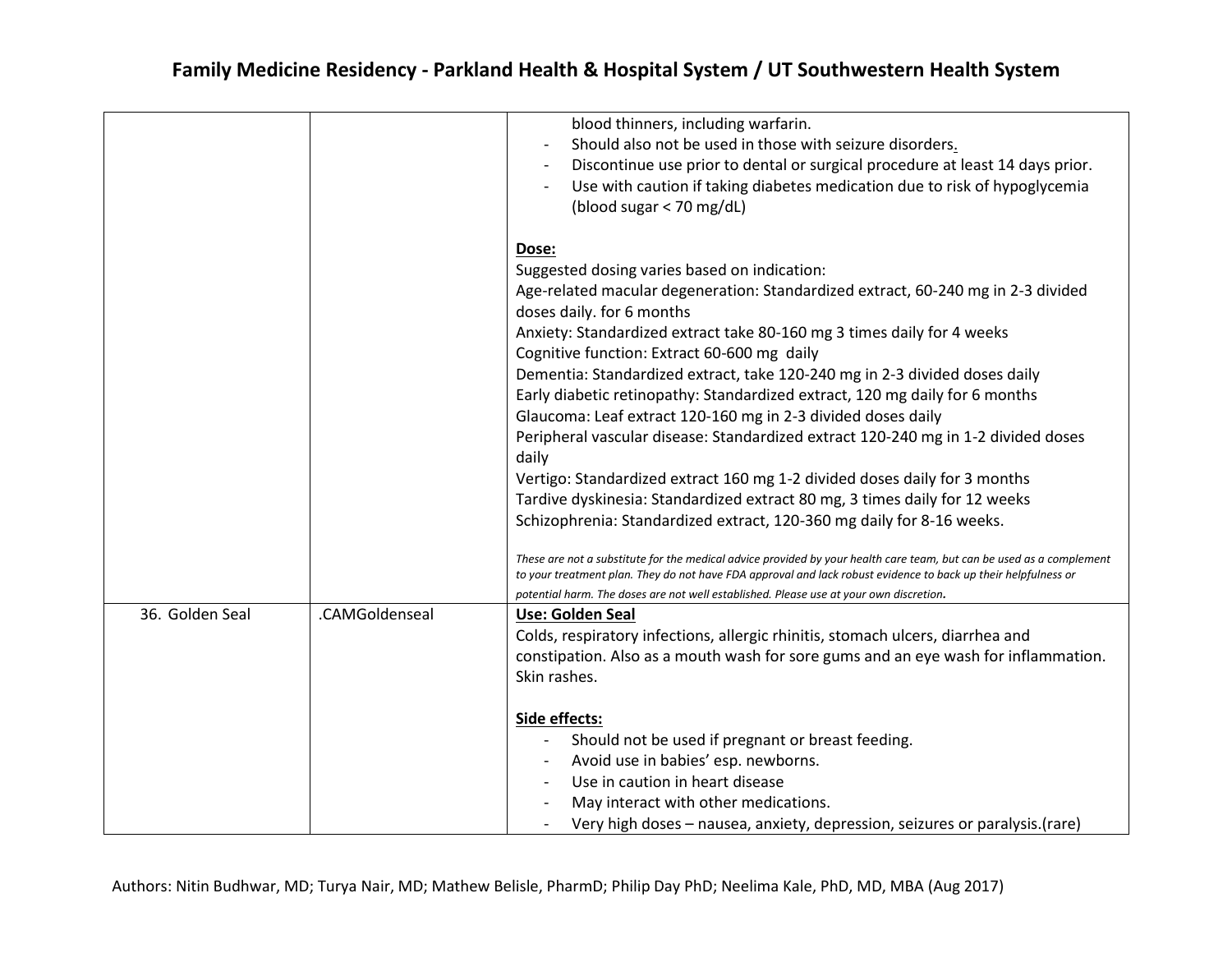|                       |               | Dose:                                                                                                                |
|-----------------------|---------------|----------------------------------------------------------------------------------------------------------------------|
|                       |               | $250 - 1000$ mg up to 3 times a day. Or 20 drops up to 4 times a day (extract)                                       |
|                       |               | These are not a substitute for the medical advice provided by your health care team, but can be used as a complement |
|                       |               | to your treatment plan. They do not have FDA approval and lack robust evidence to back up their helpfulness or       |
|                       |               | potential harm. The doses are not well established. Please use at your own discretion.                               |
| 37. Grapeseed Extract | .CAMGrapeseed | Use: Grape Seed Extract                                                                                              |
|                       |               | Swollen veins, wound healing and reduce inflammation. Slow down heart rate and                                       |
|                       |               | lower blood pressure.                                                                                                |
|                       |               |                                                                                                                      |
|                       |               | Side effects:                                                                                                        |
|                       |               | Generally well tolerated.                                                                                            |
|                       |               | Headaches, itchy scalp, dizziness, nausea                                                                            |
|                       |               | May interact with blood thinners.                                                                                    |
|                       |               |                                                                                                                      |
|                       |               | Dose:                                                                                                                |
|                       |               | $100 - 300$ mg a day.                                                                                                |
|                       |               | These are not a substitute for the medical advice provided by your health care team, but can be used as a complement |
|                       |               | to your treatment plan. They do not have FDA approval and lack robust evidence to back up their helpfulness or       |
|                       |               | potential harm. The doses are not well established. Please use at your own discretion.                               |
| 38. Green Tea         | .CAMGreentea  | Use: Green Tea                                                                                                       |
|                       |               | Green tea can be helpful for weight loss, blood sugar control, cancer and stroke                                     |
|                       |               | prevention, genital warts, and may treat UV damage when used topically.                                              |
|                       |               |                                                                                                                      |
|                       |               | Side effects:                                                                                                        |
|                       |               | Should not be taken on an empty stomach.                                                                             |
|                       |               | Unclear what high doses may do to the liver. Use with caution in liver disease                                       |
|                       |               | Use with caution if taking blood thinners or history of bleeding                                                     |
|                       |               | Dose:                                                                                                                |
|                       |               | 3-5 cups a day (250 mg of Catechins)                                                                                 |
|                       |               | Pills - 400 - 875 mg of Catechins per day divided doses.                                                             |
|                       |               | These are not a substitute for the medical advice provided by your health care team, but can be used as a complement |
|                       |               | to your treatment plan. They do not have FDA approval and lack robust evidence to back up their helpfulness or       |
|                       |               | potential harm. The doses are not well established. Please use at your own discretion.                               |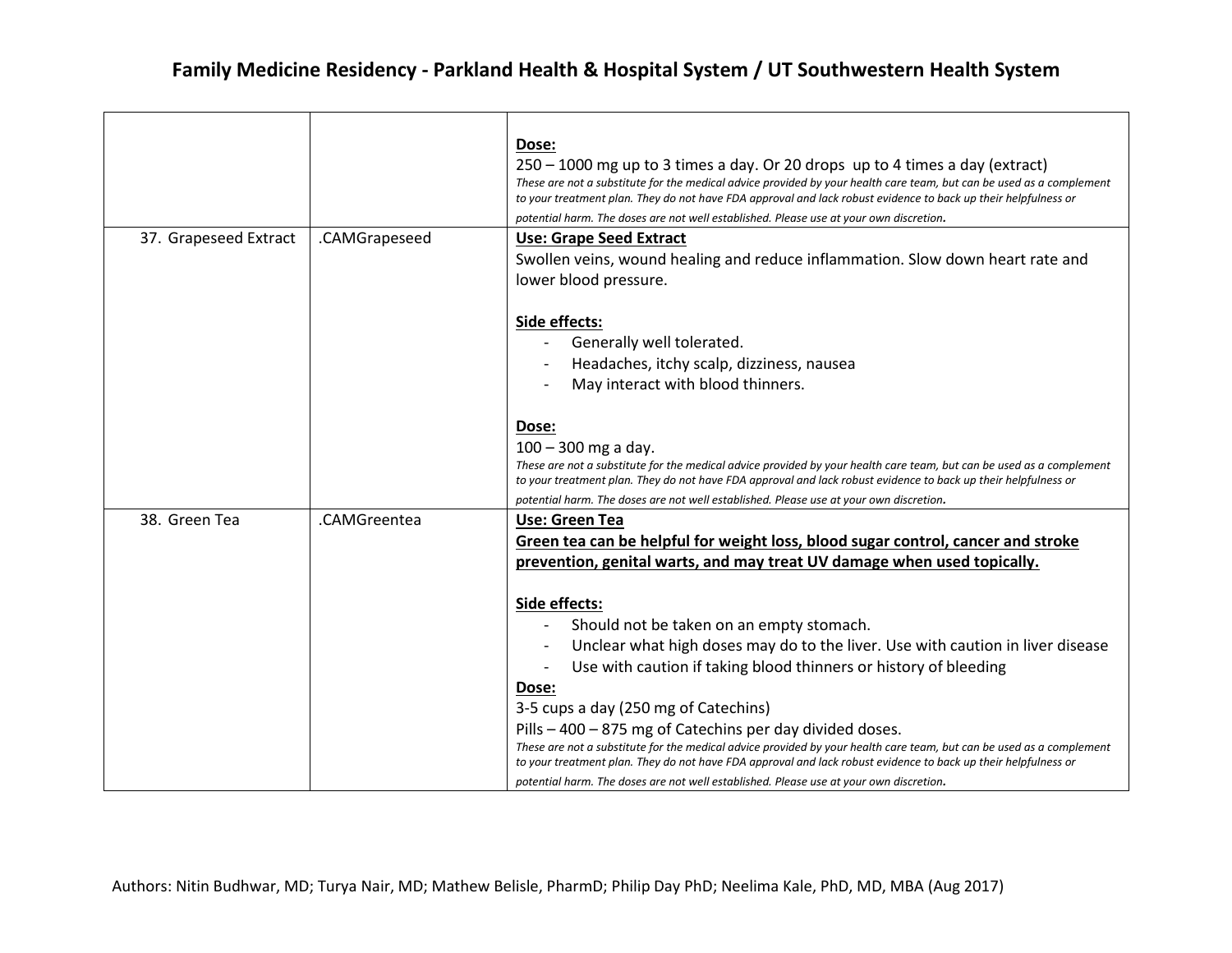|  | Family Medicine Residency - Parkland Health & Hospital System / UT Southwestern Health System |  |
|--|-----------------------------------------------------------------------------------------------|--|
|--|-----------------------------------------------------------------------------------------------|--|

| 39. glucomannan                    | .CAMglucomannan                    | Use: Glucomannan<br>It has been shown to be possibly effective in studies of its use in constipation, type 2<br>diabetes and high cholesterol.                                                                                                                                                                                                                                                                                                                                                                                                                                                                                                                                                                                           |
|------------------------------------|------------------------------------|------------------------------------------------------------------------------------------------------------------------------------------------------------------------------------------------------------------------------------------------------------------------------------------------------------------------------------------------------------------------------------------------------------------------------------------------------------------------------------------------------------------------------------------------------------------------------------------------------------------------------------------------------------------------------------------------------------------------------------------|
|                                    |                                    | Side effects:<br>Safe when used orally in food (refined konjac meal, biscuits, bars), or as a<br>powdered or encapsulated form. \<br>Use caution with tablet forms, with which intestinal obstruction has been<br>reported.<br>Use with caution if taking diabetes medications as it may cause hypoglycemia.<br>It is otherwise well tolerated in adults and children in studies for up to 4 months.<br>Dose:<br>It is recommended to ingest the dose of glucomannan 1-1.5 hours before meals, and<br>apart from fat-soluble vitamins (A, D, E, K) due to possible absorption interference.<br>Suggested dosing varies based on indication:<br>High cholesterol: 1.2-15.1 g daily for up to 12 weeks (capsules, tablets, bars, biscuits, |
|                                    |                                    | refined konjac meal)<br>Constipation (bulk laxative): 1.5-4 g daily for up to 5 weeks. Can be used with<br>lactulose.<br>Diabetes: 1.2 - 13 g daily for up to 4 weeks, or konjac food for 65 days; mix and<br>consume with carbohydrates.                                                                                                                                                                                                                                                                                                                                                                                                                                                                                                |
|                                    |                                    | These are not a substitute for the medical advice provided by your health care team, but can be used as a complement<br>to your treatment plan. They do not have FDA approval and lack robust evidence to back up their helpfulness or<br>potential harm. The doses are not well established. Please use at your own discretion                                                                                                                                                                                                                                                                                                                                                                                                          |
| 40. glucosamine and<br>chondroitin | .CAMglucosamine and<br>chondroitin | Use: Glucosamine/Chondroitin<br>Glucosamine and chondroitin are often formulated together as the combination<br>supplement is thought to improve symptoms of joint pain and osteoarthritis.<br>Chondroitin is a glycosaminoglycan found naturally in cartilage, while glucosamine is<br>an amino sugar used in biosynthesis of cartilage. The evidence for either component<br>or the combination in treating arthritic joint pains is mixed. They do not appear to<br>rebuild or repair damaged cartilage. Commercially, they are often combined with<br>other items thought to help joint pains such as turmeric, methylsulfonylmethane, or                                                                                            |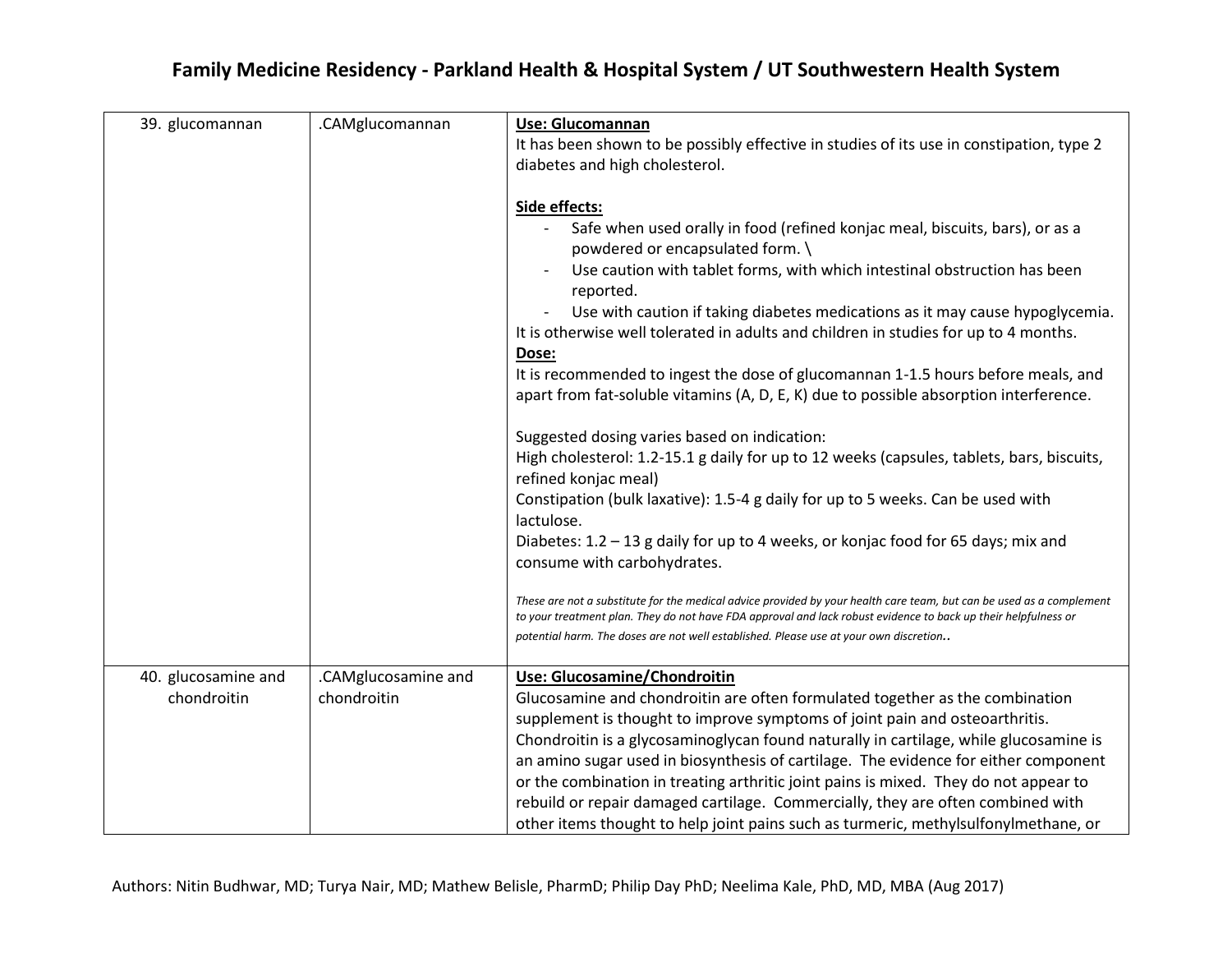|                    |                   | collagen, so it is best to read labels carefully.                                                                                                                                                                                                                                                                                                                                                                                                                                                                                                                                                                                                                                                                                                                                                                                                                                                                                                                                                                                                                                                                          |
|--------------------|-------------------|----------------------------------------------------------------------------------------------------------------------------------------------------------------------------------------------------------------------------------------------------------------------------------------------------------------------------------------------------------------------------------------------------------------------------------------------------------------------------------------------------------------------------------------------------------------------------------------------------------------------------------------------------------------------------------------------------------------------------------------------------------------------------------------------------------------------------------------------------------------------------------------------------------------------------------------------------------------------------------------------------------------------------------------------------------------------------------------------------------------------------|
|                    |                   | Side effects:<br>Use with caution for those with allergy to shellfish.<br>Use with caution if taking warfarin or other anticoagulants as it may increase<br>risk for bleeding.<br>Discontinue use prior to dental or surgical procedure at least 14 days prior.                                                                                                                                                                                                                                                                                                                                                                                                                                                                                                                                                                                                                                                                                                                                                                                                                                                            |
|                    |                   | Dose:<br>There are a variety of commercially available products with dosages that vary widely.<br>Generally, the glucosamine component 500-1500 mg daily and chondroitin 800-2000<br>mg daily in single doses or 2-3 divided doses are used.<br>These are not a substitute for the medical advice provided by your health care team, but can be used as a complement<br>to your treatment plan. They do not have FDA approval and lack robust evidence to back up their helpfulness or                                                                                                                                                                                                                                                                                                                                                                                                                                                                                                                                                                                                                                     |
|                    |                   | potential harm. The doses are not well established. Please use at your own discretion.                                                                                                                                                                                                                                                                                                                                                                                                                                                                                                                                                                                                                                                                                                                                                                                                                                                                                                                                                                                                                                     |
| 41. horse chestnut | .CAMhorsechestnut | <b>Use: Horse Chestnut</b><br>Horse chestnut seed extract (from the "Buckeye" tree) can help with chronic venous<br>insufficiency and is widely used for this in Europe. It can reduce symptoms such as<br>varicose veins, limb pain, tension, swelling and itching. It has been studied and found<br>safe for oral use for 2-12 weeks.<br>Side effects:<br>Extract products remove the toxic component "esculin", which can be lethal.<br>Raw horse chestnut seed, bark, flower or leaf can be lethal and should NOT be<br>used.<br>It has not been well studied in pregnant women and therefore is not<br>recommended for use in pregnant women.<br>Use with caution if taking warfarin or other anticoagulants as it may increase<br>risk for bleeding.<br>Discontinue use prior to dental or surgical procedure at least 14 days prior.<br>Use with caution if you have liver or kidney impairment.<br>$\overline{\phantom{a}}$<br>Dose:<br>Suggested dosing is 50-100 mg escin 1-2 times daily. Total pill dosage may vary based<br>on the standardized extract percentage it contains. Please read labels carefully. |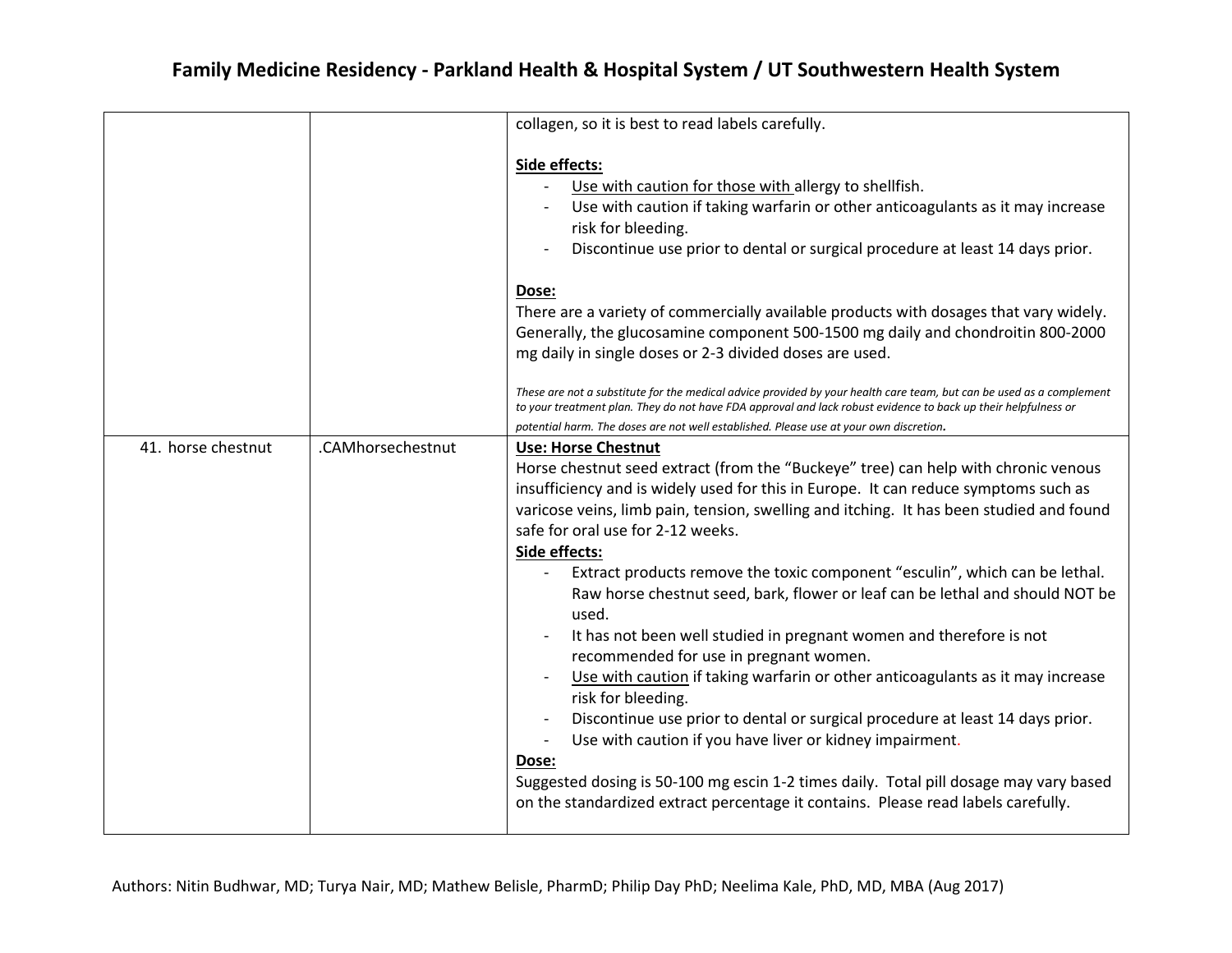|              |              | These are not a substitute for the medical advice provided by your health care team, but can be used as a complement<br>to your treatment plan. They do not have FDA approval and lack robust evidence to back up their helpfulness or<br>potential harm. The doses are not well established. Please use at your own discretion.                                                                                                                |
|--------------|--------------|-------------------------------------------------------------------------------------------------------------------------------------------------------------------------------------------------------------------------------------------------------------------------------------------------------------------------------------------------------------------------------------------------------------------------------------------------|
| 42. Hawthorn | .CAMHawthorn | <b>Use: Hawthorn</b>                                                                                                                                                                                                                                                                                                                                                                                                                            |
|              |              | Hawthorn has been studied for use in heart failure, a condition in which the heart<br>can't pump as much blood as it should. However, studies show mixed results and<br>larger trials do not consistently demonstrate a benefit. Its considered generally safe<br>although there are concerns for its interacting with other heart medications.<br>Hawthorn may also help for high blood pressure, high cholesterol and tapeworm<br>infections. |
|              |              | Side effects:                                                                                                                                                                                                                                                                                                                                                                                                                                   |
|              |              | Dizziness, nausea, and digestive symptoms.<br>Do not take if pregnant or nursing                                                                                                                                                                                                                                                                                                                                                                |
|              |              | Dose:                                                                                                                                                                                                                                                                                                                                                                                                                                           |
|              |              | No established dose: - Extracts from the hawthorn leaf, flower, or berry may be sold as<br>capsules, tablets, or liquids.                                                                                                                                                                                                                                                                                                                       |
|              |              | Some suggestions are:                                                                                                                                                                                                                                                                                                                                                                                                                           |
|              |              | Tea from 1 tsp of leaves in 8 Oz of boiling water every 8 hrs.<br>Dried powder 300-1000 mg every 8 hrs.                                                                                                                                                                                                                                                                                                                                         |
|              |              | These are not a substitute for the medical advice provided by your health care team, but can be used as a complement<br>to your treatment plan. They do not have FDA approval and lack robust evidence to back up their helpfulness or<br>potential harm. The doses are not well established. Please use at your own discretion.                                                                                                                |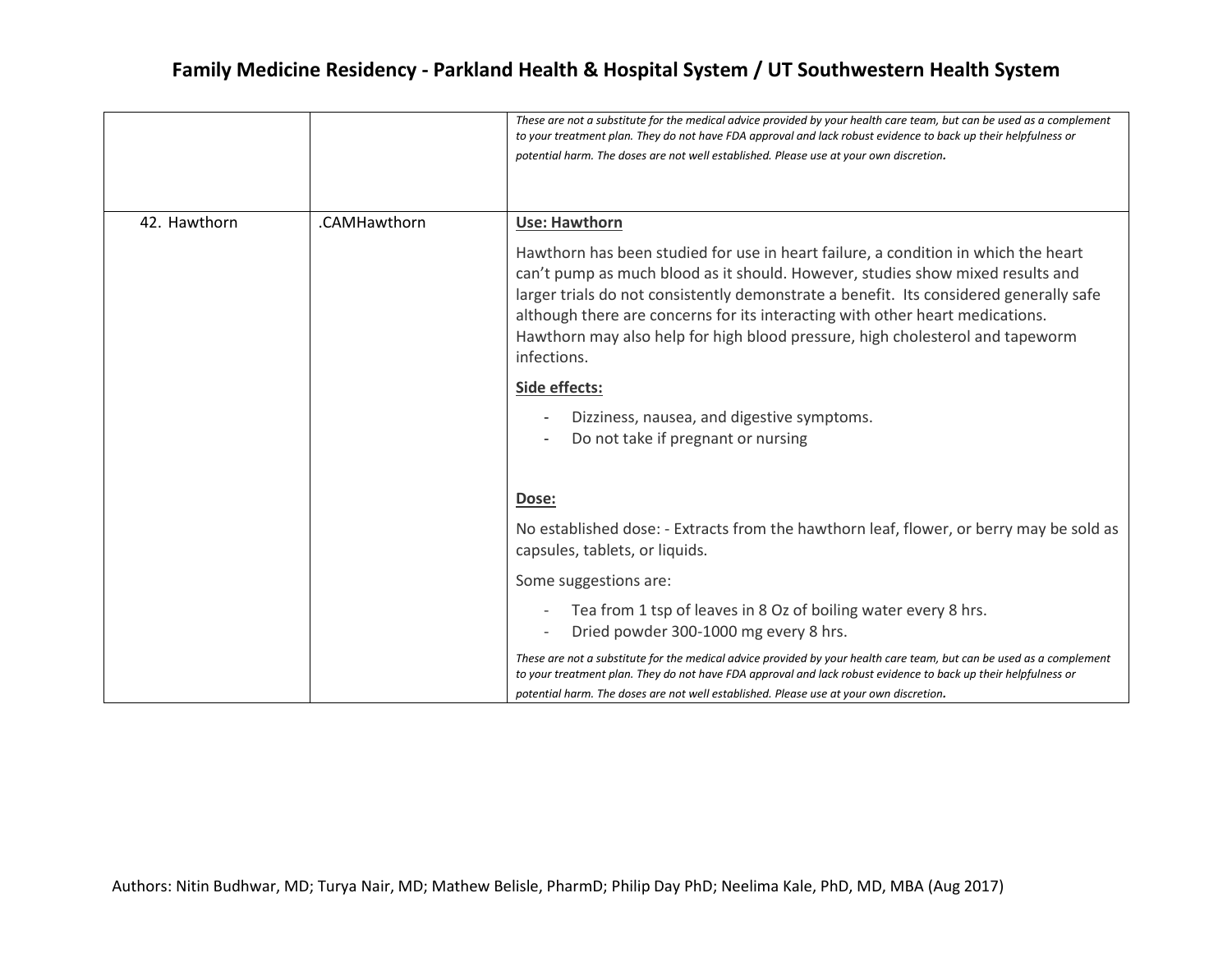| 43. Hoodia   | .CAMHoodia   | Use: Hoodia gordonii                                                                                                                                                                                                                                                                                                             |
|--------------|--------------|----------------------------------------------------------------------------------------------------------------------------------------------------------------------------------------------------------------------------------------------------------------------------------------------------------------------------------|
|              |              | Hoodia (Kalahari cactus) may help with weight loss as an appetite suppressant.                                                                                                                                                                                                                                                   |
|              |              | Side effects:                                                                                                                                                                                                                                                                                                                    |
|              |              | High blood pressure<br>Vomiting, dizziness<br>Odd skin sensations                                                                                                                                                                                                                                                                |
|              |              | <u>Dose:</u>                                                                                                                                                                                                                                                                                                                     |
|              |              | 500 mg a day used in one poorly designed small study. Caution should be used as<br>often contaminants have been found in some supplies.                                                                                                                                                                                          |
|              |              | These are not a substitute for the medical advice provided by your health care team, but can be used as a complement<br>to your treatment plan. They do not have FDA approval and lack robust evidence to back up their helpfulness or<br>potential harm. The doses are not well established. Please use at your own discretion. |
|              |              |                                                                                                                                                                                                                                                                                                                                  |
| 44. Kava     | .CAMKAVA     | Use: Kava kava                                                                                                                                                                                                                                                                                                                   |
|              |              | This root may help with anxiety and insomnia.                                                                                                                                                                                                                                                                                    |
|              |              | Side effects:                                                                                                                                                                                                                                                                                                                    |
|              |              | Linked to risk of sever liver damage especially if combined with alcohol<br>Long term use may cause dry scaly skin or yellowing of the skin.<br>Avoid in depression, liver disease, Parkinson's, kidney or blood problems.                                                                                                       |
|              |              | <u>Dose:</u>                                                                                                                                                                                                                                                                                                                     |
|              |              | 60 to 120 mg a day. (no more them 3 months)                                                                                                                                                                                                                                                                                      |
|              |              | These are not a substitute for the medical advice provided by your health care team, but can be used as a complement<br>to your treatment plan. They do not have FDA approval and lack robust evidence to back up their helpfulness or                                                                                           |
|              |              | potential harm. The doses are not well established. Please use at your own discretion.                                                                                                                                                                                                                                           |
| 45. Lavender | .CAMLavender | Use: Lavender - Tea, oils                                                                                                                                                                                                                                                                                                        |
|              |              | Lavender in tea or oil form can help with Anxiety, depression, and pain. It may also                                                                                                                                                                                                                                             |
|              |              | reduce agitation associated with dementia. It can also be used as an insect repellent.                                                                                                                                                                                                                                           |
|              |              | Side effects:                                                                                                                                                                                                                                                                                                                    |
|              |              | Topical use considered safe and well tolerated.                                                                                                                                                                                                                                                                                  |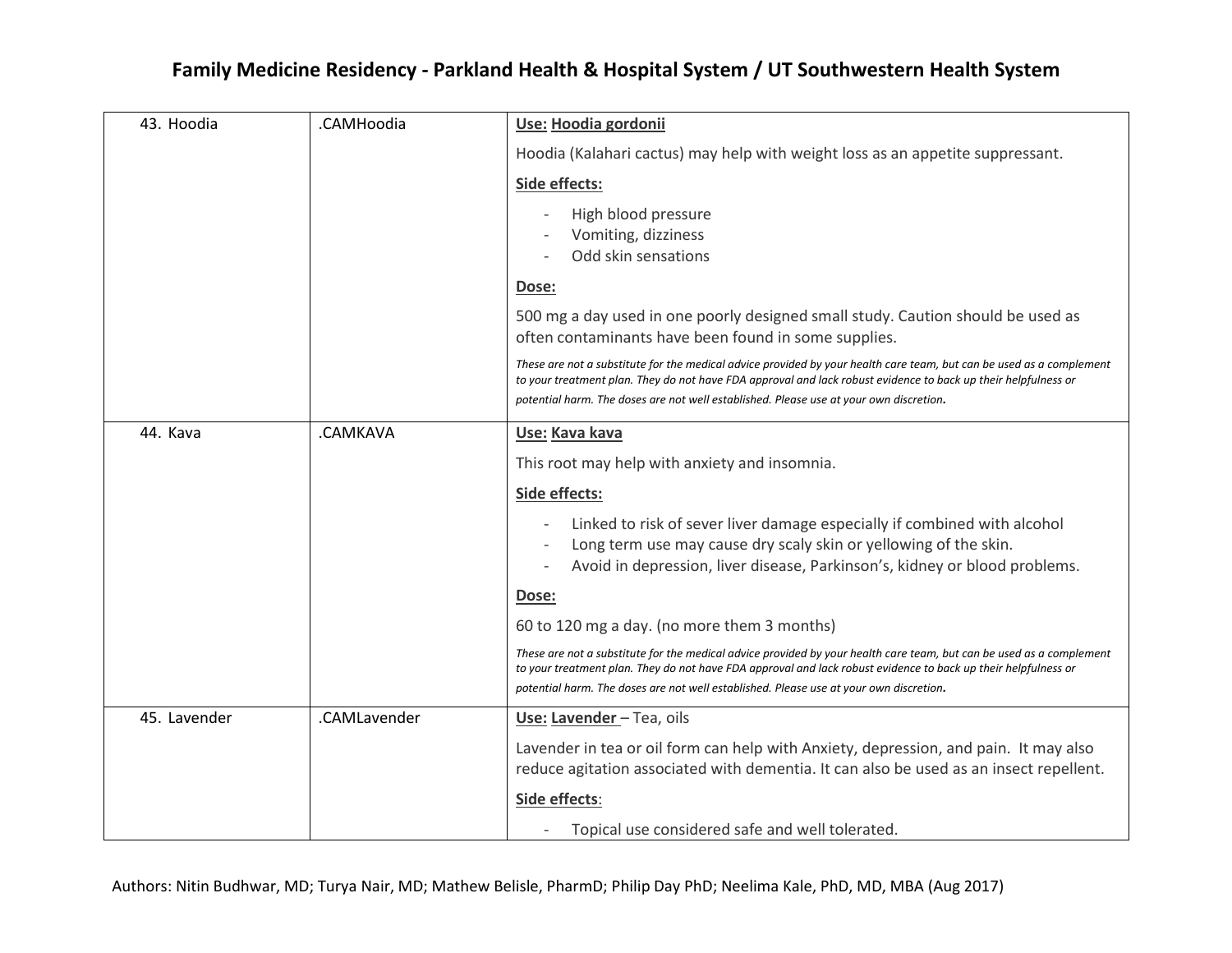|              |              | Lavender Oil is poisonous if taken by mouth.<br>$\overline{a}$                                                                                                                                                                                                                                                                                                                                                                                                                                                                                                                 |
|--------------|--------------|--------------------------------------------------------------------------------------------------------------------------------------------------------------------------------------------------------------------------------------------------------------------------------------------------------------------------------------------------------------------------------------------------------------------------------------------------------------------------------------------------------------------------------------------------------------------------------|
|              |              | Dose:                                                                                                                                                                                                                                                                                                                                                                                                                                                                                                                                                                          |
|              |              | 6 drops in 20 liters for a bath.                                                                                                                                                                                                                                                                                                                                                                                                                                                                                                                                               |
|              |              | 3 drops in 500 cc of boiling water (aromatherapy)                                                                                                                                                                                                                                                                                                                                                                                                                                                                                                                              |
|              |              | 4 drops in base oil for massage.                                                                                                                                                                                                                                                                                                                                                                                                                                                                                                                                               |
|              |              | Tea's - prepped from its leaves.                                                                                                                                                                                                                                                                                                                                                                                                                                                                                                                                               |
|              |              | These are not a substitute for the medical advice provided by your health care team, but can be used as a complement<br>to your treatment plan. They do not have FDA approval and lack robust evidence to back up their helpfulness or<br>potential harm. The doses are not well established. Please use at your own discretion.                                                                                                                                                                                                                                               |
| 46. licorice | .CAMlicorice | Use: Licorice<br>Licorice has evidence to show it may be effective for symptoms of functional<br>dyspepsia and irritable bowel syndrome, as well as eczema when used topically.<br>Studies on dyspepsia include licorice as part of a combination product with other<br>items such as milk thistle, peppermint, caraway or chamomile.                                                                                                                                                                                                                                          |
|              |              | Side effects:<br>If used in high doses or for prolonged durations, it can cause potassium loss.<br>Use with caution in those with heart disease Please note that many licorice-flavored<br>products in the U.S. contain anise oil for a "black licorice" flavor, and do not actually<br>contain licorice.<br>Other rare side effects include abdominal pain or cramps, constipation,<br>diarrhea, dizziness, nausea/vomiting, esophagitis, itchiness, and sore throat.<br>Use with caution if taking warfarin or other anticoagulants as it may increase<br>risk for bleeding. |
|              |              | Discontinue use prior to dental or surgical procedure at least 14 days prior.<br>Do not take in pregnancy or lactation.<br>Do not take if you have liver or kidney impairment.<br>Do not use if you are taking blood pressure medications, diuretics, digoxin, or<br>potassium supplements.<br>Use with caution if on hormone replacement therapy or oral contraceptives.                                                                                                                                                                                                      |
|              |              | Dose:                                                                                                                                                                                                                                                                                                                                                                                                                                                                                                                                                                          |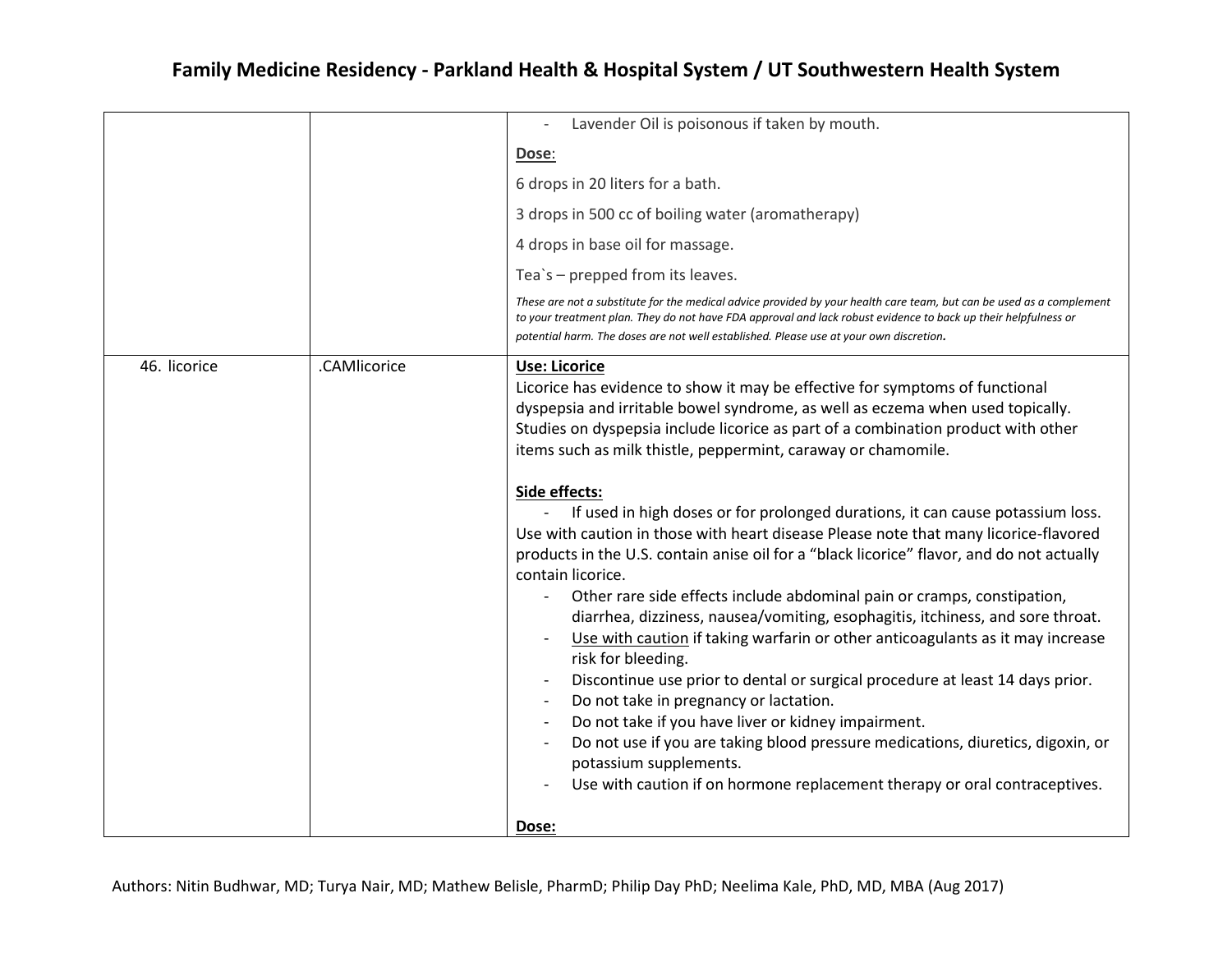|               |               | Suggested dosing for dyspepsia is DGL licorice 380-600 mg up to 3 times daily with<br>meals. Licorice can also be found in combination products for dyspepsia such as<br>"Iberogast", also called STW-5 which includes 9 herbs (bitter candytuft, angelica root,<br>milk thistle, celandine herb, caraway fruit, licorice root, peppermint, balm leaf, and<br>chamomile).<br>Suggested dosing for eczema is a gel preparation containing 1-2% licorice root extract<br>3 times daily for 2 weeks.<br>These are not a substitute for the medical advice provided by your health care team, but can be used as a complement<br>to your treatment plan. They do not have FDA approval and lack robust evidence to back up their helpfulness or<br>potential harm. The doses are not well established. Please use at your own discretion.                                                                                                                                                                                                                                                                                                                                                                                                                                       |
|---------------|---------------|-----------------------------------------------------------------------------------------------------------------------------------------------------------------------------------------------------------------------------------------------------------------------------------------------------------------------------------------------------------------------------------------------------------------------------------------------------------------------------------------------------------------------------------------------------------------------------------------------------------------------------------------------------------------------------------------------------------------------------------------------------------------------------------------------------------------------------------------------------------------------------------------------------------------------------------------------------------------------------------------------------------------------------------------------------------------------------------------------------------------------------------------------------------------------------------------------------------------------------------------------------------------------------|
| 47. magnesium | .CAMmagnesium | Use: Magnesium<br>Oral magnesium (Mg) can be used for a variety of conditions. There is supportive<br>evidence for its use for constipation and indigestion. There is also some evidence to<br>support its use for chronic fatigue syndrome, fibromyalgia, cluster and migraine<br>headaches, reducing colon cancer risk, diabetes, high cholesterol, metabolic<br>syndrome, osteoporosis, and premenstrual syndrome.<br>Side effects:<br>Well tolerated with few side effects.<br>Can cause gastrointestinal irritation, nausea, vomiting and diarrhea.<br>High doses of magnesium should not be given to those with heart block or<br>chronic kidney disease.<br>Dose:<br>Constipation: Mg citrate, milk of magnesia or other Mg hydroxide or Mg sulfate<br>products. Use as directed on label.<br>Indigestion: Mg hydroxide 400-1200 mg up to 4 times daily, or 800 mg Mg oxide daily.<br>Diabetes: Mg chloride 2.5 g in 50 mL solution daily; 360 mg of Mg daily<br>Fibromyalgia: Mg hydroxide + malic acid, or 300 mg Mg citrate daily<br>Osteoporosis: Mg hydroxide 300-1800 mg daily for 6 months, then 600 mg daily for 18<br>months<br>PMS: Mg oxide 333 mg daily; or elemental Mg 360 mg 3 times daily from 15 <sup>th</sup> day of<br>cycle until menses begins. |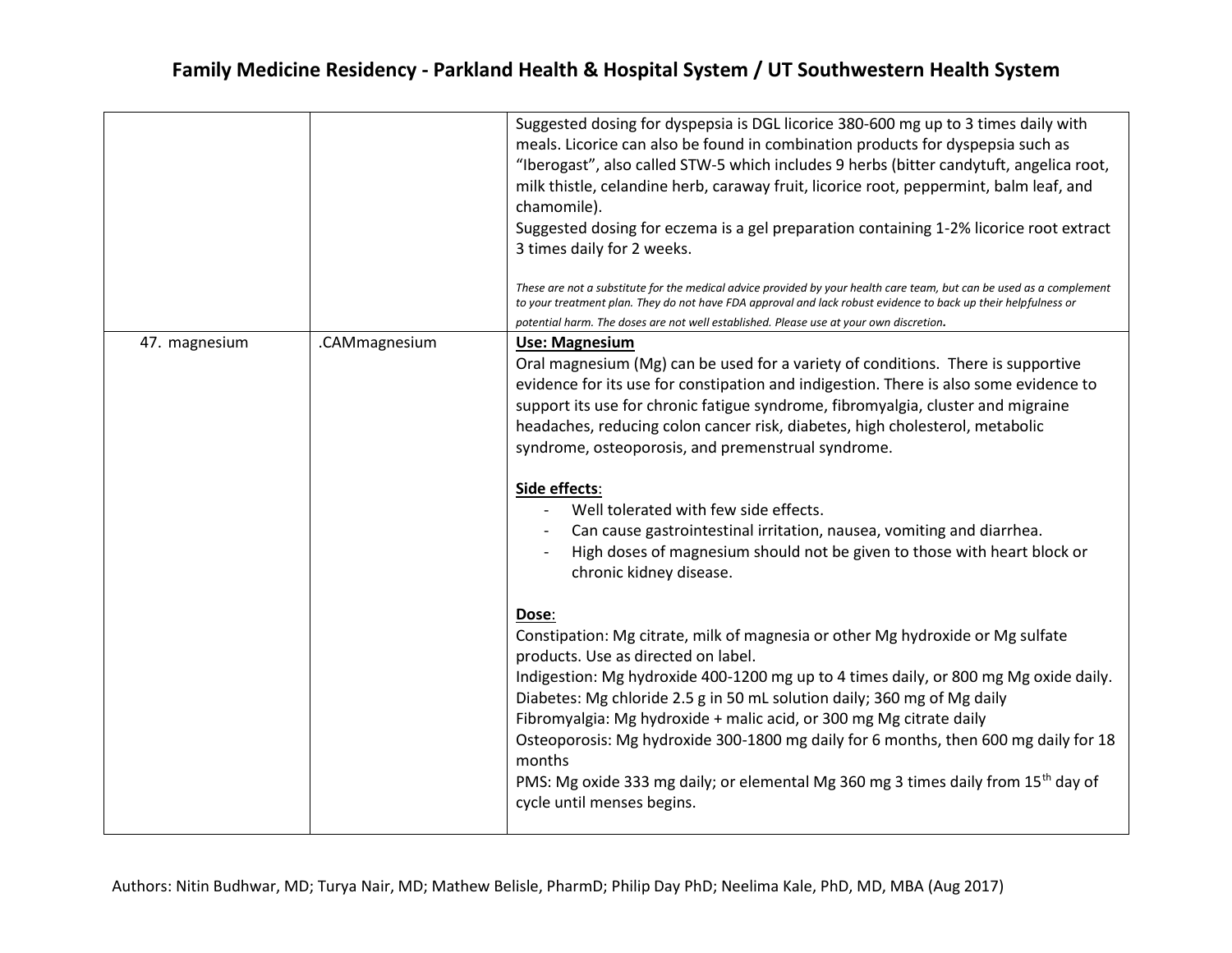|               |               | These are not a substitute for the medical advice provided by your health care team, but can be used as a complement<br>to your treatment plan. They do not have FDA approval and lack robust evidence to back up their helpfulness or<br>potential harm. The doses are not well established. Please use at your own discretion                                                                                                                                                                                                                                                                                                                                                         |
|---------------|---------------|-----------------------------------------------------------------------------------------------------------------------------------------------------------------------------------------------------------------------------------------------------------------------------------------------------------------------------------------------------------------------------------------------------------------------------------------------------------------------------------------------------------------------------------------------------------------------------------------------------------------------------------------------------------------------------------------|
| 48. melatonin | .CAMmelatonin | Use: Melatonin<br>This is a hormone produced naturally in the human brain by the pineal gland and is<br>directly involved in maintaining daily body rhythms and sleep-wake cycles. It has been<br>formulated into a synthetic oral supplement and topical form. It has been shown to<br>help with circadian rhythm disorders in the blind, sleep-wake cycle disturbances (for<br>example from jet lag and shift work), delayed sleep-phase syndrome, and insomnia,<br>and has some support for use in endometriosis, hypertension, pre-operative anxiety,<br>temporomandibular disorder, sunburn (when used topically) and possibly migraine<br>headaches.                              |
|               |               | <b>Side Effects:</b><br>Safe and well tolerated in adults with few side effects when used orally or<br>topically.<br>In children, it may interfere with pubertal/sexual development and should be<br>used with caution and for short term only.<br>Combination birth control pills and caffeine can also increase your body's own<br>production of melatonin, so be aware of this when using melatonin as a<br>supplement.<br>It is not recommended for ongoing, long term use, but tends to work best for<br>up to 2-3 months at a time to return sleep rhythms to normal.                                                                                                             |
|               |               | Dose:<br>Suggested dosing varies based on condition:<br>Sleep disorders in those with blindness, adults and children: $0.5 \text{ mg} - 5 \text{ mg}$ at bedtime.<br>Difficulty falling asleep, adults: $0.3$ mg $-5$ mg at bedtime<br>Difficulty falling asleep, children: 1 mg - 6 mg at bedtime<br>Sleep-wake cycle disturbances, adults (shift work, etc): $2 \text{ mg} - 12 \text{ mg}$ at bedtime<br>Sleep-wake cycle disturbances, children: 0.5 mg $-12$ mg at bedtime up to 12 weeks<br>Endometriosis: 10 mg daily<br>Hypertension: 2 mg - 3 mg of controlled release melatonin<br>Jet lag: 0.5 mg - 8 mg at bedtime starting on first day at destination, for first 2-5 days |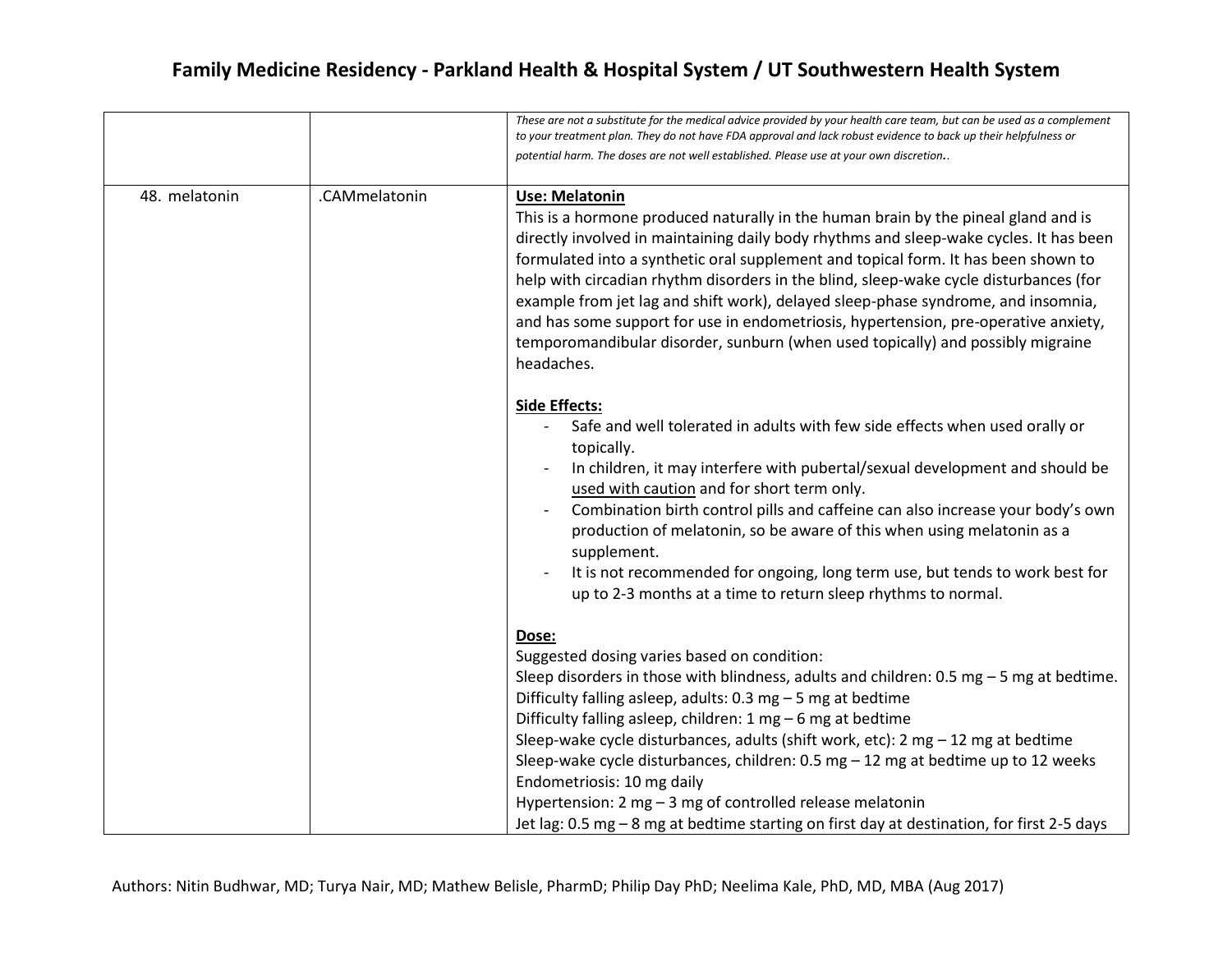|                                |                                | Pre-surgery anxiety: 3 mg - 10 mg, 60-90 minutes before surgery (with approval of<br>surgical team)<br>Jaw pain (temporomandibular disorder): 5 mg at bedtime<br>Sunburn: 0.05% - 2.5% melatonin gel applied 15 minutes before or up to 4 hours after<br>sun exposure<br>Generally doses should be gradually increased to a max of 10 mg.<br>These are not a substitute for the medical advice provided by your health care team, but can be used as a complement<br>to your treatment plan. They do not have FDA approval and lack robust evidence to back up their helpfulness or<br>potential harm. The doses are not well established. Please use at your own discretion.                                                                                                                                                                                                                                                                                                                             |
|--------------------------------|--------------------------------|-----------------------------------------------------------------------------------------------------------------------------------------------------------------------------------------------------------------------------------------------------------------------------------------------------------------------------------------------------------------------------------------------------------------------------------------------------------------------------------------------------------------------------------------------------------------------------------------------------------------------------------------------------------------------------------------------------------------------------------------------------------------------------------------------------------------------------------------------------------------------------------------------------------------------------------------------------------------------------------------------------------|
| 49. milk thistle               | .CAMmilk thistle               | Use: Milk thistle<br>This is a plant that may help treat diabetes and indigestion. Although it is often used as<br>a complementary treatment for hepatitis B or C, alcoholic hepatitis, and a variety of<br>other conditions, there is insufficient support for this from current research.<br>Side effect:<br>May interfere with other medications you are taking that are processed by the<br>liver, including warfarin, statins, anti-fungals, certain heart medications and<br>psychiatric medications.<br>Use with caution if taking diabetes medications due to the risk of<br>hypoglycemia.<br>Dose:<br>Suggested dosing for diabetes is 200 mg, 3 times daily.<br>These are not a substitute for the medical advice provided by your health care team, but can be used as a complement<br>to your treatment plan. They do not have FDA approval and lack robust evidence to back up their helpfulness or<br>potential harm. The doses are not well established. Please use at your own discretion |
| 50. NAC (n-<br>acetylcysteine) | .CAMNAC (n-<br>acetylcysteine) | <b>Use: NAC</b><br>N-Acetyl Cysteine (NAC) comes from an amino acid, L-cysteine. It can act as a strong<br>antioxidant in the body and replenishes glutathione which is also an antioxidant that<br>prevents cell damage. It is best known for its use in acetaminophen (Tylenol) poisoning<br>and in lung collapse from mucus obstruction. But it may also be effective for irritability<br>in autism, angina, bronchitis, COPD, end-stage renal disease, myclonus epilepsy, high<br>cholesterol and influenza.                                                                                                                                                                                                                                                                                                                                                                                                                                                                                          |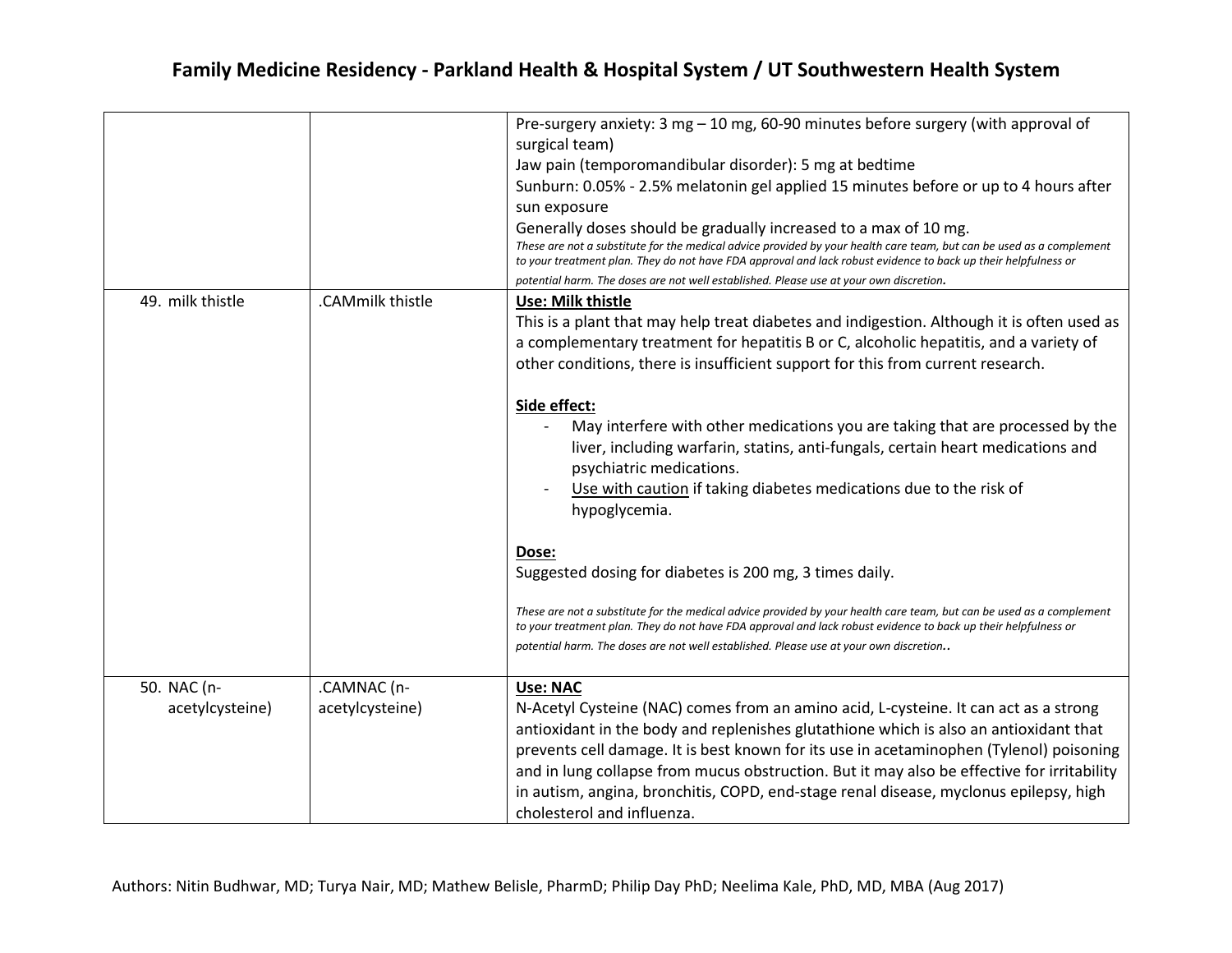|                        |                        | <b>Side Effects</b>                                                                                                  |
|------------------------|------------------------|----------------------------------------------------------------------------------------------------------------------|
|                        |                        | Can cause GI upset but is otherwise well tolerated.                                                                  |
|                        |                        | It should not be used with Viagra-like medications.                                                                  |
|                        |                        | It is currently an FDA-approved medication that requires a prescription from                                         |
|                        |                        | your doctor.                                                                                                         |
|                        |                        | Use with caution if taking antibiotics as it may lower the effectiveness of the                                      |
|                        |                        | antibiotic.                                                                                                          |
|                        |                        | Dose:                                                                                                                |
|                        |                        | Suggested dosing varies based on condition:                                                                          |
|                        |                        | Angina: 600 mg 3 times daily in combination with transdermal nitroglycerine 10 mg                                    |
|                        |                        | daily.                                                                                                               |
|                        |                        | COPD: 400-1200 mg daily in divided doses                                                                             |
|                        |                        | End-stage renal disease: 600 mg twice daily                                                                          |
|                        |                        |                                                                                                                      |
|                        |                        | Epilepsy: 4-6 grams daily                                                                                            |
|                        |                        | High cholesterol: 1.2-4 grams daily                                                                                  |
|                        |                        | Influenza: 600 mg effervescent tablets twice daily                                                                   |
|                        |                        | Irritability in autism (children): Gradually increase with 900 mg daily for 4 weeks, then                            |
|                        |                        | 900 mg twice daily for 4 weeks, then 900 mg 3 times daily. Or, 1200 mg daily plus                                    |
|                        |                        | risperidone.                                                                                                         |
|                        |                        | These are not a substitute for the medical advice provided by your health care team, but can be used as a complement |
|                        |                        | to your treatment plan. They do not have FDA approval and lack robust evidence to back up their helpfulness or       |
|                        |                        | potential harm. The doses are not well established. Please use at your own discretion.                               |
| 51. nasal lavage (neti | .CAMnasal lavage (neti | Use: Nasal Lavage/Wash                                                                                               |
| pot)                   | pot)                   | Nasal lavage, also called nasal irrigation or sinus rinse, is the process of flushing out                            |
|                        |                        | the nasal cavities and sinuses with warm saline solution. It helps clear out mucus,                                  |
|                        |                        | moisturize the nasal cavities, and improve nasal hygiene. When done appropriately, it                                |
|                        |                        | is a safe, at-home treatment that can reduce symptoms of chronic sinusitis, allergic                                 |
|                        |                        | rhinitis, and upper respiratory infections. There are multiple available products and                                |
|                        |                        | kits, including Neti Pot and NeilMed.                                                                                |
|                        |                        | Side effects:                                                                                                        |
|                        |                        | nasal burning, pain, stinging, ear fullness, local irritation and rarely                                             |
|                        |                        | nosebleeds.                                                                                                          |
|                        |                        | Do not use if you have an unhealed facial fracture.                                                                  |
|                        |                        |                                                                                                                      |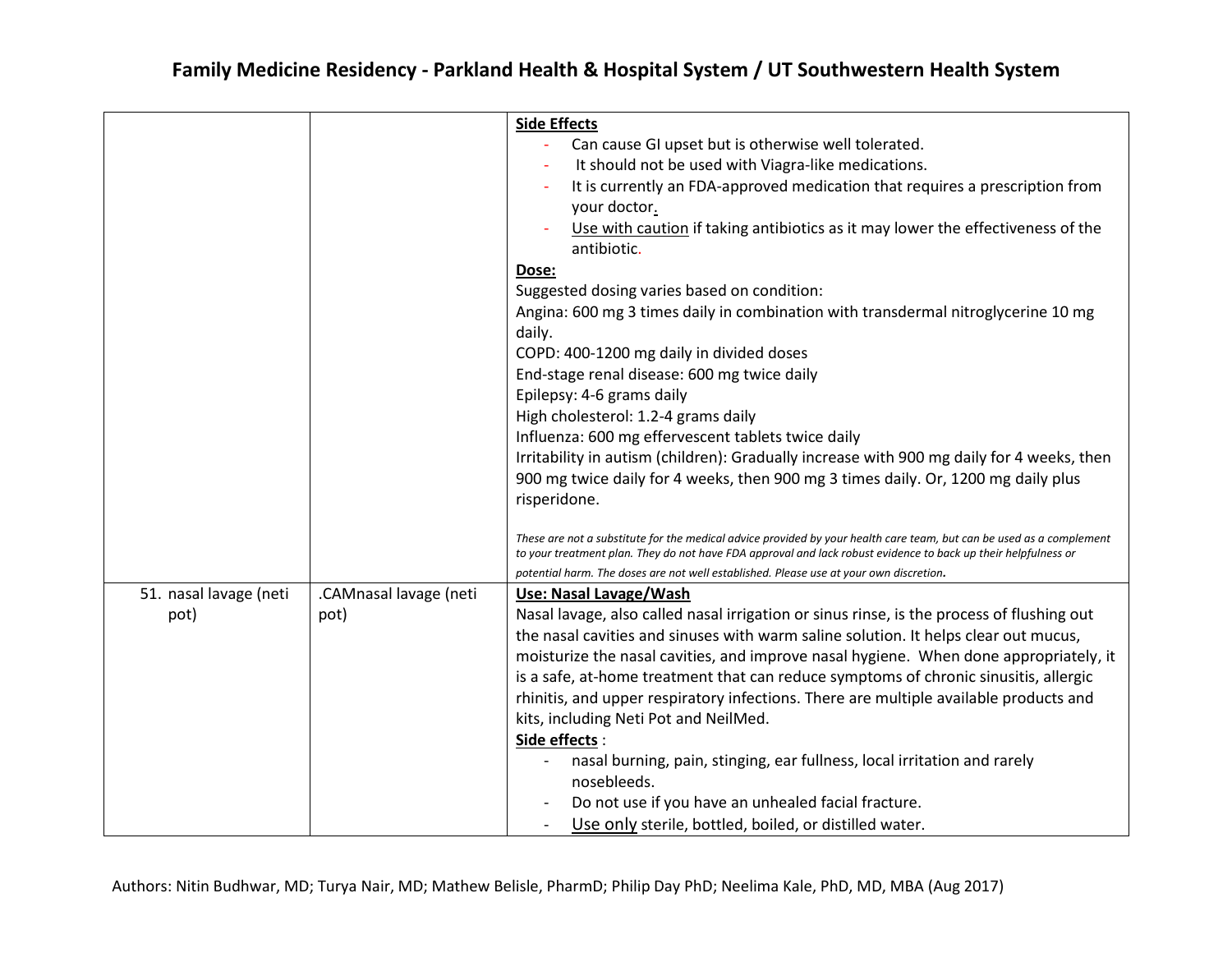|                    |                    | No matter what product you choose for the irrigation process, follow these general<br>steps and cautions:<br>1. In a designated lavage pot or bottle, Mix 8 ounces of warm water with 1/2<br>teaspoon of table salt. You can also add 1/4 teaspoon of baking soda.<br>2. Standing over a sink or basin, pour the mixture into one nostril. It will<br>gradually drain out of the other nostril and into your sink or basin. Breathe<br>through your mouth.<br>3. This process should be done no more than once or twice a day.<br>4. Only use boiled, bottled, or distilled water for this purpose. Clean pots or<br>bottles between every use with hot soapy water and do not share with others.<br>5. Do not use more salt than is recommended as this can increase the risk of side<br>effects and has no benefit.<br>These are not a substitute for the medical advice provided by your health care team, but can be used as a complement<br>to your treatment plan. They do not have FDA approval and lack robust evidence to back up their helpfulness or |
|--------------------|--------------------|-----------------------------------------------------------------------------------------------------------------------------------------------------------------------------------------------------------------------------------------------------------------------------------------------------------------------------------------------------------------------------------------------------------------------------------------------------------------------------------------------------------------------------------------------------------------------------------------------------------------------------------------------------------------------------------------------------------------------------------------------------------------------------------------------------------------------------------------------------------------------------------------------------------------------------------------------------------------------------------------------------------------------------------------------------------------|
|                    |                    | potential harm. The doses are not well established. Please use at your own discretion.                                                                                                                                                                                                                                                                                                                                                                                                                                                                                                                                                                                                                                                                                                                                                                                                                                                                                                                                                                          |
| 52. Noni           | .CAMNoni           | Use: Noni<br>This plant can help with colds, flu, diabetes, Hypertension, anxiety & depression. It has<br>been studied for multiple other uses, but none have shown proof of benefit.                                                                                                                                                                                                                                                                                                                                                                                                                                                                                                                                                                                                                                                                                                                                                                                                                                                                           |
|                    |                    | Side effects:                                                                                                                                                                                                                                                                                                                                                                                                                                                                                                                                                                                                                                                                                                                                                                                                                                                                                                                                                                                                                                                   |
|                    |                    | Case of liver problems have been reported.                                                                                                                                                                                                                                                                                                                                                                                                                                                                                                                                                                                                                                                                                                                                                                                                                                                                                                                                                                                                                      |
|                    |                    | Contains high level of potassium, and should be used in caution in patients<br>with history of high blood potassium or those on medicines that can raise<br>potassium levels Do not take if severe kidney impairment.                                                                                                                                                                                                                                                                                                                                                                                                                                                                                                                                                                                                                                                                                                                                                                                                                                           |
|                    |                    | Dose:                                                                                                                                                                                                                                                                                                                                                                                                                                                                                                                                                                                                                                                                                                                                                                                                                                                                                                                                                                                                                                                           |
|                    |                    | $30 - 500$ ml a day of 500 mg extract.                                                                                                                                                                                                                                                                                                                                                                                                                                                                                                                                                                                                                                                                                                                                                                                                                                                                                                                                                                                                                          |
|                    |                    | These are not a substitute for the medical advice provided by your health care team, but can be used as a complement<br>to your treatment plan. They do not have FDA approval and lack robust evidence to back up their helpfulness or                                                                                                                                                                                                                                                                                                                                                                                                                                                                                                                                                                                                                                                                                                                                                                                                                          |
|                    |                    | potential harm. The doses are not well established. Please use at your own discretion.                                                                                                                                                                                                                                                                                                                                                                                                                                                                                                                                                                                                                                                                                                                                                                                                                                                                                                                                                                          |
| 53. Passion Flower | .CAMPassionflowers | <b>Use: Passion Flower</b><br>This plant can help with anxiety, sleep problems, heart rhythm problems, menopausal<br>symptoms, attention deficit. Topical for burns, hemorrhoids.                                                                                                                                                                                                                                                                                                                                                                                                                                                                                                                                                                                                                                                                                                                                                                                                                                                                               |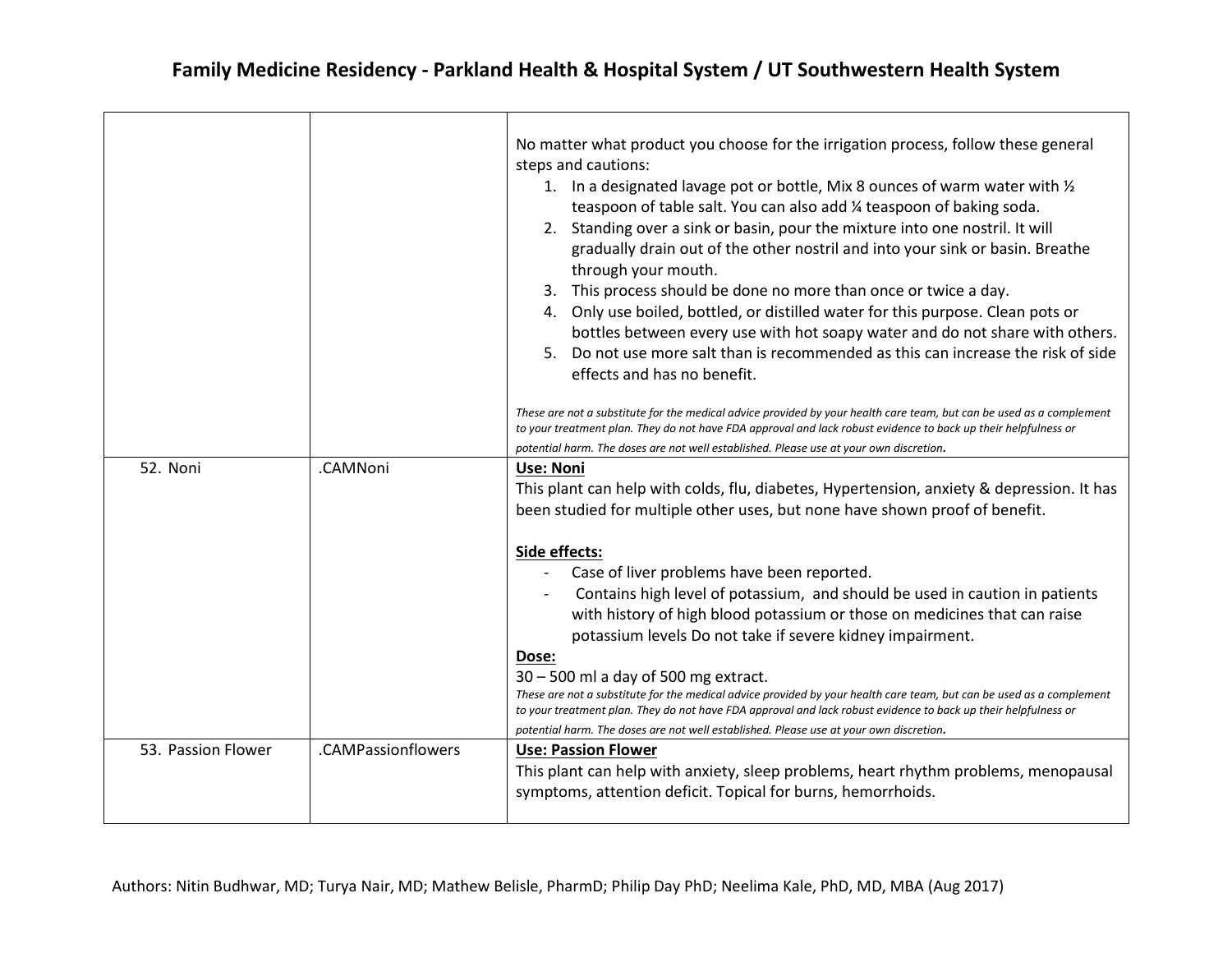|                |                | Side effects:                                                                                                                                                                                                                          |
|----------------|----------------|----------------------------------------------------------------------------------------------------------------------------------------------------------------------------------------------------------------------------------------|
|                |                | May cause drowsiness                                                                                                                                                                                                                   |
|                |                | Avoid in pregnancy.                                                                                                                                                                                                                    |
|                |                |                                                                                                                                                                                                                                        |
|                |                |                                                                                                                                                                                                                                        |
|                |                | Dose:                                                                                                                                                                                                                                  |
|                |                | 4-8 gm daily.                                                                                                                                                                                                                          |
|                |                | These are not a substitute for the medical advice provided by your health care team, but can be used as a complement<br>to your treatment plan. They do not have FDA approval and lack robust evidence to back up their helpfulness or |
|                |                | potential harm. The doses are not well established. Please use at your own discretion.                                                                                                                                                 |
| 54. peppermint | .CAMpeppermint | Use: Peppermint                                                                                                                                                                                                                        |
|                |                | Peppermint oil from the peppermint plant is helpful for treating symptoms of irritable                                                                                                                                                 |
|                |                | bowel syndrome (IBS), and may also help with breastfeeding discomfort, indigestion,                                                                                                                                                    |
|                |                | migraines and tension headaches.                                                                                                                                                                                                       |
|                |                | <b>Side Effects:</b>                                                                                                                                                                                                                   |
|                |                | ell tolerated and can safely be used for short or long term in adults and                                                                                                                                                              |
|                |                | children over age 8 years.                                                                                                                                                                                                             |
|                |                | The use of peppermint oil around the face or chest of infants and toddlers is                                                                                                                                                          |
|                |                | unsafe as the menthol component can cause apnea, laryngeal and bronchial                                                                                                                                                               |
|                |                |                                                                                                                                                                                                                                        |
|                |                | spasm or respiratory arrest.                                                                                                                                                                                                           |
|                |                | Do not use if you have history of biliary tract obstruction, cholecystitis,                                                                                                                                                            |
|                |                | gallstones, hiatal hernia, severe liver damage, GERD, or kidney stones.                                                                                                                                                                |
|                |                | Never inject peppermint oil as it may result in pulmonary edema and acute                                                                                                                                                              |
|                |                | lung injury.                                                                                                                                                                                                                           |
|                |                | Use with caution if taking cyclosporine or calcium channel blockers.                                                                                                                                                                   |
|                |                | Dose:                                                                                                                                                                                                                                  |
|                |                | Suggested dosing varies by condition:                                                                                                                                                                                                  |
|                |                | IBS: 187 - 500 mg oral capsule dose, or 0.2 mL oil/liquid form, 1-4 times daily                                                                                                                                                        |
|                |                | Antispasmodic: 5 drops of peppermint oil in 10 mL water                                                                                                                                                                                |
|                |                | Breast tenderness from breastfeeding: peppermint gel applied to both nipples for 14                                                                                                                                                    |
|                |                | days                                                                                                                                                                                                                                   |
|                |                |                                                                                                                                                                                                                                        |
|                |                | Headache: 10% peppermint oil applied to the temples and forehead at the onset of                                                                                                                                                       |
|                |                | symptoms and every 15-30 minutes after.                                                                                                                                                                                                |
|                |                |                                                                                                                                                                                                                                        |
|                |                | These are not a substitute for the medical advice provided by your health care team, but can be used as a complement<br>to your treatment plan. They do not have FDA approval and lack robust evidence to back up their helpfulness or |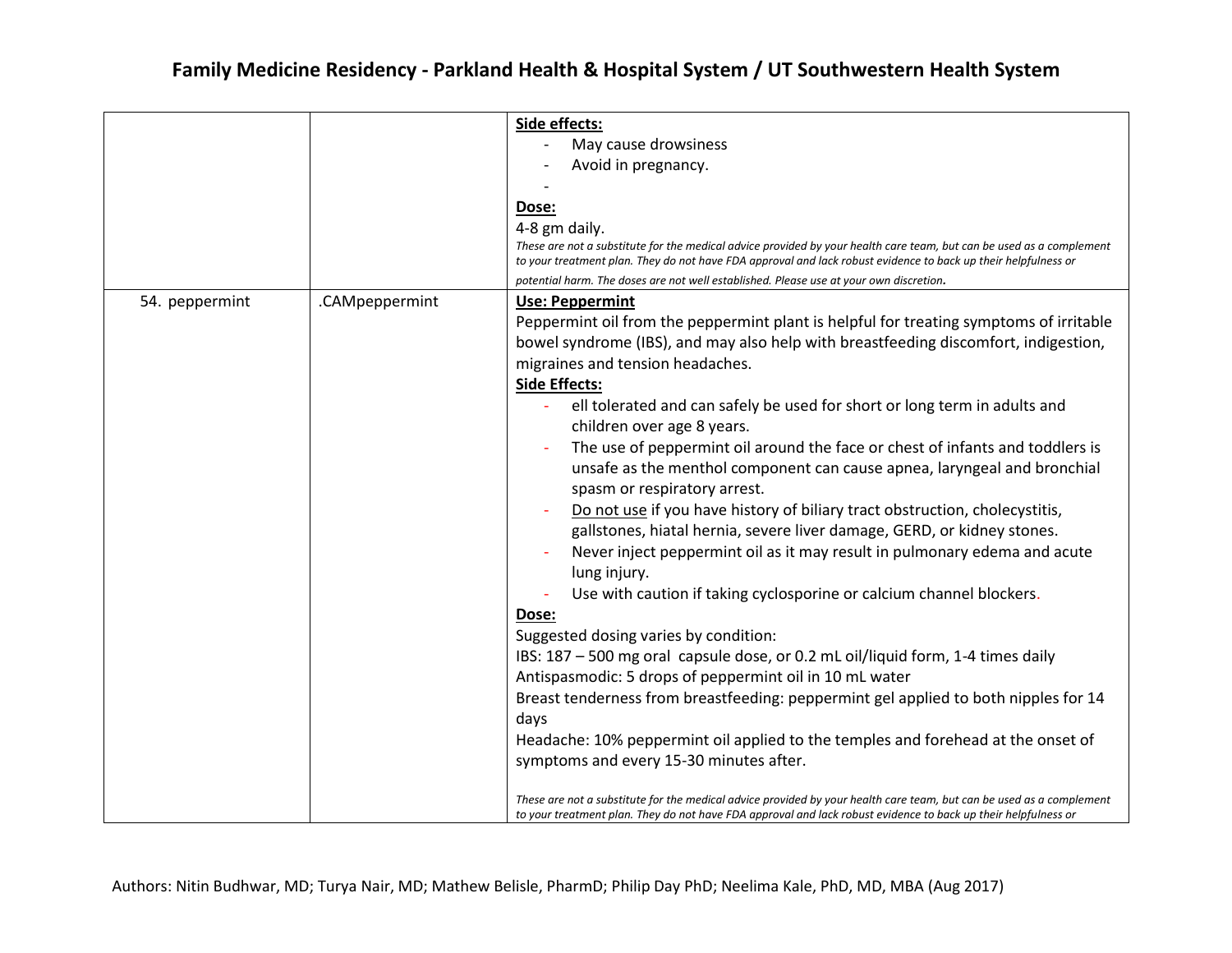|                 |                 | potential harm. The doses are not well established. Please use at your own discretion.                                                                                                                                                                                                                                                                                                                                                                                       |
|-----------------|-----------------|------------------------------------------------------------------------------------------------------------------------------------------------------------------------------------------------------------------------------------------------------------------------------------------------------------------------------------------------------------------------------------------------------------------------------------------------------------------------------|
| 55. Pomegranate | .CAMPomegranate | Use: Pomegranate<br>This fruit can help with sore muscles, heart conditions, and infection prevention. It can<br>also be used to gargle with for improvement of sore throat.                                                                                                                                                                                                                                                                                                 |
|                 |                 | Side effects:<br>May interact with blood thinners.<br>May lower blood pressure.<br>Use with caution if taking statins                                                                                                                                                                                                                                                                                                                                                        |
|                 |                 | Dose:<br>No established dose.<br>These are not a substitute for the medical advice provided by your health care team, but can be used as a complement<br>to your treatment plan. They do not have FDA approval and lack robust evidence to back up their helpfulness or<br>potential harm. The doses are not well established. Please use at your own discretion.                                                                                                            |
| 56. Red Clover  | .CAMRedclover   | <b>Use: Red Clover</b><br>This plant may help with menopausal symptoms, high cholesterol, osteoporosis.                                                                                                                                                                                                                                                                                                                                                                      |
|                 |                 | Side effects:<br>Contains estrogen-like compounds so caution should be used in patients with<br>a history of estrogen-sensitive cancers or other hormonal problems.<br>Avoid in pregnancy and lactation<br>Dose:<br>40-80 mg / day<br>These are not a substitute for the medical advice provided by your health care team, but can be used as a complement<br>to your treatment plan. They do not have FDA approval and lack robust evidence to back up their helpfulness or |
| 57. Rhodiola    | .CAMRhodiola    | potential harm. The doses are not well established. Please use at your own discretion.<br><b>Use: Rhodiola</b>                                                                                                                                                                                                                                                                                                                                                               |
|                 |                 | This plant may help increase energy, stamina, and strength, to improve attention and<br>memory, depression and to enhance the ability to cope with stress.                                                                                                                                                                                                                                                                                                                   |
|                 |                 | Side effects:                                                                                                                                                                                                                                                                                                                                                                                                                                                                |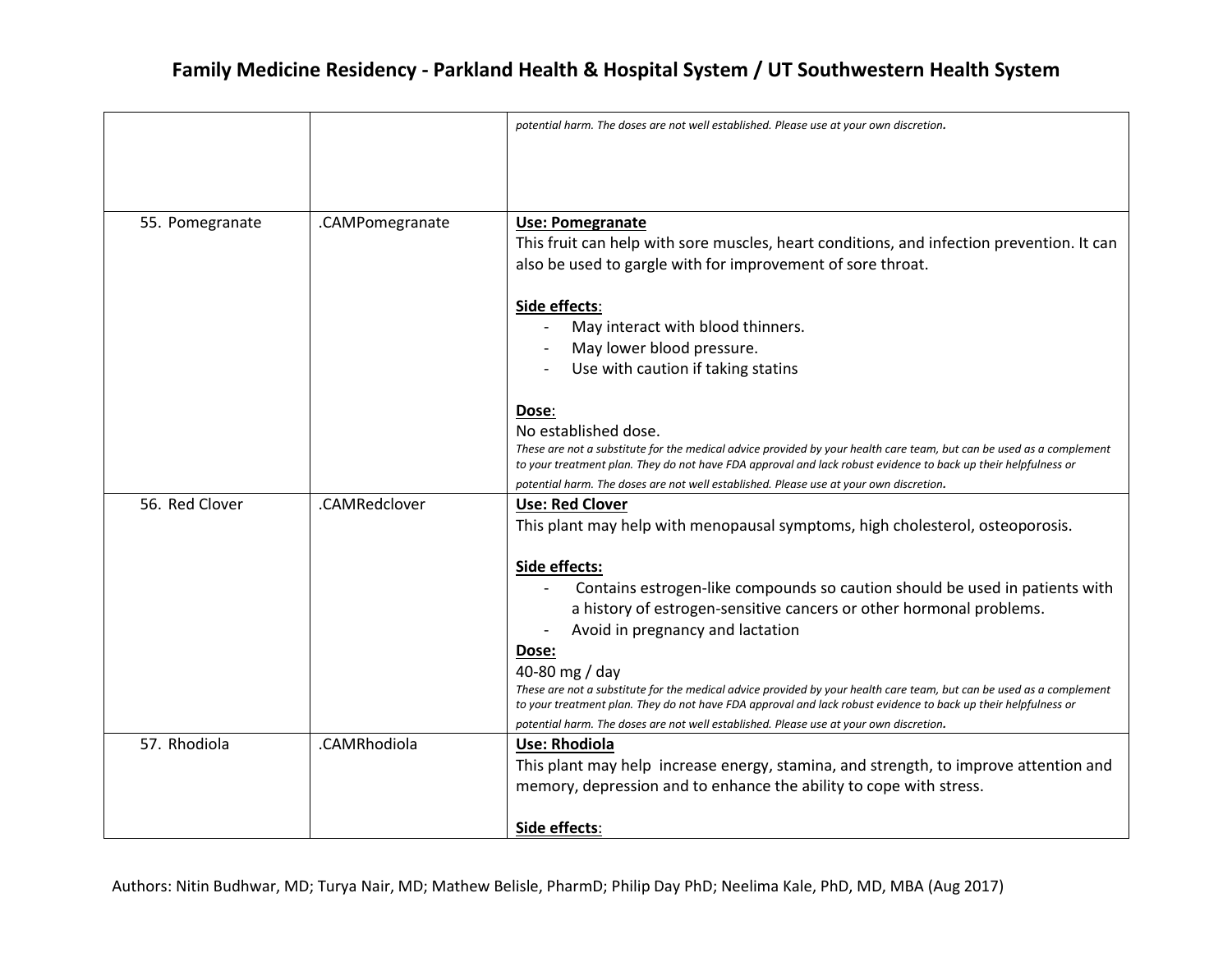|                       |                | Dizziness and dry mouthDose:<br>$200 - 600$ mg a day for up to 12 weeks.<br>These are not a substitute for the medical advice provided by your health care team, but can be used as a complement<br>to your treatment plan. They do not have FDA approval and lack robust evidence to back up their helpfulness or<br>potential harm. The doses are not well established. Please use at your own discretion.                                                                                                                                                                                                                                                                                                                                                                                                                                                                                                                                                                                                                                                                                                                                                  |
|-----------------------|----------------|---------------------------------------------------------------------------------------------------------------------------------------------------------------------------------------------------------------------------------------------------------------------------------------------------------------------------------------------------------------------------------------------------------------------------------------------------------------------------------------------------------------------------------------------------------------------------------------------------------------------------------------------------------------------------------------------------------------------------------------------------------------------------------------------------------------------------------------------------------------------------------------------------------------------------------------------------------------------------------------------------------------------------------------------------------------------------------------------------------------------------------------------------------------|
| 58. probiotics adults | .CAMprobiotics | <b>Use: Probiotics</b><br>Probiotics are species of "good" bacteria that can help prevent and treat various<br>conditions by protecting against "bad" bacteria and creating substances that actually<br>improve our health. They may be helpful for irritable bowel syndrome (IBS), diarrhea<br>from rotavirus, autoimmune conditions, bacterial vaginosis, antibiotic-related diarrhea<br>and upper respiratory infections in adults and children over age 1 year. Although they<br>have been studied for numerous other conditions, the current evidence is insufficient<br>to show a clear benefit. The most-studied probiotic species is Lactobacillus<br>acidophilus, which can be found in milk, yogurt, miso and tempeh enriched with this<br>bacteria. It has also been formulated into freeze-dried granules, powders, capsules,<br>liquids, vaginal suppositories and tablets. It is recommended to always refrigerate L.<br>acidophilus supplements. The cost for these supplements can also run high.<br><b>Side Effects:</b><br>Well tolerated with few side effect.<br>There is no known toxic dose, although immunocompromised patients should |
|                       |                | use probiotics carefully.<br>Dose:<br>Suggested dosing varies, as do available dosing in commercial retail products. Most                                                                                                                                                                                                                                                                                                                                                                                                                                                                                                                                                                                                                                                                                                                                                                                                                                                                                                                                                                                                                                     |
|                       |                | products can safely be taken up to four times a day, and increased gradually until the<br>dose with the best benefit is found.                                                                                                                                                                                                                                                                                                                                                                                                                                                                                                                                                                                                                                                                                                                                                                                                                                                                                                                                                                                                                                |
|                       |                | These are not a substitute for the medical advice provided by your health care team, but can be used as a complement<br>to your treatment plan. They do not have FDA approval and lack robust evidence to back up their helpfulness or<br>potential harm. The doses are not well established. Please use at your own discretion.                                                                                                                                                                                                                                                                                                                                                                                                                                                                                                                                                                                                                                                                                                                                                                                                                              |
| 59. quercetin         | .CAMquercetin  | <b>Use: Quercetin</b><br>Quercetin, also called bioflavonoid, is a compound found throughout plants and fruits.<br>It may be helpful for symptoms of prostatitis. It has also been studied for numerous<br>other conditions but there is insufficient evidence to support its use for these other<br>conditions, including cardiovascular disease, exercise performance, high cholesterol,<br>high blood pressure, cancer risk, and kidney transplant function.                                                                                                                                                                                                                                                                                                                                                                                                                                                                                                                                                                                                                                                                                               |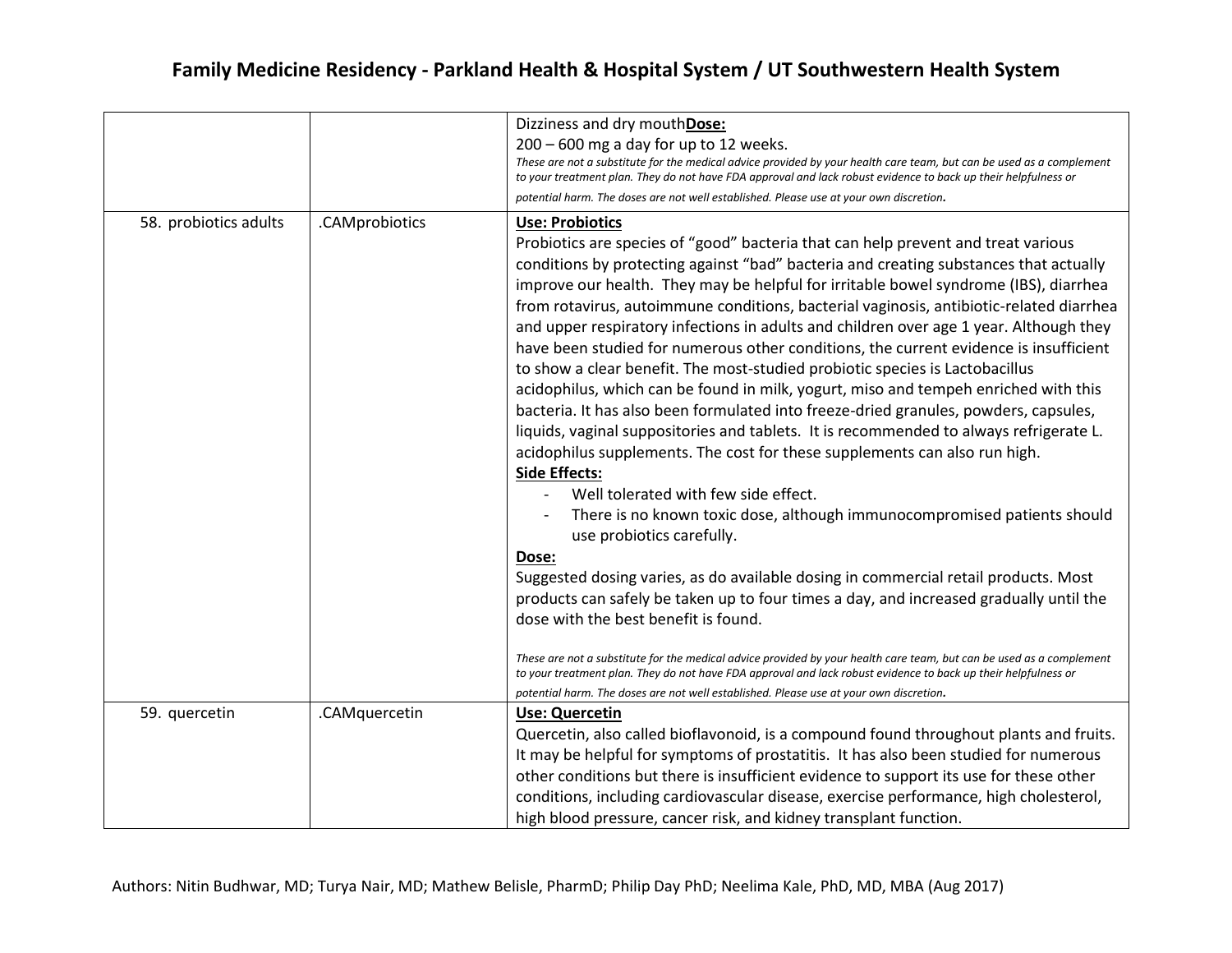|                    |                    | <b>Side Effects:</b>                                                                                                                                                                                                                   |
|--------------------|--------------------|----------------------------------------------------------------------------------------------------------------------------------------------------------------------------------------------------------------------------------------|
|                    |                    | It is probably safe when 500 mg is used up to twice daily for a short term such<br>as 3 months.                                                                                                                                        |
|                    |                    | Higher doses may be toxic to the kidneys and should not be used.                                                                                                                                                                       |
|                    |                    | Use with caution if taking warfarin or other anticoagulants as it may increase<br>risk for bleeding.                                                                                                                                   |
|                    |                    | Discontinue use prior to dental or surgical procedure at least 14 days prior.                                                                                                                                                          |
|                    |                    | Use with caution if taking blood pressure medications.                                                                                                                                                                                 |
|                    |                    | Dose:                                                                                                                                                                                                                                  |
|                    |                    | Suggested dosing for chronic prostatitis is 500 mg twice daily.                                                                                                                                                                        |
|                    |                    | These are not a substitute for the medical advice provided by your health care team, but can be used as a complement<br>to your treatment plan. They do not have FDA approval and lack robust evidence to back up their helpfulness or |
|                    |                    | potential harm. The doses are not well established. Please use at your own discretion.                                                                                                                                                 |
| 60. red yeast rice | .CAMred yeast rice | <b>Use: Red Yeast Rice</b>                                                                                                                                                                                                             |
|                    |                    | Red yeast rice is a species of yeast that grows on rice, and is often eaten in some Asian                                                                                                                                              |
|                    |                    | countries. The supplement form is an extract of this yeast. It can help lower high                                                                                                                                                     |
|                    |                    | cholesterol levels significantly, including "bad" cholesterol (LDL) and triglycerides, and                                                                                                                                             |
|                    |                    | may increase "good" cholesterol (HDL). It is very similar to the statin medicine,                                                                                                                                                      |
|                    |                    | lovastatin, but it might be tolerated better in those who cannot tolerate statins. Red                                                                                                                                                 |
|                    |                    | yeast rice is not standardized in the US, so potencies of products can differ and                                                                                                                                                      |
|                    |                    | fluctuate.                                                                                                                                                                                                                             |
|                    |                    | Side effects:                                                                                                                                                                                                                          |
|                    |                    | Those with a history of muscle breakdown (rhabdomyolysis) and muscle aches                                                                                                                                                             |
|                    |                    | should discuss this supplement with their physician before starting.                                                                                                                                                                   |
|                    |                    | Do not use in pregnancy or lactation.                                                                                                                                                                                                  |
|                    |                    | Use with caution if taking other cholesterol-lowering medications.                                                                                                                                                                     |
|                    |                    | Do not use if you have history of liver disease.                                                                                                                                                                                       |
|                    |                    | Discontinue use if you experience muscle aches.<br>$\overline{\phantom{a}}$                                                                                                                                                            |
|                    |                    | Dose:                                                                                                                                                                                                                                  |
|                    |                    | Suggested dosing is 1200-2400 mg of concentrated red yeast powder capsules, 2-3                                                                                                                                                        |
|                    |                    | times daily with food.                                                                                                                                                                                                                 |
|                    |                    |                                                                                                                                                                                                                                        |
|                    |                    | These are not a substitute for the medical advice provided by your health care team, but can be used as a complement                                                                                                                   |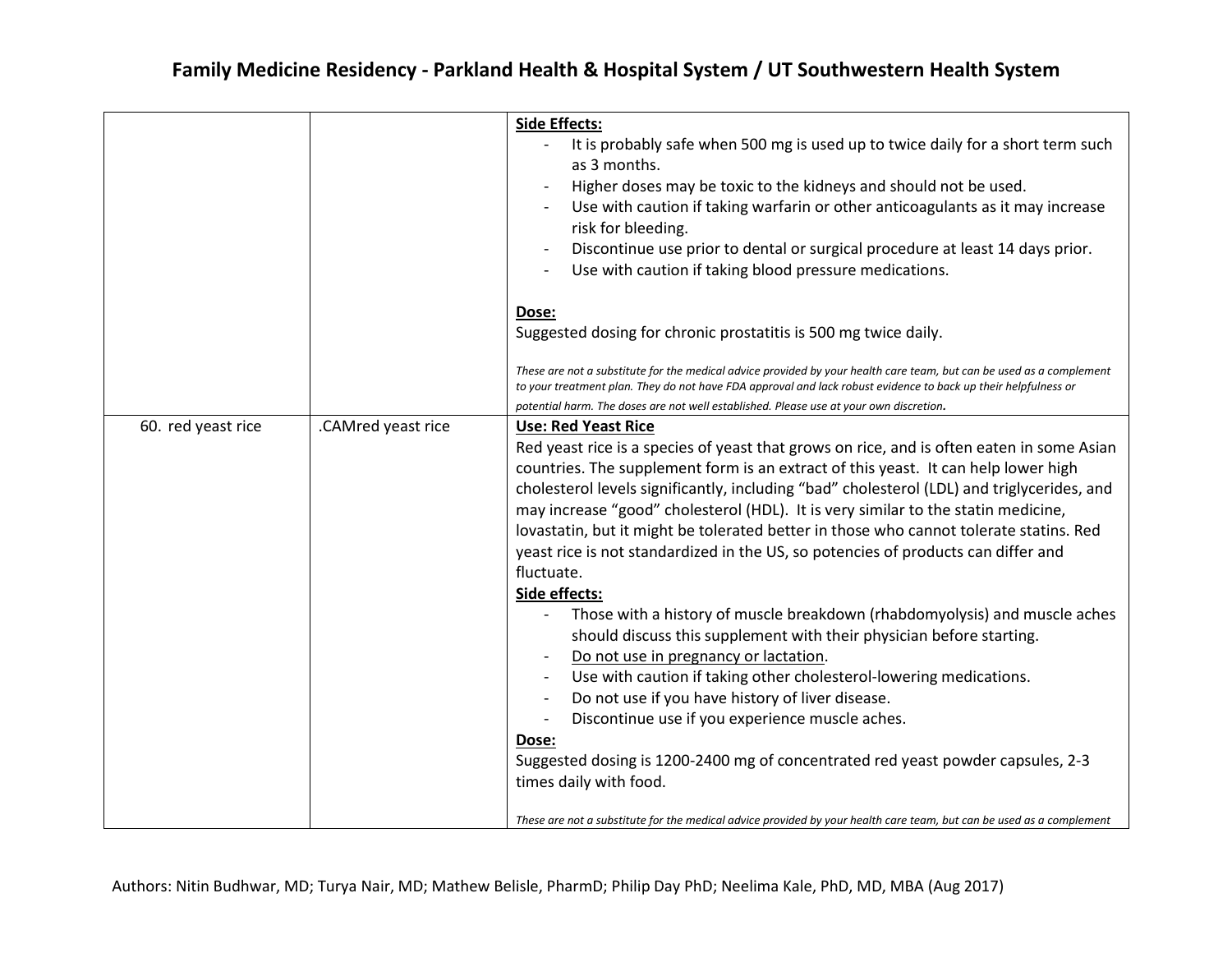|                   |                   | to your treatment plan. They do not have FDA approval and lack robust evidence to back up their helpfulness or                                                                          |
|-------------------|-------------------|-----------------------------------------------------------------------------------------------------------------------------------------------------------------------------------------|
|                   |                   | potential harm. The doses are not well established. Please use at your own discretion.                                                                                                  |
|                   |                   |                                                                                                                                                                                         |
|                   |                   |                                                                                                                                                                                         |
| 61. saccharomyces | .CAMsaccharomyces | <b>Use: Saccharomyces:</b>                                                                                                                                                              |
| boulardii         | boulardii         | Saccharomyces boulardii is a "good" yeast that can help protect against diarrhea from                                                                                                   |
|                   |                   | antibiotics.                                                                                                                                                                            |
|                   |                   | Although it has been studied for a variety of other conditions, evidence is insufficient                                                                                                |
|                   |                   | to support its use for acne, Crohn's disease, ulcerative colitis, or irritable bowel                                                                                                    |
|                   |                   | syndrome.                                                                                                                                                                               |
|                   |                   | <b>Side Effects:</b>                                                                                                                                                                    |
|                   |                   | It is well tolerated in adults and children, though it is not clear at what age it is                                                                                                   |
|                   |                   | safe to give in children.                                                                                                                                                               |
|                   |                   | Dose:                                                                                                                                                                                   |
|                   |                   | Suggested dosing is 1 gram daily for 3 days following completion of antibiotics for                                                                                                     |
|                   |                   | adults, or 250 mg twice daily for the duration of antibiotic use for children.                                                                                                          |
|                   |                   |                                                                                                                                                                                         |
|                   |                   | These are not a substitute for the medical advice provided by your health care team, but can be used as a complement                                                                    |
|                   |                   | to your treatment plan. They do not have FDA approval and lack robust evidence to back up their helpfulness or                                                                          |
|                   | .CAMSage          | potential harm. The doses are not well established. Please use at your own discretion.                                                                                                  |
| 62. Sage          |                   | Use: Sage                                                                                                                                                                               |
|                   |                   | this plant may help with digestive problems, sore mouth or sore throat, memory loss,                                                                                                    |
|                   |                   | and depression.                                                                                                                                                                         |
|                   |                   | Side effects:                                                                                                                                                                           |
|                   |                   | Generally considered safe, often used in cooking as a spice                                                                                                                             |
|                   |                   | Extended use or large amounts may cause restlessness, vomiting, rapid heart                                                                                                             |
|                   |                   | rate, tremors, seizures and kidney damage.                                                                                                                                              |
|                   |                   |                                                                                                                                                                                         |
|                   |                   | Dose:                                                                                                                                                                                   |
|                   |                   | Up to $300 - 600$ mg some reports of up to 4 grams a day (leaf)<br>These are not a substitute for the medical advice provided by your health care team, but can be used as a complement |
|                   |                   | to your treatment plan. They do not have FDA approval and lack robust evidence to back up their helpfulness or                                                                          |
|                   |                   | potential harm. The doses are not well established. Please use at your own discretion.                                                                                                  |
| 63. SAMe          | .CAMSAMe          | Use: SAMe                                                                                                                                                                               |
|                   |                   | S-adenosyl-L-methionine, often called SAMe, is a naturally-occuring molecule made                                                                                                       |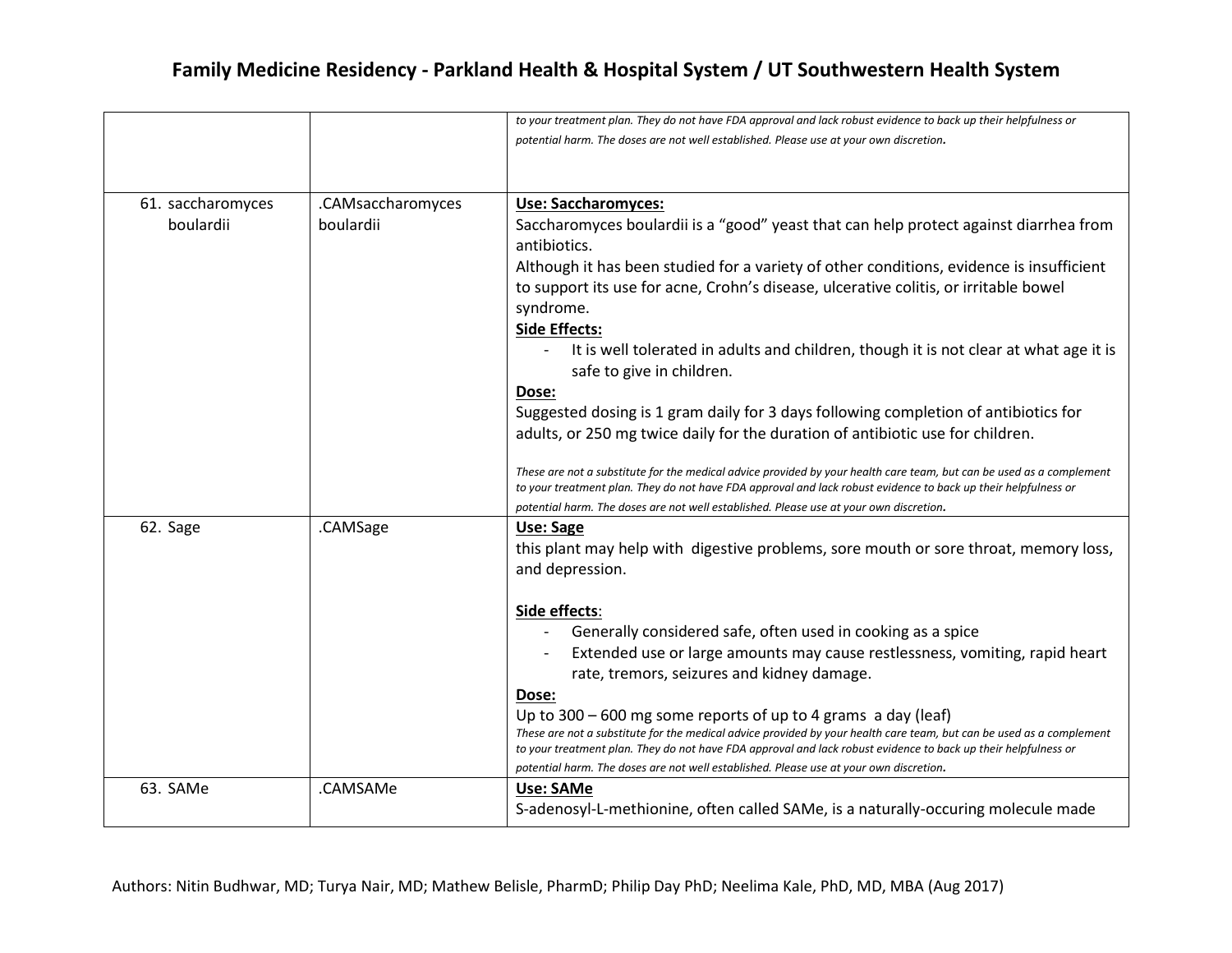|                  |                  | from homocysteine and 5-methylene tetrahydrofolate. It is important in function of                                                                                                                                                                                                                                                                                                                                                                                                                                                                                            |
|------------------|------------------|-------------------------------------------------------------------------------------------------------------------------------------------------------------------------------------------------------------------------------------------------------------------------------------------------------------------------------------------------------------------------------------------------------------------------------------------------------------------------------------------------------------------------------------------------------------------------------|
|                  |                  | hormones, neurotransmitters, nucleic acids, proteins, phospholipids and even the                                                                                                                                                                                                                                                                                                                                                                                                                                                                                              |
|                  |                  | activation of some drugs. Studies show it may be helpful for cirrhosis, fibromyalgia,                                                                                                                                                                                                                                                                                                                                                                                                                                                                                         |
|                  |                  | and sexual dysfunction, while the most supportive evidence is for its use in depression                                                                                                                                                                                                                                                                                                                                                                                                                                                                                       |
|                  |                  | and osteoarthritis.                                                                                                                                                                                                                                                                                                                                                                                                                                                                                                                                                           |
|                  |                  | <b>Side Effects:</b>                                                                                                                                                                                                                                                                                                                                                                                                                                                                                                                                                          |
|                  |                  | Toxicity has not been reported across many large studies of SAMe, and it is<br>considered safe for use in both adults and children.<br>It should be used with caution in those with bipolar disorder as it may cause<br>mania or hypomania.<br>Common side effects include flatulence, nausea, vomiting, diarrhea,<br>constipation, dry mouth, headache, decreased appetite, nervousness and<br>dizziness.<br>Taking SAMe with food may decrease the GI side effects.<br>Use with caution if taking warfarin or other anticoagulants as it may increase<br>risk for bleeding. |
|                  |                  | Discontinue use prior to dental or surgical procedure at least 14 days prior.                                                                                                                                                                                                                                                                                                                                                                                                                                                                                                 |
|                  |                  | Dose:                                                                                                                                                                                                                                                                                                                                                                                                                                                                                                                                                                         |
|                  |                  | Suggested dosing varies based on condition:                                                                                                                                                                                                                                                                                                                                                                                                                                                                                                                                   |
|                  |                  | Depression: up to 800 mg twice daily alone or with other antidepressants.                                                                                                                                                                                                                                                                                                                                                                                                                                                                                                     |
|                  |                  | Cirrhosis: 600 mg daily                                                                                                                                                                                                                                                                                                                                                                                                                                                                                                                                                       |
|                  |                  | Fibromyalgia: 400 mg twice daily                                                                                                                                                                                                                                                                                                                                                                                                                                                                                                                                              |
|                  |                  | Osteoarthritis: 600-1200 mg daily in 2-3 divided doses                                                                                                                                                                                                                                                                                                                                                                                                                                                                                                                        |
|                  |                  | Sexual dysfunction: 400 mg twice daily for 2 weeks, then 800 mg twice daily                                                                                                                                                                                                                                                                                                                                                                                                                                                                                                   |
|                  |                  |                                                                                                                                                                                                                                                                                                                                                                                                                                                                                                                                                                               |
|                  |                  | These are not a substitute for the medical advice provided by your health care team, but can be used as a complement<br>to your treatment plan. They do not have FDA approval and lack robust evidence to back up their helpfulness or                                                                                                                                                                                                                                                                                                                                        |
|                  |                  | potential harm. The doses are not well established. Please use at your own discretion.                                                                                                                                                                                                                                                                                                                                                                                                                                                                                        |
| 64. saw palmetto | .CAMsaw palmetto | <b>Use: Saw Palmetto</b>                                                                                                                                                                                                                                                                                                                                                                                                                                                                                                                                                      |
|                  |                  | Saw palmetto (Serenoa repens) is a plant product commonly used to treat benign                                                                                                                                                                                                                                                                                                                                                                                                                                                                                                |
|                  |                  | prostatic hyperplasia (BPH) and to reduce peri-operative complications with                                                                                                                                                                                                                                                                                                                                                                                                                                                                                                   |
|                  |                  | transurethral resection of prostate (TURP). Research on saw palmetto for BPH is                                                                                                                                                                                                                                                                                                                                                                                                                                                                                               |
|                  |                  | conflicting, but it does appear to help with some of the obstructive side effects of BPH                                                                                                                                                                                                                                                                                                                                                                                                                                                                                      |
|                  |                  | such as urinary and sexual dysfunction. There is not enough evidence to support its                                                                                                                                                                                                                                                                                                                                                                                                                                                                                           |
|                  |                  | use for other conditions                                                                                                                                                                                                                                                                                                                                                                                                                                                                                                                                                      |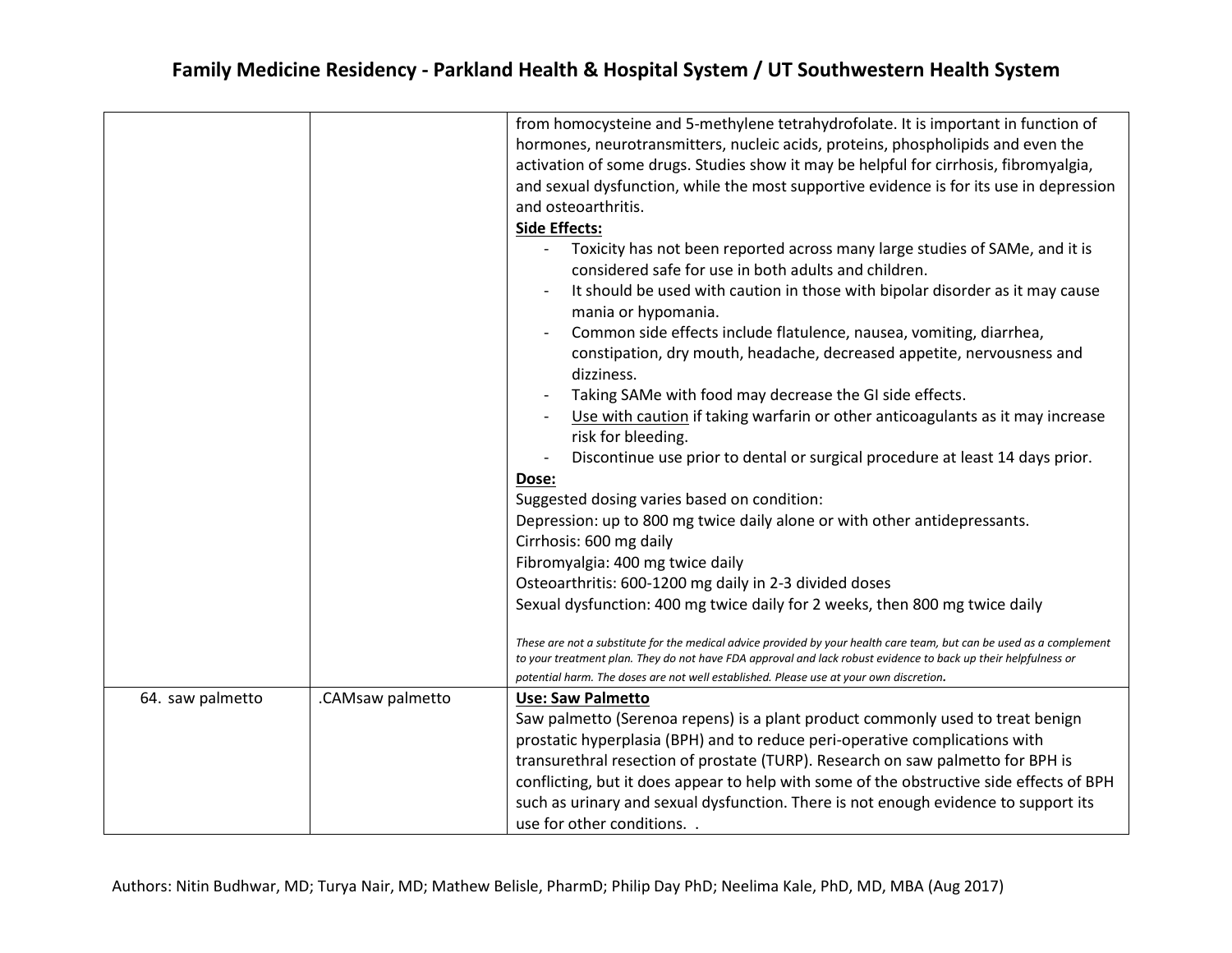|              |              | <b>Side Effects:</b>                                                                                                                                                                                                                   |
|--------------|--------------|----------------------------------------------------------------------------------------------------------------------------------------------------------------------------------------------------------------------------------------|
|              |              | It is typically safe and well tolerated in adults, with most side effects being GI<br>upset and diarrhea related                                                                                                                       |
|              |              | Use with caution if taking warfarin or other anticoagulants as it may increase<br>risk for bleeding.                                                                                                                                   |
|              |              | Discontinue use prior to dental or surgical procedure at least 14 days prior.                                                                                                                                                          |
|              |              | Dose:                                                                                                                                                                                                                                  |
|              |              | Saw palmetto can be obtained as ground, dried or whole berries, tincture, fluid<br>extract, tea, or lipidosterolic extract.                                                                                                            |
|              |              | Suggested dosing is 100 mg - 960 mg of extract daily for BPH; pretreatment with 320<br>mg of extract daily for 8 weeks prior to surgery can be used for TURP preparation.                                                              |
|              |              | These are not a substitute for the medical advice provided by your health care team, but can be used as a complement<br>to your treatment plan. They do not have FDA approval and lack robust evidence to back up their helpfulness or |
|              |              | potential harm. The doses are not well established. Please use at your own discretion.                                                                                                                                                 |
| 65. selenium | .CAMselenium | Use: Selenium                                                                                                                                                                                                                          |
|              |              | Selenium is an element which can treat selenium deficiency, but may also be effective                                                                                                                                                  |
|              |              | for improving autoimmune thyroiditis, high cholesterol and may be used intravenously                                                                                                                                                   |
|              |              | during treatment of sepsis in the hospital. It has been studied for other conditions but                                                                                                                                               |
|              |              | lacks evidence to support its use for these, including asthma, eczema, cardiovascular                                                                                                                                                  |
|              |              | disease, diabetes, cancers, psoriasis or hepatitis C.                                                                                                                                                                                  |
|              |              | <b>Side Effects:</b>                                                                                                                                                                                                                   |
|              |              | It is safe to take in both adults and perhaps in pregnancy for short term use of<br>no more than 400 mcg per day for adults.                                                                                                           |
|              |              | It is also safe for children with dosing based on age.                                                                                                                                                                                 |
|              |              | High sustained blood levels of selenium over years can lead to increased risk of                                                                                                                                                       |
|              |              | developing diabetes.                                                                                                                                                                                                                   |
|              |              | Common side effects include GI upset, irritability, nail changes, neurotoxicity,                                                                                                                                                       |
|              |              | weight loss and fatigue.                                                                                                                                                                                                               |
|              |              | There have been rare cases of thrombocytopenia (low Platelets) and                                                                                                                                                                     |
|              |              | liver/Kidney dysfunction.                                                                                                                                                                                                              |
|              |              | Use with caution if taking warfarin or other anticoagulants as it may increase                                                                                                                                                         |
|              |              | risk for bleeding.                                                                                                                                                                                                                     |
|              |              | Discontinue use prior to dental or surgical procedure at least 14 days prior.                                                                                                                                                          |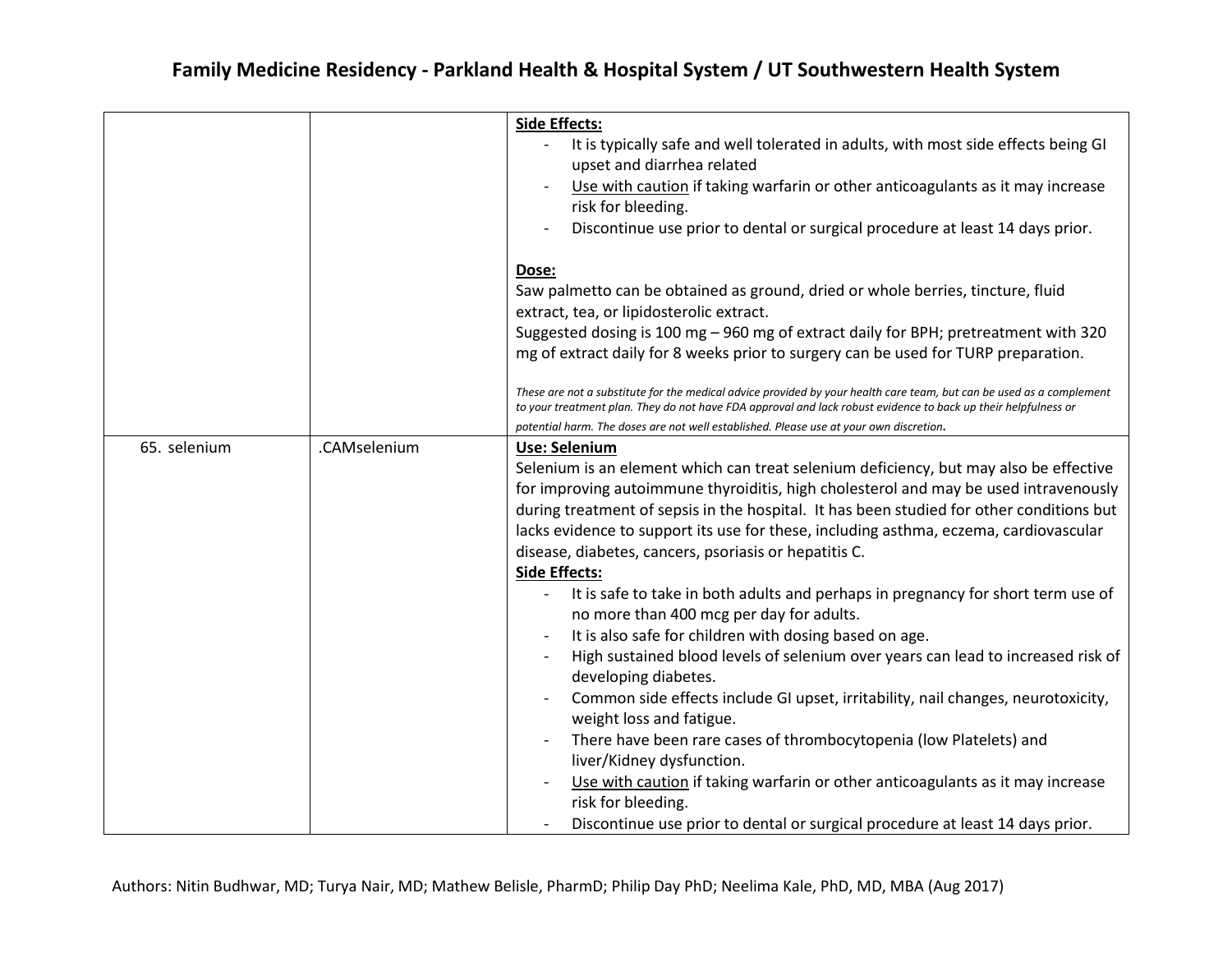|                     |                 | Dose:                                                                                                                                                                                                                                                                                                                            |
|---------------------|-----------------|----------------------------------------------------------------------------------------------------------------------------------------------------------------------------------------------------------------------------------------------------------------------------------------------------------------------------------|
|                     |                 | Suggested dosing varies based on condition:                                                                                                                                                                                                                                                                                      |
|                     |                 | Autoimmune thyroiditis: 200 mcg daily for up to 1 year in adults, pregnancy and post-                                                                                                                                                                                                                                            |
|                     |                 | partum women (reduces thyroid antibody burden)                                                                                                                                                                                                                                                                                   |
|                     |                 | High cholesterol: High selenium yeast 100 mcg $-$ 200 mcg daily for 6 months                                                                                                                                                                                                                                                     |
|                     |                 |                                                                                                                                                                                                                                                                                                                                  |
|                     |                 | These are not a substitute for the medical advice provided by your health care team, but can be used as a complement<br>to your treatment plan. They do not have FDA approval and lack robust evidence to back up their helpfulness or<br>potential harm. The doses are not well established. Please use at your own discretion. |
| 66. Soy             | .CAMSoy         | Use: Soy                                                                                                                                                                                                                                                                                                                         |
|                     |                 | Soy products are used for menopausal symptoms, bone health, improving memory,                                                                                                                                                                                                                                                    |
|                     |                 | high blood pressure, and high cholesterol levels.                                                                                                                                                                                                                                                                                |
|                     |                 |                                                                                                                                                                                                                                                                                                                                  |
|                     |                 | Side effects:                                                                                                                                                                                                                                                                                                                    |
|                     |                 | Most common side effects of soy are digestive upsets, such as stomach pain                                                                                                                                                                                                                                                       |
|                     |                 | and diarrhea.                                                                                                                                                                                                                                                                                                                    |
|                     |                 | Current evidence shows it is safe in women who have breast cancer or are at                                                                                                                                                                                                                                                      |
|                     |                 | risk.                                                                                                                                                                                                                                                                                                                            |
|                     |                 | Dose:                                                                                                                                                                                                                                                                                                                            |
|                     |                 | 25-50 grams a day.                                                                                                                                                                                                                                                                                                               |
|                     |                 |                                                                                                                                                                                                                                                                                                                                  |
|                     |                 | These are not a substitute for the medical advice provided by your health care team, but can be used as a complement                                                                                                                                                                                                             |
|                     |                 | to your treatment plan. They do not have FDA approval and lack robust evidence to back up their helpfulness or                                                                                                                                                                                                                   |
|                     |                 | potential harm. The doses are not well established. Please use at your own discretion.                                                                                                                                                                                                                                           |
| 67. st. john's wort | .CAMStjohnswort | Use: St John's wort                                                                                                                                                                                                                                                                                                              |
|                     |                 | St. John's wort is a flowering plant that may be effective for treatment of depression,                                                                                                                                                                                                                                          |
|                     |                 | menopausal symptoms, and wound healing. It has also been studied for other                                                                                                                                                                                                                                                       |
|                     |                 | conditions including irritable bowel syndrome, hepatitis C, anxiety, ADHD, migraines,                                                                                                                                                                                                                                            |
|                     |                 | obsessive-compulsive disorder, seasonal affective disorder, smoking cessation and                                                                                                                                                                                                                                                |
|                     |                 | premenstrual syndrome but evidence is lacking to support its use for these. It is safe                                                                                                                                                                                                                                           |
|                     |                 | for use in adults for over 1 year.                                                                                                                                                                                                                                                                                               |
|                     |                 | <b>Side Effects:</b>                                                                                                                                                                                                                                                                                                             |
|                     |                 | It should not be taken during pregnancy.                                                                                                                                                                                                                                                                                         |
|                     |                 | Common side effects include insomnia, vivid dreams, anxiety, agitation,                                                                                                                                                                                                                                                          |
|                     |                 | irritability, photosensitivity, restlessness, GI upset, diarrhea, skin rash, and low                                                                                                                                                                                                                                             |
|                     |                 | blood sugar.                                                                                                                                                                                                                                                                                                                     |
|                     |                 |                                                                                                                                                                                                                                                                                                                                  |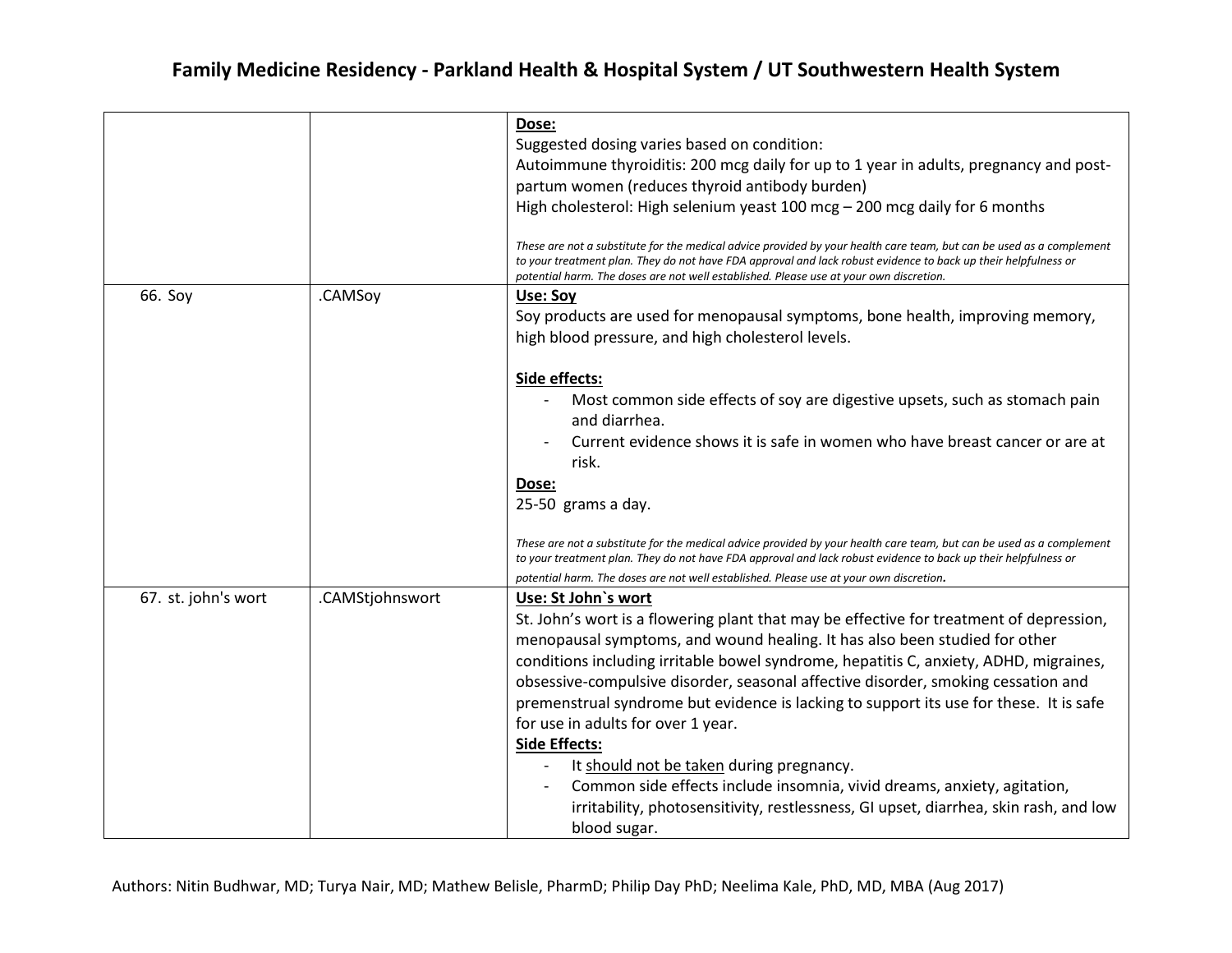|                 |                 | It is also known to interact significantly with medications broken down by the<br>liver, especially warfarin, antidepressants, alprazolam (Xanax), birth control<br>pills, digoxin, docetaxel, fenfluramine, ketamine, irinotecan, omeprazole<br>(Prilosec), phenobarbital, phenytoin, tramadol and tacrolimus.<br>It is very important to talk about St. John's wort with your doctor before<br>starting it to ensure its safe use with other medications.<br>It is best to taper off St. John's Wort over time and avoid prolonged use if no<br>longer indicated. |
|-----------------|-----------------|---------------------------------------------------------------------------------------------------------------------------------------------------------------------------------------------------------------------------------------------------------------------------------------------------------------------------------------------------------------------------------------------------------------------------------------------------------------------------------------------------------------------------------------------------------------------|
|                 |                 | Dose:<br>Suggested dosing for depression is standardized 0.3% hypericin extract content, 300<br>mg - 600 mg three times daily for up to 6 weeks. For menopausal symptoms, use 900<br>mg in 2-3 divided doses daily.                                                                                                                                                                                                                                                                                                                                                 |
|                 |                 | These are not a substitute for the medical advice provided by your health care team, but can be used as a complement<br>to your treatment plan. They do not have FDA approval and lack robust evidence to back up their helpfulness or<br>potential harm. The doses are not well established. Please use at your own discretion.                                                                                                                                                                                                                                    |
| 68. teatree oil | .CAMteatree oil | <b>Use: Tea Tree Oil</b><br>Tea tree oil comes from Australian tea tree leaves. Used topically, it may be helpful<br>for acne, toenail fungus, and athlete's foot. In fact, some research shows it is as<br>effective as, and less irritating than benzoyl peroxide to treat acne. There is currently<br>not enough evidence to safely support its use for other conditions.<br><b>Side Effects:</b>                                                                                                                                                                |
|                 |                 | It is generally safe for topical use, but can cause be toxic if ingested orally.<br>Although a 5% preparation can be used safely in children and pregnant<br>women, the oral toxicity should be kept in mind.<br>Topically, it can cause local irritation and inflammation, eczema, dryness or<br>allergic contact dermatitis.<br>Do not use as ear drops as it can cause impaired hearing and toxicity to the<br>ear.                                                                                                                                              |
|                 |                 | Dose:<br>Suggested dosing varies based on condition:<br>Acne: 5% gel for 20 minutes, twice daily<br>Toenail fungus: 100% solution applied twice daily for 6 months (improves nail                                                                                                                                                                                                                                                                                                                                                                                   |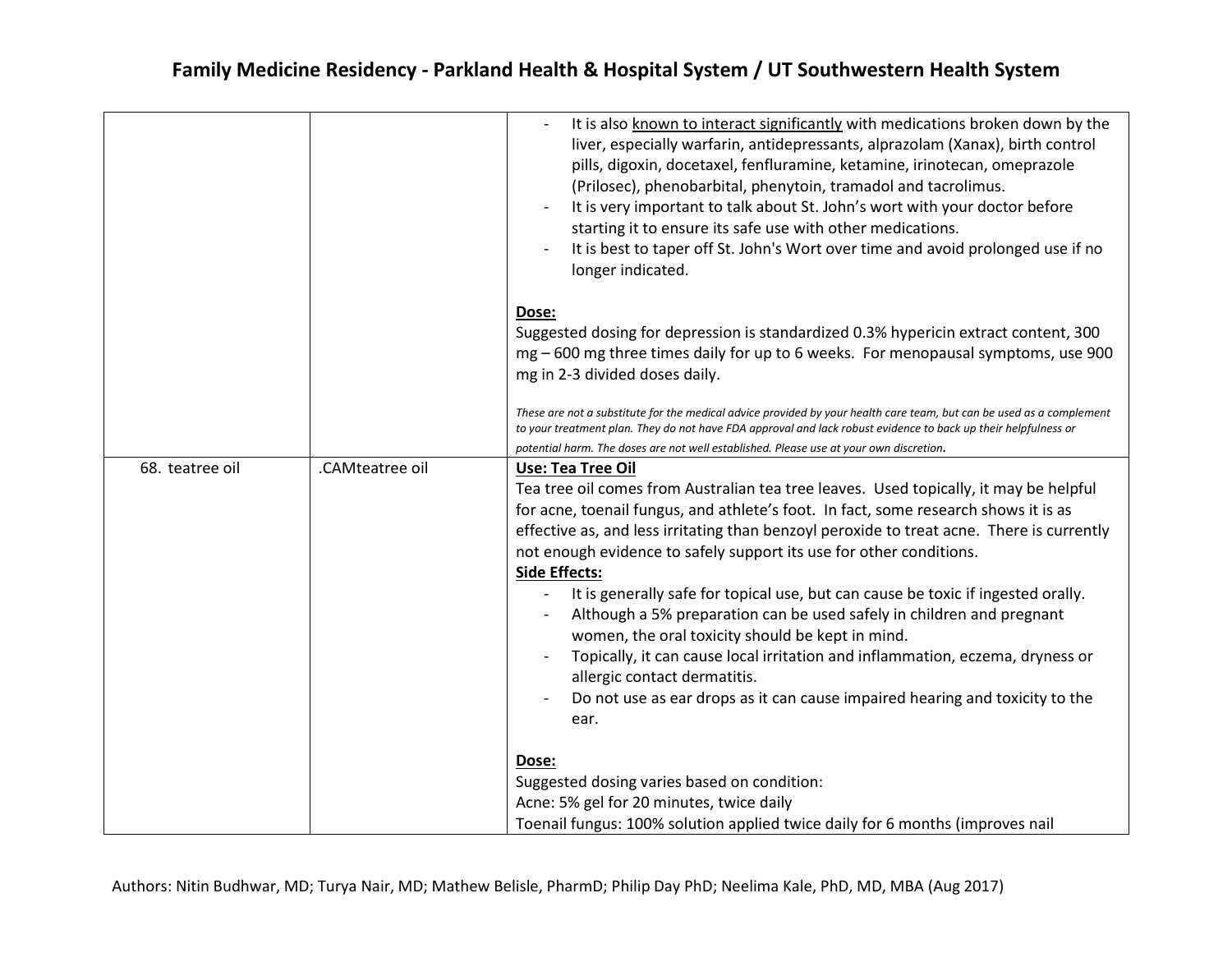|                      |                | appearance and may even cure in some cases)                                                                                                                                                                                            |
|----------------------|----------------|----------------------------------------------------------------------------------------------------------------------------------------------------------------------------------------------------------------------------------------|
|                      |                | Athlete's foot: 10% cream twice daily for one month, or 25%-50% solution twice daily.                                                                                                                                                  |
|                      |                | These are not a substitute for the medical advice provided by your health care team, but can be used as a complement                                                                                                                   |
|                      |                | to your treatment plan. They do not have FDA approval and lack robust evidence to back up their helpfulness or                                                                                                                         |
|                      |                | potential harm. The doses are not well established. Please use at your own discretion                                                                                                                                                  |
|                      |                |                                                                                                                                                                                                                                        |
| 69. Thunder God Vine | .CAMThundergod | <b>Use: Thunder God Vine</b>                                                                                                                                                                                                           |
|                      |                | This plant may help with autoimmune diseases, such as rheumatoid arthritis, multiple                                                                                                                                                   |
|                      |                | sclerosis, and lupus. It is also used topically for rheumatoid arthritis.                                                                                                                                                              |
|                      |                | Side effects                                                                                                                                                                                                                           |
|                      |                | Decreased bone mineral content (with long-term use), infertility, menstrual                                                                                                                                                            |
|                      |                | cycle changes, rashes, diarrhea, headache, and hair loss.                                                                                                                                                                              |
|                      |                | Can be very poisonous if not prepared properly                                                                                                                                                                                         |
|                      |                | Avoid in pregnancy and lactation                                                                                                                                                                                                       |
|                      |                |                                                                                                                                                                                                                                        |
|                      |                | Dose:                                                                                                                                                                                                                                  |
|                      |                | 60 mg to $1mg/kg/day - up$ to 5 years.                                                                                                                                                                                                 |
|                      |                | These are not a substitute for the medical advice provided by your health care team, but can be used as a complement<br>to your treatment plan. They do not have FDA approval and lack robust evidence to back up their helpfulness or |
|                      |                | potential harm. The doses are not well established. Please use at your own discretion.                                                                                                                                                 |
| 70. Turmeric         | .CAMTurmeric   | <b>Use: Turmeric</b>                                                                                                                                                                                                                   |
|                      |                | This spice can help with high cholesterol, itching, arthritis due to wear and tear,                                                                                                                                                    |
|                      |                | Stomach ulcers, Alzheimer's, colon cancer prevention, Inflammatory bowel disease,                                                                                                                                                      |
|                      |                | depression, and skin wounds.                                                                                                                                                                                                           |
|                      |                | Side effects:                                                                                                                                                                                                                          |
|                      |                | Generally safe and well tolerated.                                                                                                                                                                                                     |
|                      |                | Common side effects include stomach upset, constipation, nausea, dizziness.                                                                                                                                                            |
|                      |                | May cause drop in blood sugar in diabetics.                                                                                                                                                                                            |
|                      |                | May worsen acid reflux (heartburn), worsen gallbladder symptoms.                                                                                                                                                                       |
|                      |                | May lower testosterone levels.                                                                                                                                                                                                         |
|                      |                | May worsen iron absorption.                                                                                                                                                                                                            |
|                      |                | May increase bleeding risk. Use with caution if taking blood thinners.                                                                                                                                                                 |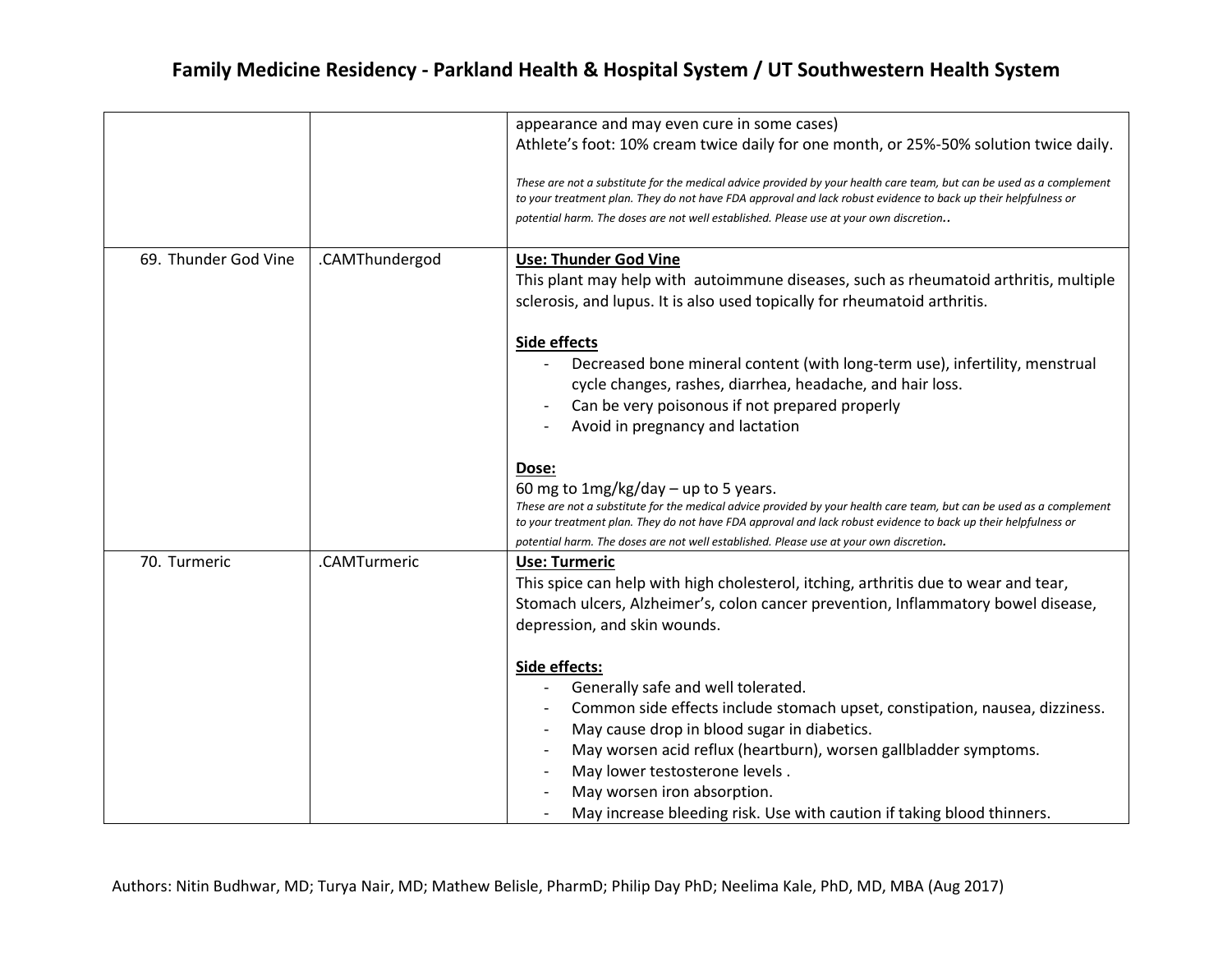|                   |                   | Dose:                                                                                                                                                                                                                                  |
|-------------------|-------------------|----------------------------------------------------------------------------------------------------------------------------------------------------------------------------------------------------------------------------------------|
|                   |                   | Cholesterol - 1 gram twice a day                                                                                                                                                                                                       |
|                   |                   | Itching - 1 gram 3 times a day (8 weeks)                                                                                                                                                                                               |
|                   |                   | Arthritis - 500 mg 4 times a day.                                                                                                                                                                                                      |
|                   |                   | These are not a substitute for the medical advice provided by your health care team, but can be used as a complement<br>to your treatment plan. They do not have FDA approval and lack robust evidence to back up their helpfulness or |
|                   |                   | potential harm. The doses are not well established. Please use at your own discretion.                                                                                                                                                 |
| 71. valerian root | .CAMvalerian root | <b>Use: Valerian Root</b>                                                                                                                                                                                                              |
|                   |                   | Valerian root comes from an herb native to Europe and Asia. It can be used as tea,                                                                                                                                                     |
|                   |                   | concentrate, alcohol- or water-based extract, tablet or capsule. It may be helpful for                                                                                                                                                 |
|                   |                   | insomnia. There is not enough evidence to support its use for other conditions.                                                                                                                                                        |
|                   |                   | <b>Side Effects:</b>                                                                                                                                                                                                                   |
|                   |                   | Safe for short term use in large adult studies, and may even be safe for use in                                                                                                                                                        |
|                   |                   | children for 4-6 weeks.                                                                                                                                                                                                                |
|                   |                   | It is usually well tolerated with few side effects.                                                                                                                                                                                    |
|                   |                   | Use with caution when driving or operating heavy machinery.                                                                                                                                                                            |
|                   |                   | Dose:                                                                                                                                                                                                                                  |
|                   |                   | Suggested dosing for insomnia is:                                                                                                                                                                                                      |
|                   |                   | Tea, 1 tsp (2-3g of driet root) in 1 cup of boiling water steeped 5-10 minutes                                                                                                                                                         |
|                   |                   | Tincture (1:5), 1-1.5 tsp (4-6 mL)                                                                                                                                                                                                     |
|                   |                   | Fluid extract $(1:1)$ : $0.5 - 1$ tsp $(1-2$ mL)                                                                                                                                                                                       |
|                   |                   | Dry powdered extract (4:1): 250-600 mg                                                                                                                                                                                                 |
|                   |                   | The above methods can be used either 1-2 hours before bedtime, or up to 3 times                                                                                                                                                        |
|                   |                   | during the day with last dose near bedtime. Use for no more than 4-6 weeks.                                                                                                                                                            |
|                   |                   | These are not a substitute for the medical advice provided by your health care team, but can be used as a complement<br>to your treatment plan. They do not have FDA approval and lack robust evidence to back up their helpfulness or |
|                   |                   | potential harm. The doses are not well established. Please use at your own discretion.                                                                                                                                                 |
| 72. Yohimbe       | .CAMYohimbe       | <b>Use: Yohimbe</b>                                                                                                                                                                                                                    |
|                   |                   | This plant bark extract may help with impotence, athletic performance, weight loss,                                                                                                                                                    |
|                   |                   | chest pain, high blood pressure, diabetic neuropathy.                                                                                                                                                                                  |
|                   |                   | Side effects:                                                                                                                                                                                                                          |
|                   |                   | Heart attack, seizures.                                                                                                                                                                                                                |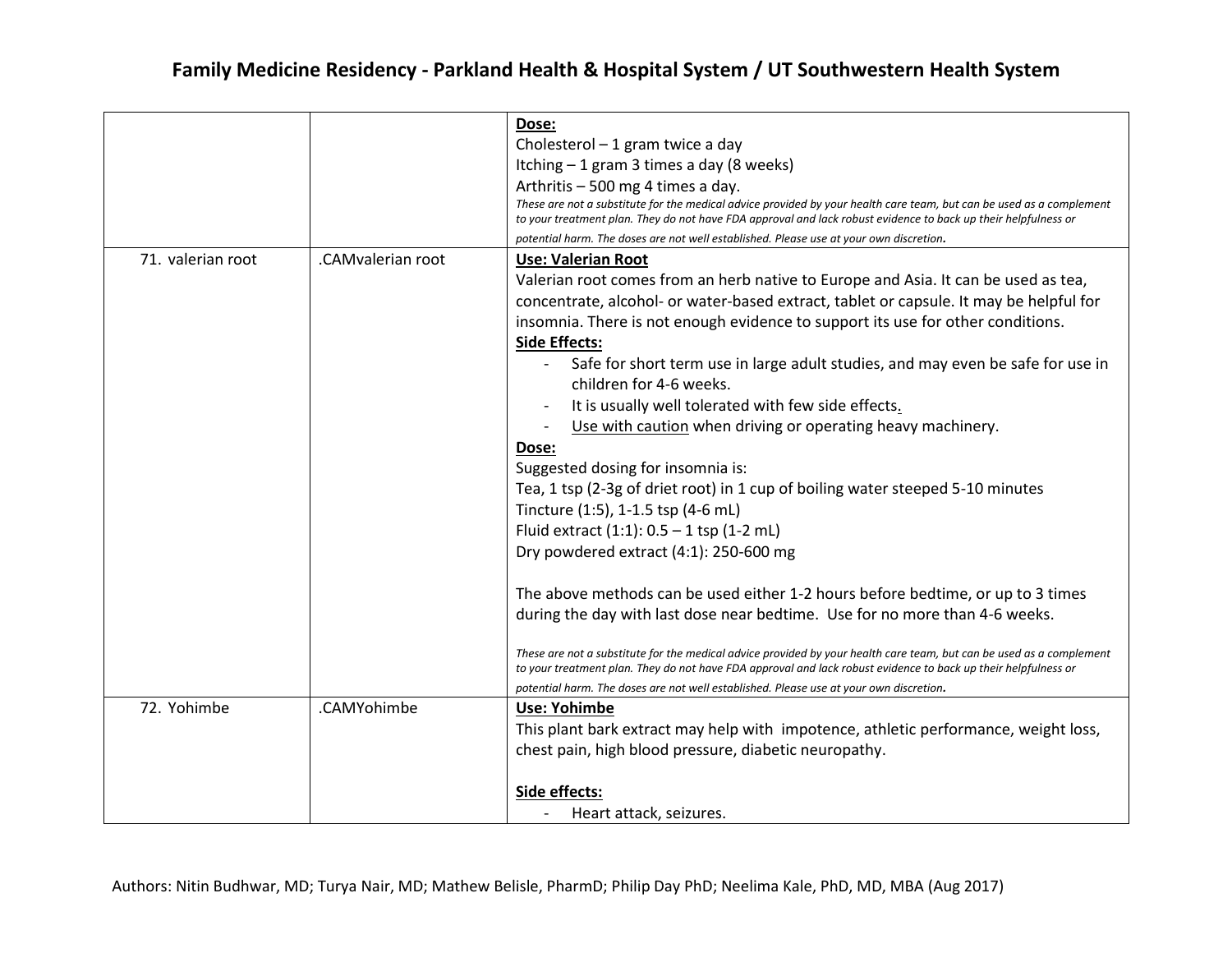|               |               | Stomach pains, anxiety, fast heart rate.<br>Avoid in pregnancy or lactation<br>Do not use if taking MAO inhibitors or blood pressure medications<br>Toxic doses may trigger psychosis, hypotension, and heart failure<br>Avoid in prostate issues as Yohimbe may exacerbate symptoms<br>May cause acute kidney failure<br>Dose:<br>5-30 mg in divided dose - start with the lowest. More is not better.                                                                                                                                                                                                                                                                                                                                                                                                                                                                                                                                                                                                                                                                                                                                                                                                                                                                                                                                                                                                                                                                                                                                        |
|---------------|---------------|------------------------------------------------------------------------------------------------------------------------------------------------------------------------------------------------------------------------------------------------------------------------------------------------------------------------------------------------------------------------------------------------------------------------------------------------------------------------------------------------------------------------------------------------------------------------------------------------------------------------------------------------------------------------------------------------------------------------------------------------------------------------------------------------------------------------------------------------------------------------------------------------------------------------------------------------------------------------------------------------------------------------------------------------------------------------------------------------------------------------------------------------------------------------------------------------------------------------------------------------------------------------------------------------------------------------------------------------------------------------------------------------------------------------------------------------------------------------------------------------------------------------------------------------|
|               |               | These are not a substitute for the medical advice provided by your health care team, but can be used as a complement<br>to your treatment plan. They do not have FDA approval and lack robust evidence to back up their helpfulness or<br>potential harm. The doses are not well established. Please use at your own discretion.                                                                                                                                                                                                                                                                                                                                                                                                                                                                                                                                                                                                                                                                                                                                                                                                                                                                                                                                                                                                                                                                                                                                                                                                               |
| 73. vitamin A | .CAMvitamin A | Use: Vit A<br>Vitamin A is a fat-soluble vitamin preformed as retinoids or provitamin carotenoids,<br>that can be sourced from animal and plant foods, and is often fortified into cereals,<br>grains and dairy; it can also be taken in supplement form. The recommended daily<br>allowance for vitamin A is 3000 international units (IU). It may be effective for<br>reducing risk of breast cancer, oral leukoplakia recurrence, and retinitis pigmentosa. It<br>lacks evidence to support its use for other conditions.<br><b>Side Effects:</b><br>At doses up to 10,000 IU per day it is considered safe in adults, but above this<br>dose can cause fetal malformations if used in pregnant women.<br>Young children should avoid doses greater than 2000 IU, and higher doses can<br>increase risk for pneumonia and diarrhea in children.<br>Toxicity symptoms may include headache, nausea, vomiting, fatigue,<br>weakness, weight loss, dry skin, hair loss, and amenorrhea.<br>Dose:<br>Suggested dosing varies based on condition:<br>Breast cancer risk reduction: 1000 - 6000 mg retinol, or 3000-10,000 IU vitamin A daily<br>Oral leukoplakia: 300,000 IU retinyl acetate weekly for 1 year<br>Retinitis pigmentosa: 15,000 IU vitamin A palmitate daily under medical supervision.<br>These are not a substitute for the medical advice provided by your health care team, but can be used as a complement<br>to your treatment plan. They do not have FDA approval and lack robust evidence to back up their helpfulness or |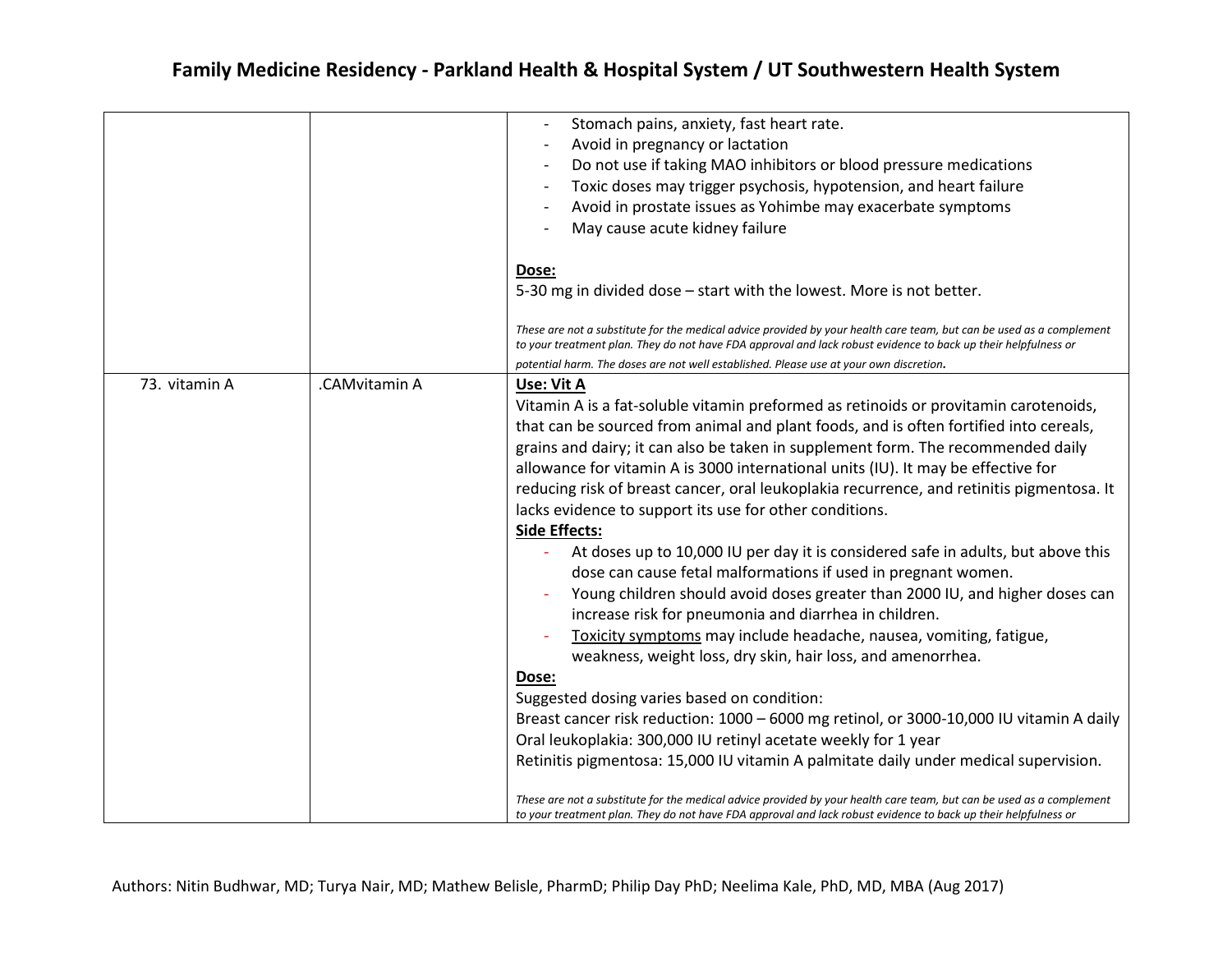|               |               | potential harm. The doses are not well established. Please use at your own discretion.                                                                                                                                                 |
|---------------|---------------|----------------------------------------------------------------------------------------------------------------------------------------------------------------------------------------------------------------------------------------|
|               |               |                                                                                                                                                                                                                                        |
|               |               |                                                                                                                                                                                                                                        |
|               |               |                                                                                                                                                                                                                                        |
| 74. vitamin D | .CAMvitamin D | Use: Vit D                                                                                                                                                                                                                             |
|               |               | Vitamin D is a fat-soluble vitamin that is made in the skin when exposed to direct                                                                                                                                                     |
|               |               | sunlight, but can also be ingested from dietary or supplement sources. It is mostly                                                                                                                                                    |
|               |               | found in either D2 (ergocalciferol) or D3 (cholecalciferol) forms. It is effective in the                                                                                                                                              |
|               |               | treatment of vitamin D deficiency and related bone conditions including Fanconi                                                                                                                                                        |
|               |               | syndrome, osteomalacia, renal osteodystrophy, and rickets. It is also recommended                                                                                                                                                      |
|               |               | for reduction of osteoporosis and related fractures. Although it has been studied for                                                                                                                                                  |
|               |               | numerous other conditions, evidence is lacking to support recommending its use for                                                                                                                                                     |
|               |               | other conditions.                                                                                                                                                                                                                      |
|               |               | <b>Side Effects:</b>                                                                                                                                                                                                                   |
|               |               | It is generally well tolerated with few side effects when taken at                                                                                                                                                                     |
|               |               | recommended doses.                                                                                                                                                                                                                     |
|               |               | Toxicity symptoms may include excessive thirst, dehydration, anorexia, weight                                                                                                                                                          |
|               |               | loss, kidney stones, and constipation.                                                                                                                                                                                                 |
|               |               | Dose:                                                                                                                                                                                                                                  |
|               |               | Suggested daily dosing to maintain appropriate vitamin D levels is 800-2000 IU per day                                                                                                                                                 |
|               |               | of D3 (cholecalciferol). The higher end of this dosing is generally recommended for                                                                                                                                                    |
|               |               | older adults to maintain bone health. Those with vitamin D deficiency or end stage                                                                                                                                                     |
|               |               | renal disease may be recommended to take higher or prescription doses.                                                                                                                                                                 |
|               |               |                                                                                                                                                                                                                                        |
|               |               | These are not a substitute for the medical advice provided by your health care team, but can be used as a complement<br>to your treatment plan. They do not have FDA approval and lack robust evidence to back up their helpfulness or |
|               |               | potential harm. The doses are not well established. Please use at your own discretion.                                                                                                                                                 |
| 75. vitamin E | .CAMvitamin E | Use: Vit E                                                                                                                                                                                                                             |
|               |               | Vitamin E is a fat-soluble vitamin that is effective for conditions due to vitamin E                                                                                                                                                   |
|               |               | deficiency including ataxia, and may also be effective for Alzheimer's dementia,                                                                                                                                                       |
|               |               | anemia, beta-thalassemia, bladder cancer, menstrual pains and PMS, Huntington's                                                                                                                                                        |
|               |               | disease, granuloma annulare, non-alcoholic fatty liver disease, Parkinson's disease,                                                                                                                                                   |
|               |               | rheumatoid arthritis, sunburn and tardive dyskinesia. However, evidence is mixed                                                                                                                                                       |
|               |               | regarding its effectiveness for these conditions. Foods that contain vitamin E include                                                                                                                                                 |
|               |               | eggs, fortified cereals, fruit, green leafy vegetables (spinach), meat, nuts, nut oils,                                                                                                                                                |
|               |               | poultry, vegetable oils (corn, cottonseed, safflower, soybean, sunflower, argan, olive,                                                                                                                                                |